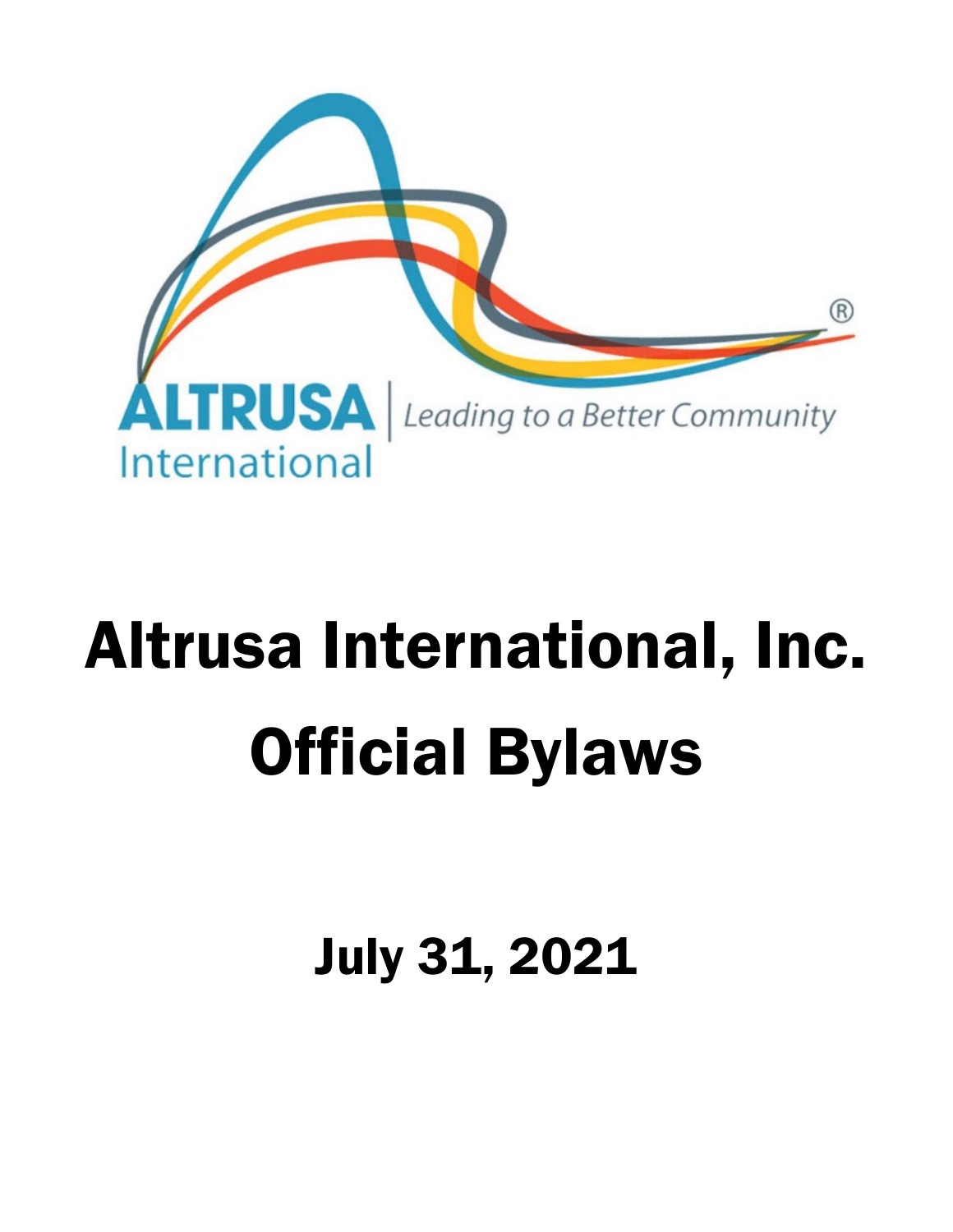#### *Preface*

The International Bylaws, District Bylaws, and Club Bylaws contained herein reflect all amendments approved prior to and during:

- the 2011 International Convention held in Rapid City, South Dakota on July 22-25, 2011,
- the 2013 International Convention held in Rotorua, New Zealand July 26-29, 2013,
- the 2015 International Convention held in Kansas City, MO July 17-20, 2015
- the 2017 International Convention held in Nashville, TN July 21-24, 2017
- the 2019 International Convention held in Reno, NV July 17–20, 2019
- the 2021 International Convention held in Charlotte, NC July 28-31, 2021

This edition of the Bylaws of Altrusa International, Inc. supersedes all previous editions.

These are the rules and guidelines that describe the purpose of Altrusa International, Inc. The way in which the organization functions, the rights and privileges of membership, and the duties of officers, chairpersons and committees at the local Club, District and International levels are explained in great detail.

The Amended and Restated Articles of Incorporation of Altrusa International, Inc. (which, in addition to the laws of the State of Indiana, the state of the Association's incorporation, provide the highest rules governing Altrusa) were approved by the Delegate Body at the 2013 International Convention in July 2013 and can be found elsewhere on the website of Altrusa International, Inc., as can the Code of Ethics, adopted by the Board of Directors.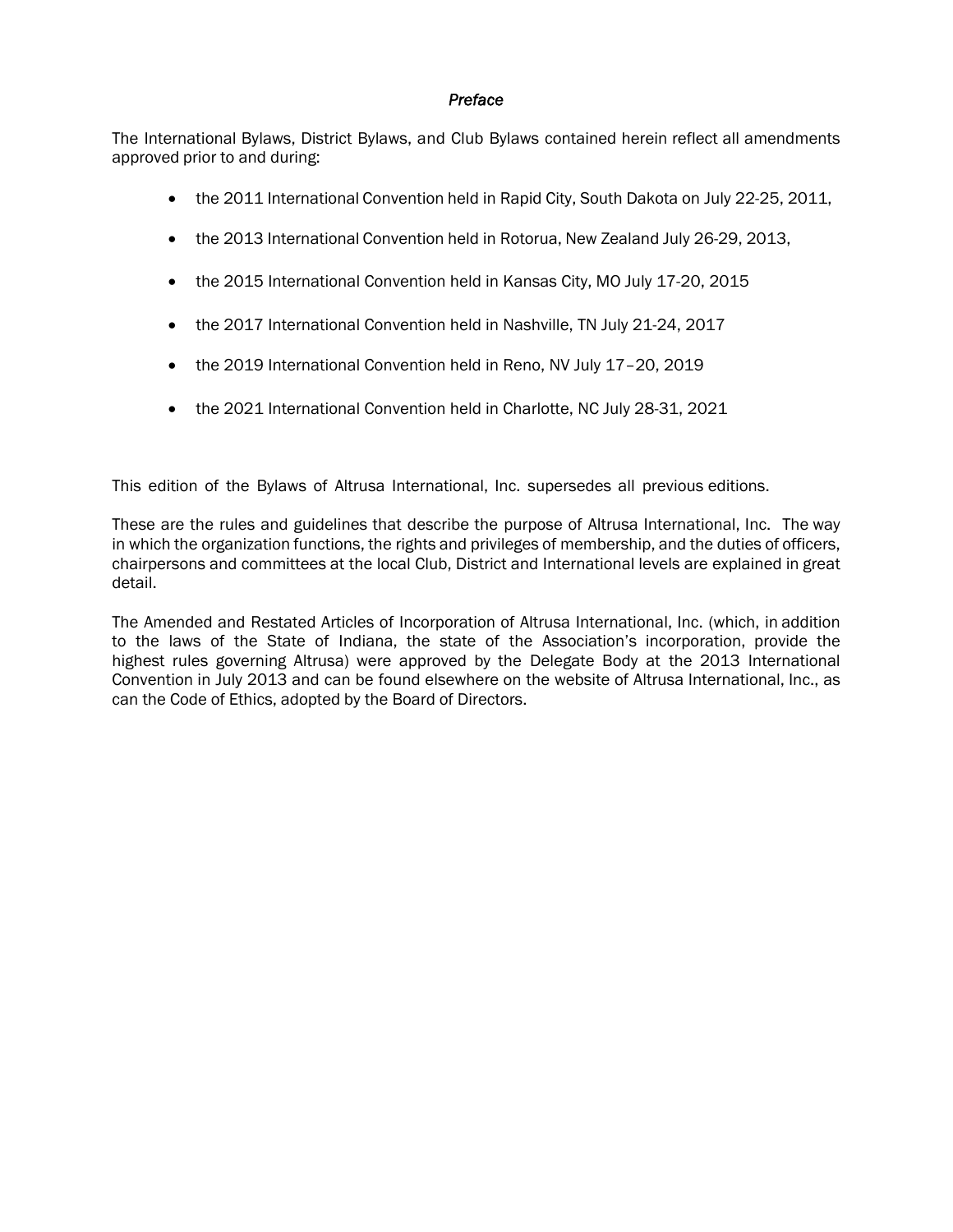# **Table of Contents**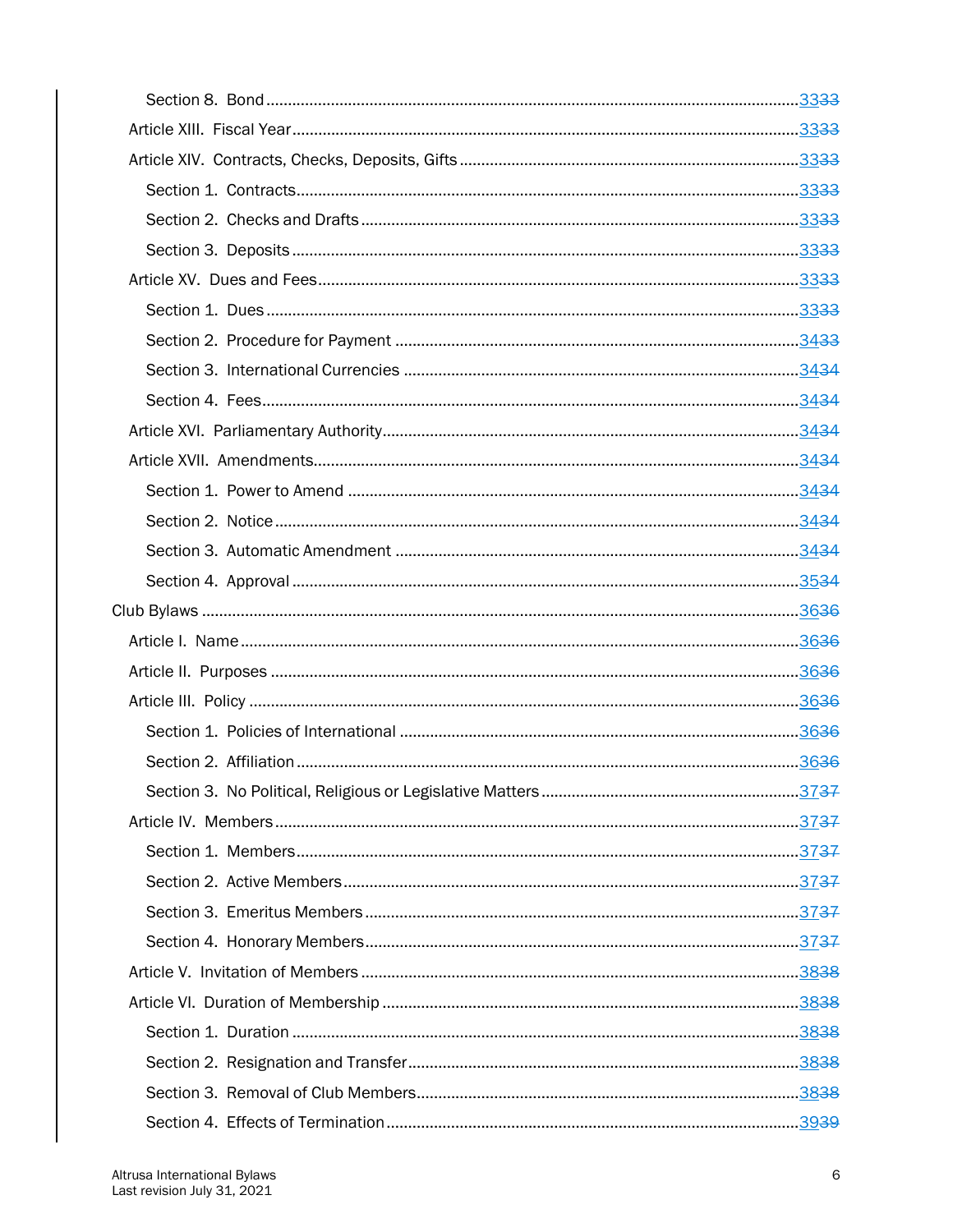| Article XV. Election of Delegates to International Convention and District Conference 4545 |  |
|--------------------------------------------------------------------------------------------|--|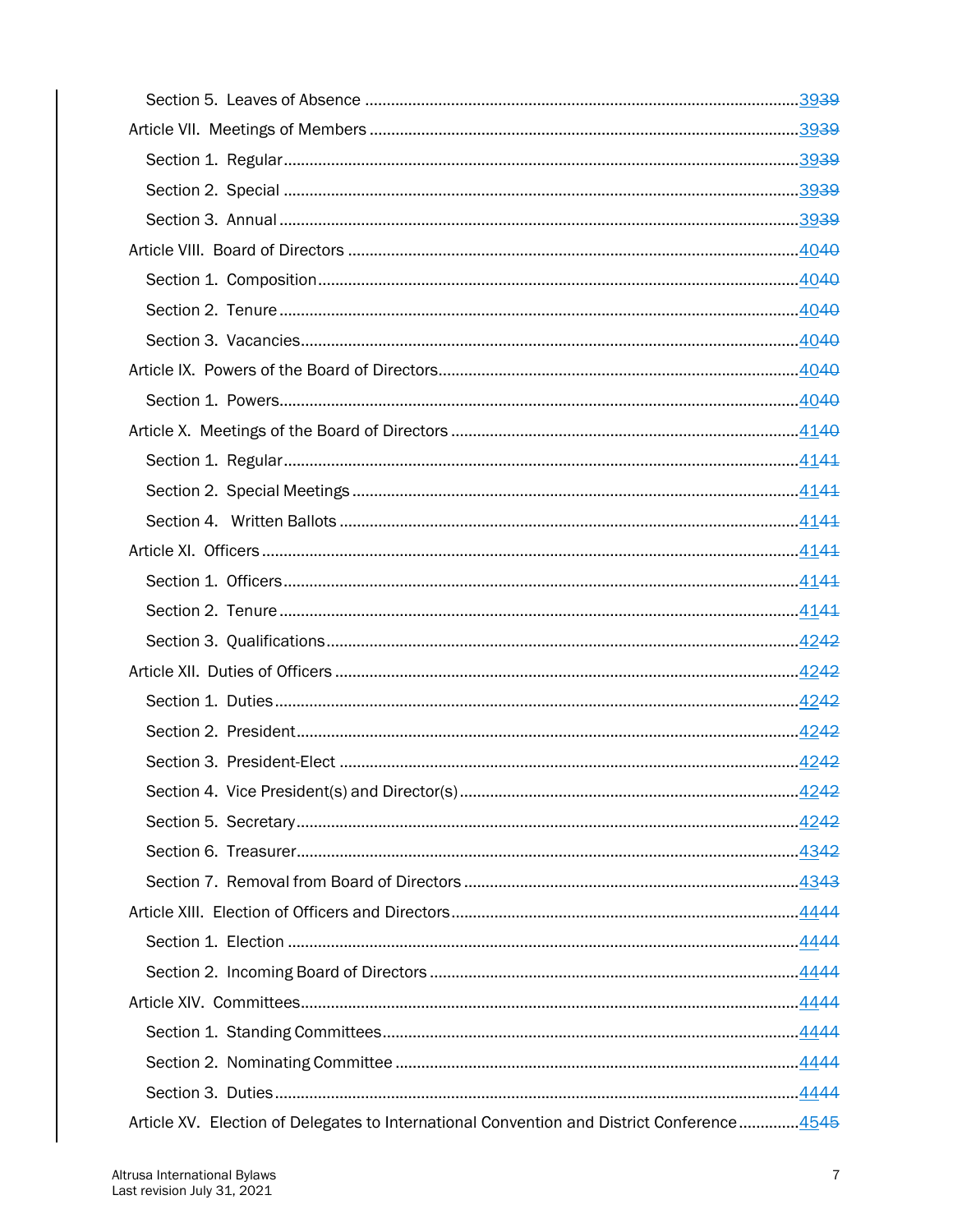| .4545 |  |
|-------|--|
|       |  |
| 4545  |  |
|       |  |
|       |  |
| .4645 |  |
| 4646  |  |
| 4646  |  |
| 4646  |  |
| 4646  |  |
|       |  |
| 4646  |  |
|       |  |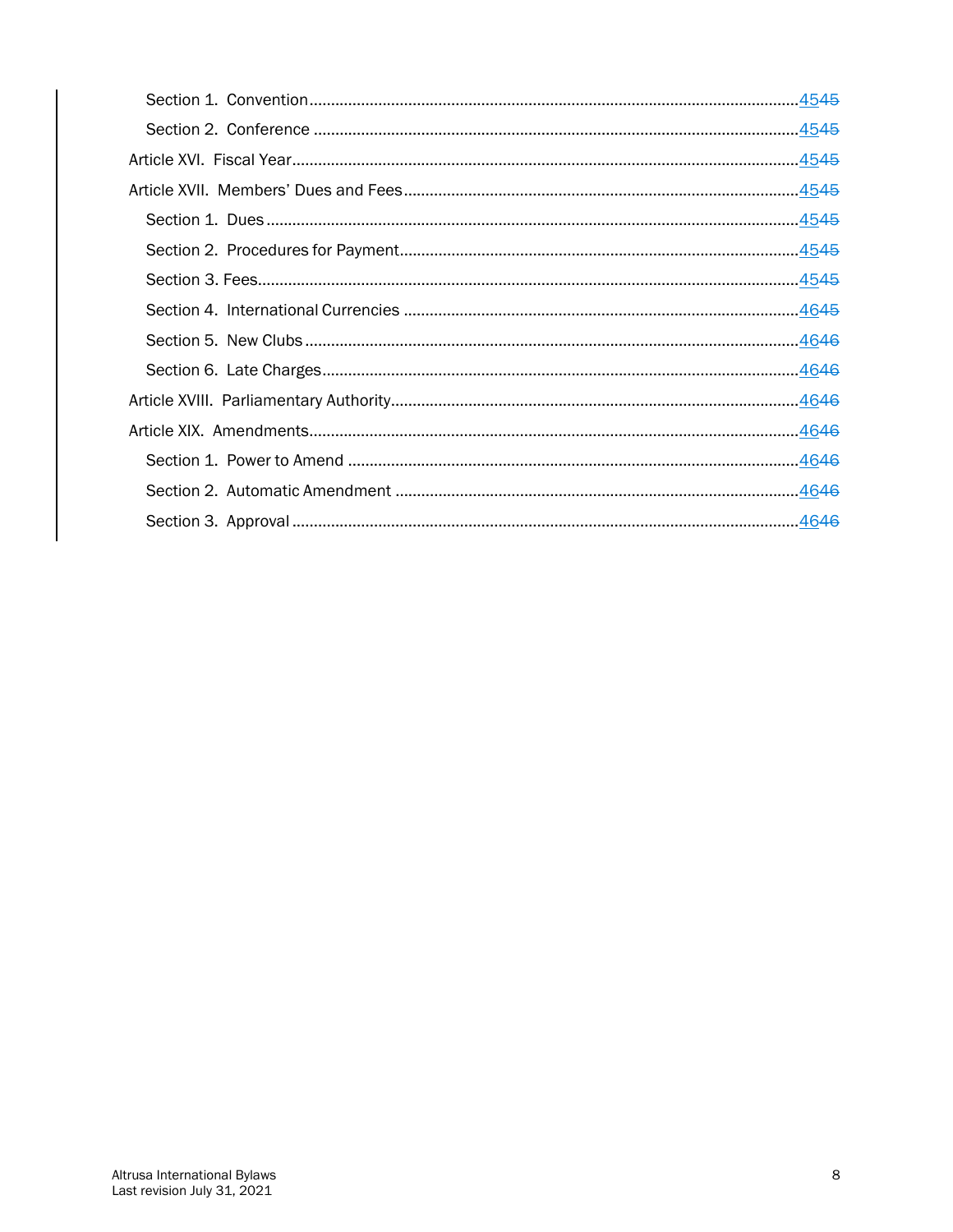# International Bylaws

# Article I. Name and Seal

# Section 1. Name

The name of the corporation is Altrusa International, Inc. (hereinafter referred to as "International").

## Section 2. Seal

The seal of International consists of a metal disc comprised of three concentric circles as follows: an inner circle in which is represented the world; a second circle containing the words "Patriotism, Efficiency, Service"; and a third circle containing the words "Altrusa International, Inc."

# Article II. Purpose

The purpose of Altrusa International, Inc. is to promote better communities through service by an international network of people with diverse backgrounds and experiences.

# Article III. Policy

International as a body shall at no time endorse or recommend any candidate for public office, nor shall it take any action on partisan or religious questions, or on legislative matters without the prior approval of the International Board of Directors.

# Article IV. Members

#### Section 1. Members

The members of International shall consist of Active members, Emeritus members, Honorary members of Altrusa Clubs (hereinafter referred to as "Clubs") in good standing, Affiliate members and Life members. Membership is open to individuals who are of good character and endorse the purposes and principles of Altrusa.

#### Section 2. Active Members

Except as herein provided, community members who are of good character and who subscribe to the principles and purposes of Altrusa International, Inc. may be invited to become Active members of an Altrusa Club.

#### Section 3. Emeritus Members

- (a) Emeritus members are those Active members who are no longer able to contribute actively to the Club because of health or other restrictions which limit their activity, provided:
	- (i) They have been members in good standing within the current or the previous Club year;
	- (ii) They have been members of International for ten (10) years;
	- (iii) They are, through great service to Altrusa and devotion to its Principles, deserving of the honor; and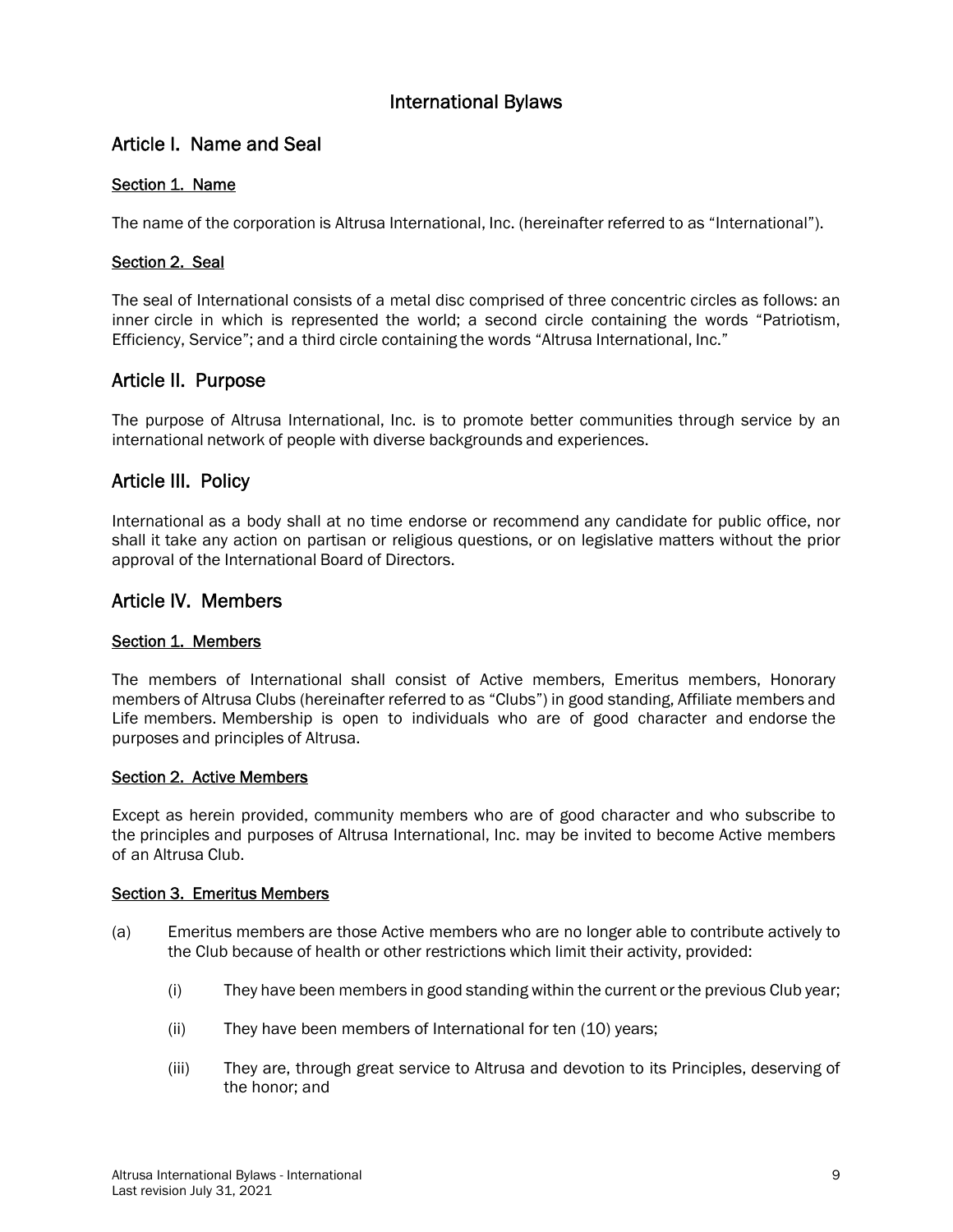- (iv) The Board of Directors of the Club and the District Board of Directors approve such change in status.
- (b) Emeritus members are not eligible to vote, hold office, or serve on a committee, and have no interest in the property or funds of the Club or District. They are entitled to wear the insignia of International and to attend all meetings. They shall not be required to pay District and International dues. The Club may waive Club dues. An Emeritus member will only receive services provided by the Club.
- (c) An Emeritus member who again is able to participate as an active member may return to Active status.

#### Section 4. Affiliate Members

- (a) Affiliate members are those:
	- (i) Active members who have forfeited Club membership because:
		- (aa) They no longer live or work within the geographic area of any established Club, or
		- (bb) The Club of which they were a member has lost its charter; and
	- (ii) Individuals who live outside the geographical limits of any Club, who have demonstrated commitment to the principles and purposes of International; and
	- (iii) Members of a Club in development working toward charter status.
- (b) Affiliate membership ends when the member joins a new or existing Club.
- (c) Affiliate members are not eligible to vote, except as provided in Subsection (d), or hold office, and have no interest in the property or funds of any Club or District. Affiliate members are eligible to serve on District Committees in the District to which they belong. They are entitled to wear the insignia of International, to attend meetings of their former Club, or upon invitation, meetings of other Clubs. They pay dues and fees to International, and, if they reside within the geographical limits of a District, pay District dues.
- (d) An Affiliate member who is a Past International President or Past Governor is eligible to vote at Convention or Conference. The Affiliate Past International President or Affiliate Past Governor is eligible to vote at conference in the District in which the member resides or in the District in which the member served if not the same.

# Section 5. Life Members

Life members are those:

- (a) Past Presidents of International. They are entitled:
	- (i) To wear the insignia of International.
	- (ii) To attend and vote at International Conventions,
	- (iii) To attend and vote at Conference in the District in which such Past President of International resides and,
	- (iv) To vote, hold office, or serve on a committee in the Member's Club, District or International.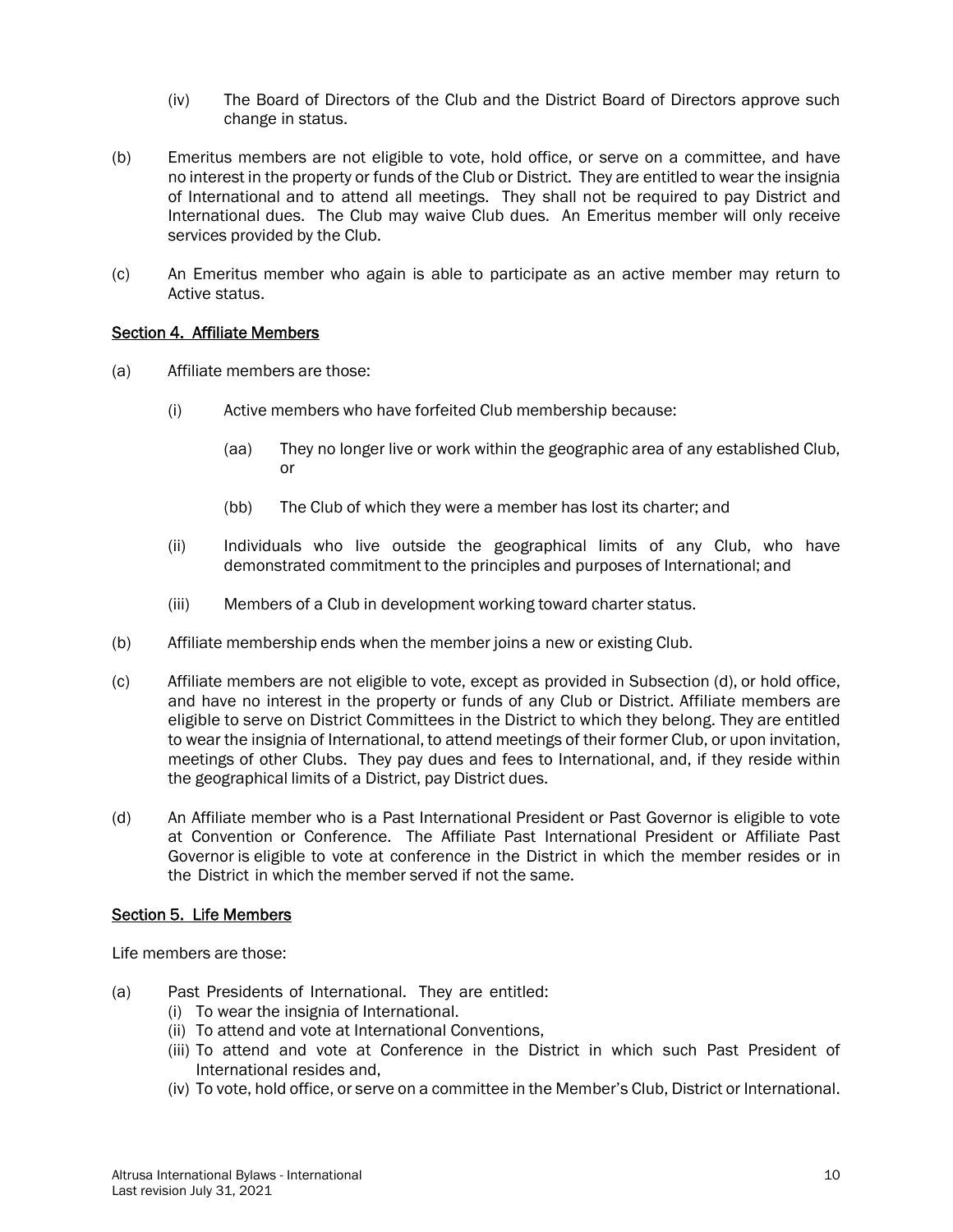- (b) Retired Executive Directors of International who have retired after serving not less than ten (10) years in that capacity and who have been Active members of a Club. They are entitled to wear the insignia of International, to attend meetings of their former Club, and upon invitation, meetings of other Clubs, and to attend International Conventions and District Conferences, but shall have no vote.
- (c) Life members are exempt from payment of International, District or Club dues.

## Section 6. Honorary Members

- (a) Clubs, Districts and International may confer Honorary membership upon any individual who has achieved distinction through some notable service.
- (b) Honorary members shall be exempt from all fees and dues, shall not be eligible to vote, hold office, or serve on a committee and shall have no interest in the property or funds of the Club. They shall be entitled to attend all meetings of the Club.
- (c) Honorary members whose membership was conferred by a Club shall be entitled to attend all meetings of the Club.
- (d) Honorary members shall not be members or former members of Altrusa.

## Section 7. Resignations and Transfers

- (a) A member may voluntarily resign in writing to the Club Board of Directors, in the case of Active or Emeritus, or to the International Board of Directors, in the case of Affiliate, Honorary or Life members. Voluntary resignations are effective upon fulfillment of all obligations through the date of resignation.
- (b) Except as herein provided, membership is not transferable or assignable. An Active or Affiliate member may become a member of another Club, upon payment of such dues and fees as may be specified in the Policies.

#### Section 8. Removal of Members

- (a) Any member may be terminated from membership if the member has acted or is acting in a way to injure Altrusa's reputation or to hamper its work.
- (b) (i) Any member may file written charges against an Active, Emeritus or Honorary member with the Club Board of Directors, specifying the grounds for termination. The Club Board of Directors shall hold a hearing on the charges. The Club Board of Directors shall give thirty (30) days' written notice, delivered in person or sent by certified or registered mail, to such member, specifying the time and place of the hearing, and the charges. The member is entitled to be present at the hearing, to be represented by counsel (who may or may not be a member) and to present a defense. The member is not entitled to be present during the Board's deliberation or to vote. If the Board determines, by two-thirds (2/3) vote of those present, that cause for termination exists, the member shall be terminated from membership, effective immediately upon notice to the member.
	- (ii) The member or the persons bringing charges may appeal the determination of the Board of Directors to the entire Club membership, within fifteen (15) days of the Board's determination. The Club shall hold an appeal hearing concerning the charges. All members shall be given thirty (30) days' written notice by certified or registered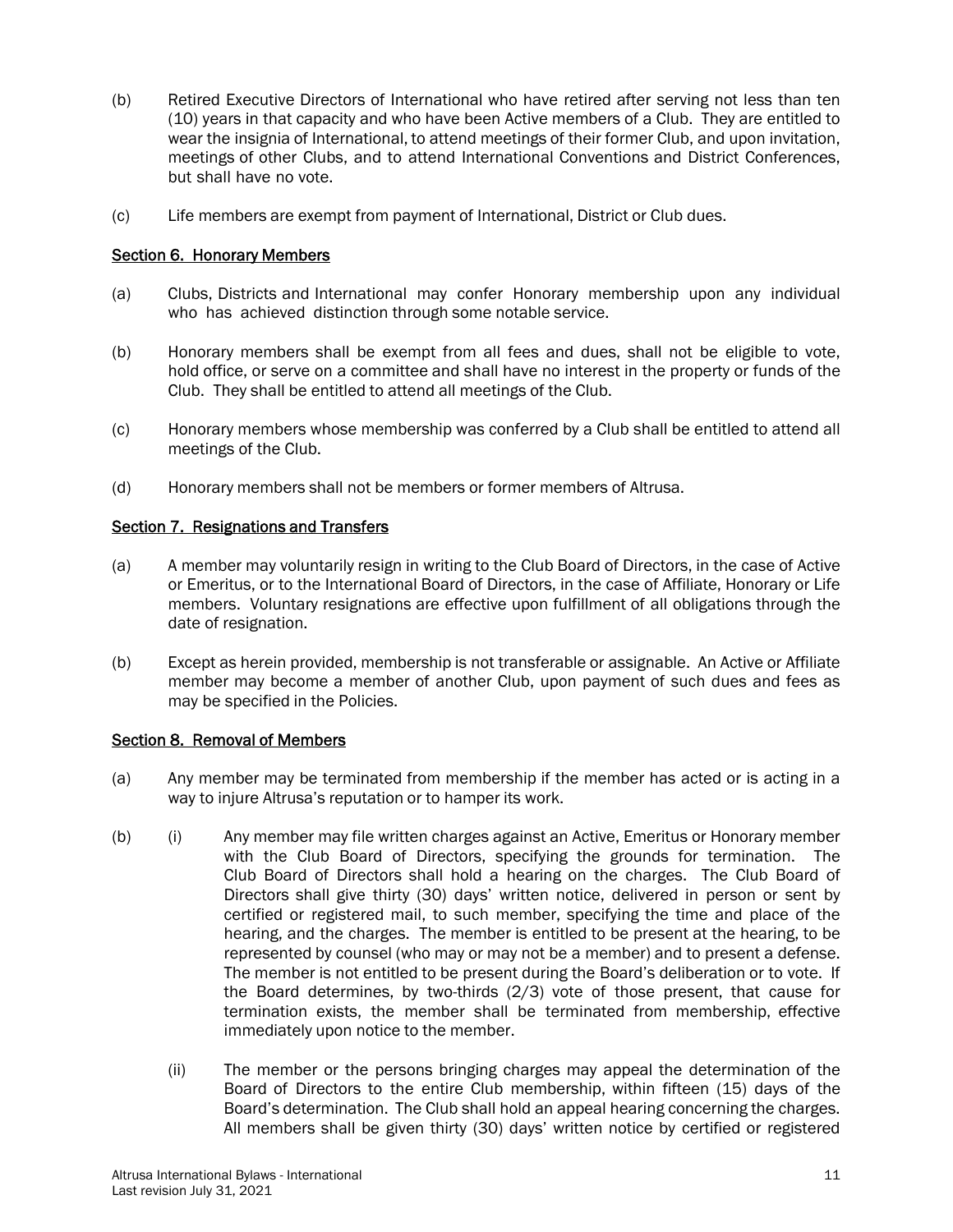mail of the appeal hearing, specifying the time and place of the hearing and the matter which is the subject of the appeal. The member against whom charges have been filed is entitled to be present, to be represented by counsel and to present a defense. The member is not entitled to be present during the Club's deliberations or to vote. The Club membership shall determine, by a two-thirds (2/3) vote of those present, whether the determination of the Board of Directors should be overturned or affirmed. Its decision shall be final and shall be effective immediately.

(c) Affiliate or Life members may be terminated from membership under the procedures outlined in subdivision (b) above, except that charges shall be filed with the International Executive Committee and any decision of the Executive Committee may be appealed to the International Board of Directors.

## Section 9. Charter Strength

Charter Strength is fifteen (15) Active members.

# Article V. Delegates to Conventions

#### Section 1. Number of Delegates Authorized

Each Club in good standing in International that has a total Active membership of fifteen (15) or less for whom dues have been paid to International, shall be entitled to one (1) delegate and one (1) alternate. For each additional fifteen (15) members or portion thereof, a Club shall be entitled to one (1) additional delegate and alternate up to a maximum of five (5) delegates and five (5) alternates.

#### Section 2. Basis for Determination

The record of paid membership of a Club at International Headquarters on the date established in the Policies shall determine the number of delegates and alternates to which said Club shall be entitled.

#### Section 3. New Clubs

New Clubs admitted to International after the delegate determination date shall be permitted to send one delegate and one alternate.

#### Section 4. Proxy Voting

No votes by proxy shall be allowed.

# Article VI. Meetings of Members

#### Section 1. Annual Meeting

The annual meeting of the members of International shall be held within six (6) months after the close of the fiscal year as a Convention in odd numbered years (except as hereinafter provided) and as a meeting of the members of the Board of Directors in even numbered years.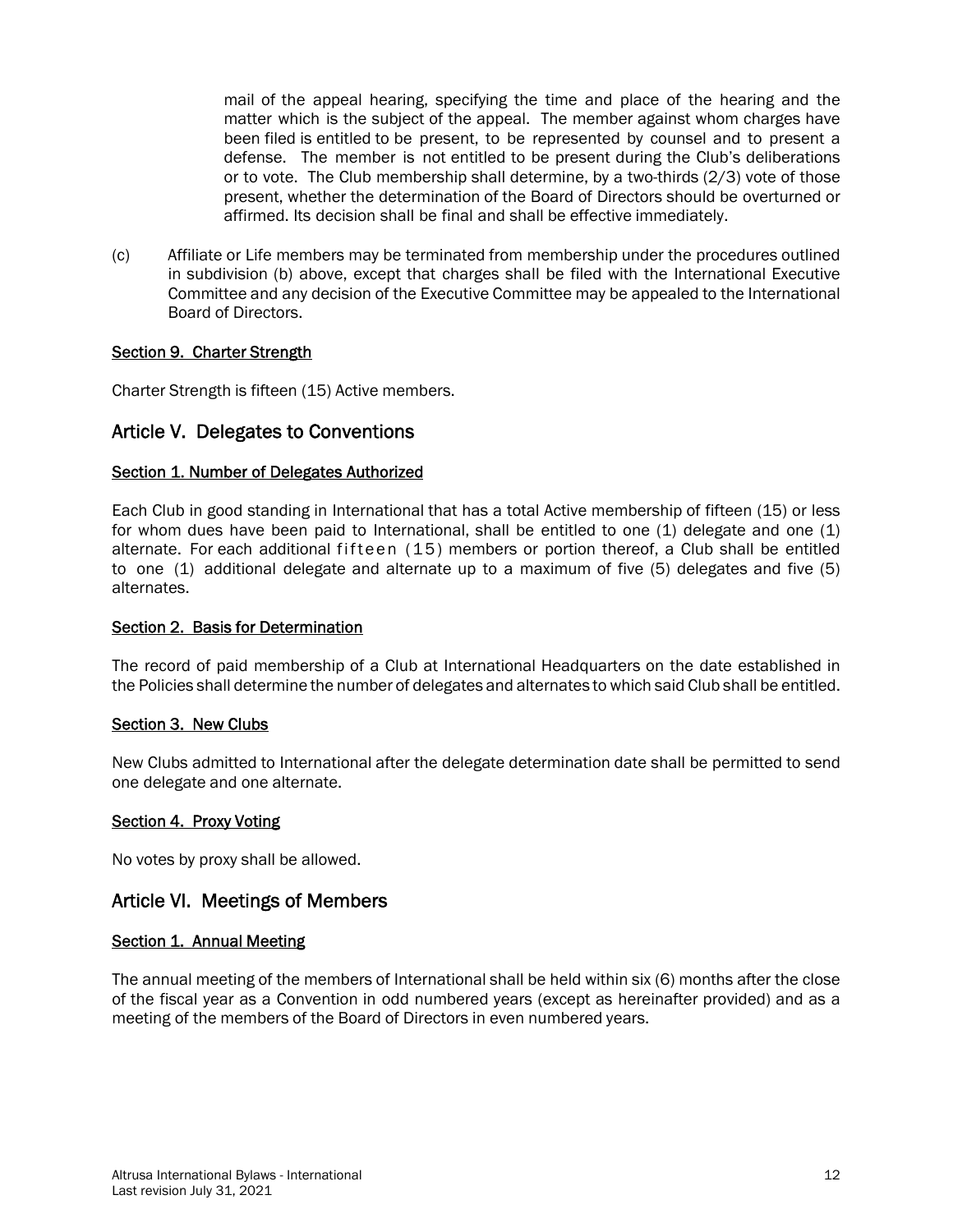# Section 2. Special Meetings

Special meetings of the members of International may be called by the President of International and shall be called upon written petition signed by not less than two-thirds (2/3) of the members of the Board of Directors or not less than one-tenth (1/10) of all the members authorized to vote.

# Section 3. Conventions

A Convention of International shall be held biennially in odd numbered years, except when the Board of Directors shall determine a national or international condition of emergency exists which makes the holding of the Convention impractical. Upon approval from the Board of Directors a Convention may be held in person, through electronic means or both.

## Section 4. Notice of Meetings

- (a) Written notice stating the place, dates and hours of the Convention must be provided by the International Office to each member of International, in the manner provided in the Policies, as amended from time to time.
- (b) Written notice stating the place, date and hour of all other meetings of the members and, in the case of a special meeting, the purpose for which the meeting is called, must be provided by the International Office, or by the officer or person calling the meeting, to each member of record entitled to vote at the meeting, in the manner provided in the Policies, as amended from time to time.
- (c) The notice requirement may be waived in a writing filed with the Executive Director or by attendance in person.

# Section 5. Quorum

A majority of the members registered at Convention who are entitled to vote shall constitute a quorum. The majority vote of the members at a meeting at which a quorum is present shall be the act of the members of International except as to amendments of these Bylaws which are governed by Article XXI, Section 1, and except as otherwise provided in these Bylaws.

#### Section 6. Members Entitled to Vote

Members of International who are members of the International Board of Directors, Past Governors, regularly accredited delegates from Clubs, Past Presidents of International or District Governors shall have one vote on each question to come before the Convention.

If the International Board of Directors provides an electronic means of attending and participating in Convention, as per Article VI, Section 3, an electronic vote may be held on each question submitted.

A member may participate in any meeting in person or by or through the use of any means of communication by which all members participating may simultaneously hear each other during the meeting. A member participating in a meeting by this means is considered to be present in person at the meeting.

A ll votes shall be cast in person or by electronic means. No person is entitled to more than one vote.

# Section 7. Concurrent Meeting

Except in the case of Conventions, the meetings of the members of International and the International Board of Directors may be held concurrently.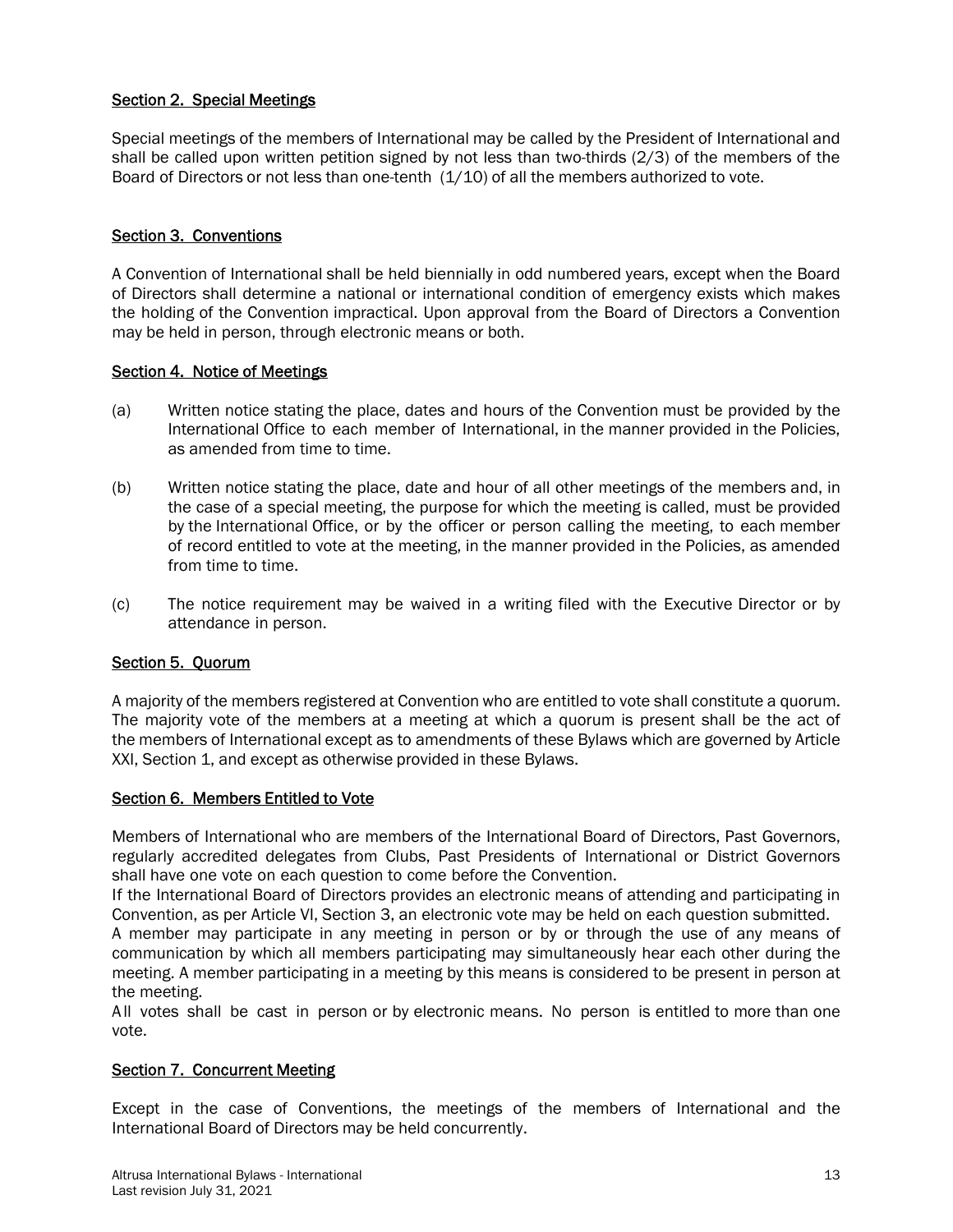# Article VII. Board of Directors

## Section 1. General Powers

The affairs of International shall be managed by its Board of Directors. The International Board of Directors may adopt policies (hereinafter "Policies") in order to implement or clarify these Bylaws, the programs of International, its Purposes and its Principles, provided such Policies are not inconsistent with the laws of the State of Indiana, the Articles of Incorporation of International (hereinafter "Articles") or these Bylaws.

## Section 2. Composition

The International Board of Directors is composed of those persons who hold the following positions: President, President-Elect, Vice President, Treasurer, Immediate Past President (the foregoing herein "Officers") and four Directors.

## Section 3. Tenure

Each Officer and Director shall serve for the term to which they were elected or until they complete such term, not to exceed two (2) years, and until their successors are elected and qualified.

#### Section 4. Vacancies

Vacancies occurring on the International Board of Directors shall be filled in accordance with the provisions of these Bylaws applicable to vacancies in the particular office.

#### Section 5. Executive Director

The Executive Director is an ex-officio member without vote.

#### Section 6. Removal from Office

Members of the International Board of Directors may be removed from membership on the Board in accordance with the provisions of International Bylaws, Article XIII, Section 1, applicable to the removal of International officers.

# Article VIII. Meetings of the Board of Directors

#### Section 1. Meetings

The International Board of Directors shall meet a minimum of once a year. The required meeting will be held in the third quarter of the calendar year, and any other meeting may, by decision of the International Board requiring three-fourths (3/4) vote, be held by electronic means. A member of the Board of Directors can participate in any meeting by or through the use of any means of communication by which all members participating can simultaneously hear each other during the meeting. A member of the Board of Directors participating in a meeting by this means is considered to be present in person at the meeting.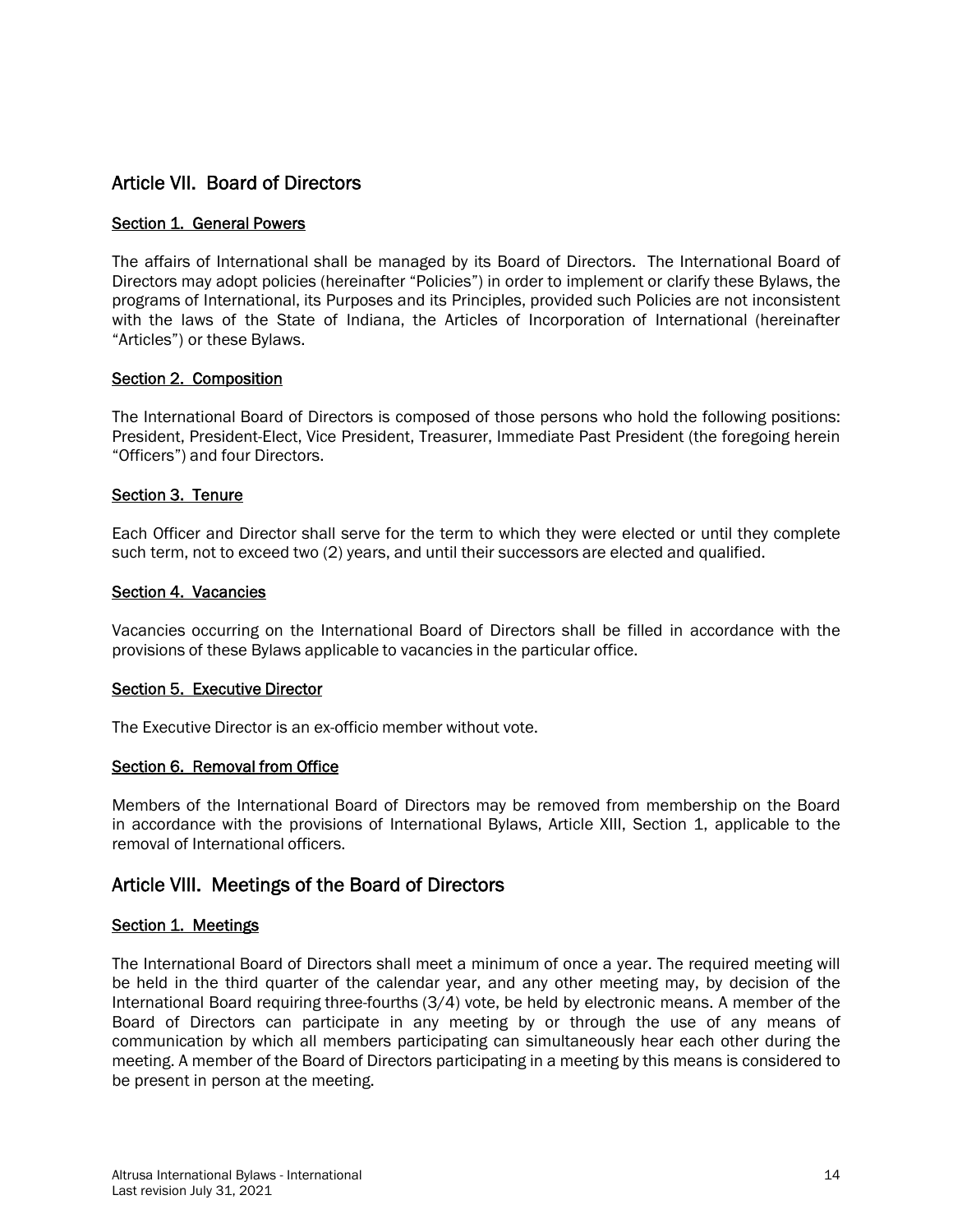- (a) In years in which there is a Convention, the required third quarter meeting of the International Board of Directors shall be held in two sessions:
	- (i) The first session shall be held immediately prior to and at the place of the Convention. Notice of such meetings shall be given by the International Office as set forth in the Policies, as amended from time to time. Such notice requirements may be waived in writing and shall be waived by attendance in person.
	- (ii) The second session shall be held immediately after and at the place of the Convention.
- (b) In years in which there is no Convention, the required third quarter meeting of the International Board of Directors is the annual meeting of members and shall be held without separate notice other than the notice given of the meeting of members.

## Section 2. Special Meetings

Special meetings of the International Board of Directors may be called in order to address issues of such gravity or emergency that they cannot be deferred until the next regularly scheduled Board meeting. Such special meetings of the International Board of Directors may be called by the President. Such special meetings also may be called by a majority of the Directors making such a request to the President. The notice of such special meetings shall be given by the International Office or the persons calling the meeting as set forth in the Policies, as amended from time to time, and must specify the exact time and place and the purpose of the meeting.

## Section 3. Quorum

A majority of the whole International Board of Directors shall be necessary to constitute a quorum except for the filling of vacancies which shall require a majority of existing directors to constitute a quorum. The act of a majority of the directors present at a meeting at which a quorum is present shall be the act of the International Board of Directors.

#### Section 4. Written Ballots

The International Board of Directors may take action by written ballot, providing ballots, together with a brief description and rationale of the matter to be voted on, are mailed to each member of the Board.

For purposes of this Section, "mail" or "mailed" shall include electronic mail or facsimile. Ballots not returned within the period provided in the notice accompanying such ballots shall not be counted. The number of votes cast by ballot must equal or exceed the quorum required to be present at a meeting authorizing the action. A majority of the votes so cast shall decide the issue.

#### Section 5. Compensation

Directors may not receive any compensation for their services as Directors but the International Board of Directors may establish Policies as to reimbursement of expenses incurred in the performance of their duties.

# Article IX. Executive Committee

# Section 1. Membership

The duly elected and qualified Officers of International, as well as the Immediate Past International President, shall constitute the Executive Committee. The President shall act as Chairman. The Executive Director and Legal Advisor are ex-officio members without vote.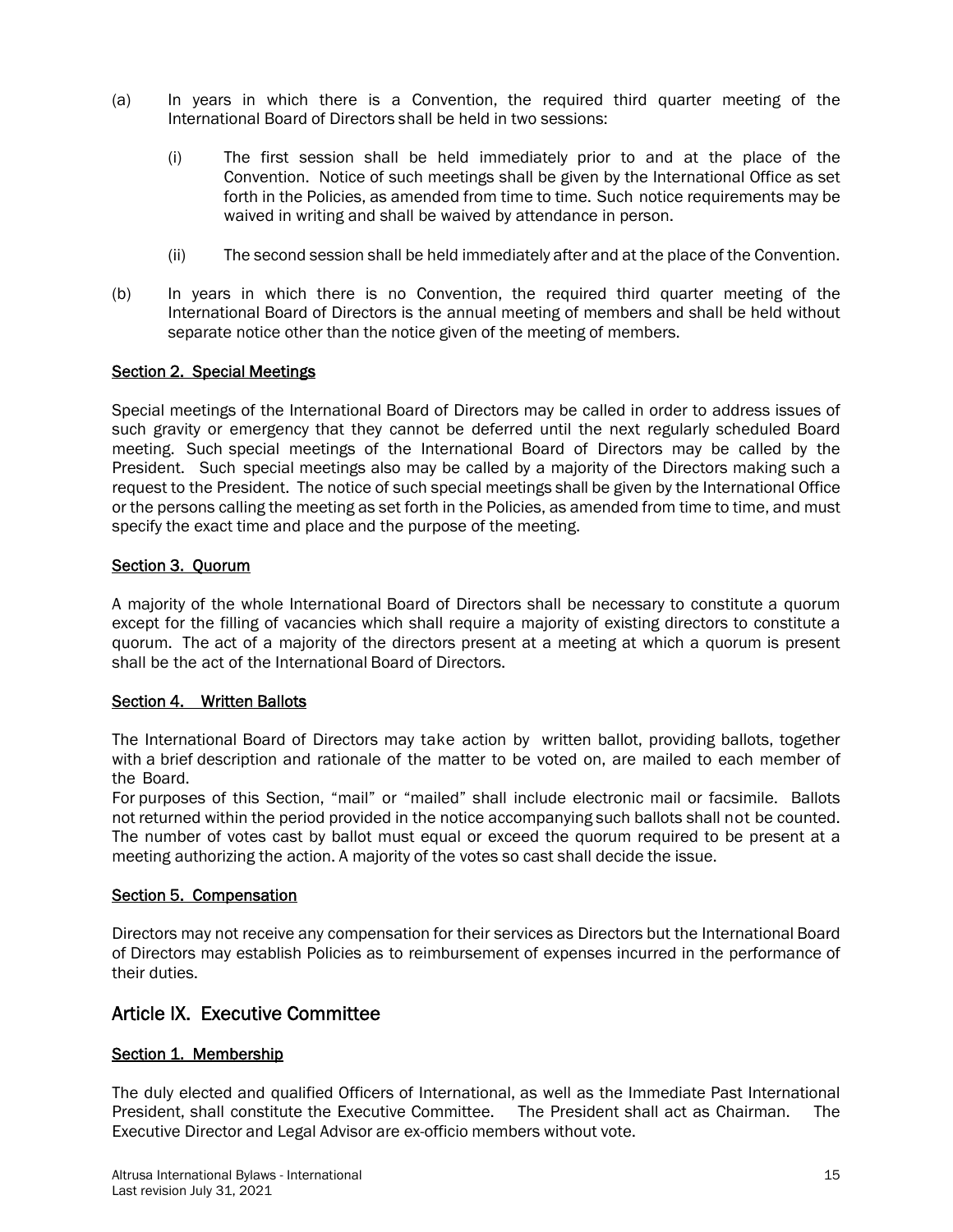## Section 2. Powers and Duties

In the interim between meetings of the International Board of Directors, the Executive Committee may exercise powers and perform duties of the Board of Directors except those which are, by the Articles of Incorporation as amended, by statute or by these Bylaws, reserved exclusively to the Board of Directors. The action of a majority of the Committee shall be the action of the Committee. A listing of actions of the meetings of the International Executive Committee, including budget items, shall be distributed to the International Board of Directors not more than thirty (30) days after any Executive Committee meeting.

These actions are subject to approval, or revision by, the Board of Directors, but to revise or revoke any action shall require a two-thirds (2/3) vote of the Board of Directors at its next meeting.

#### Section 3. Quorum

A majority of the Executive Committee constitutes a quorum. The act of a majority of the members present at a meeting at which a quorum exists shall be the act of the Executive Committee.

#### Section 4. Written Ballots

The Executive Committee may take action without a meeting by written ballot, in the same manner provided in Article VIII, Section 4.

#### Section 5. Meetings

The Executive Committee may have separate meetings, upon the call of the President or any three members of the Committee. Notice requirements of meetings of the Executive Committee shall be those applicable to special meetings of the International Board of Directors.

# Article X. Committees

#### Section 1. Standing Committees

- (a) In addition to the Executive Committee, the Standing Committees of International shall be:
	- (i) Service Program Development,
	- (ii) Leadership Development and Training,
	- (iii) Membership Development,
	- (iv) ASTRA Clubs,
	- (v) Communications,
	- (vi) Bylaws, Resolutions and Recommendations,
	- (vii) Nominating, and
	- (viii) Finance.
- (b) The Convention Committees shall be: Credentials, Elections, and Registration.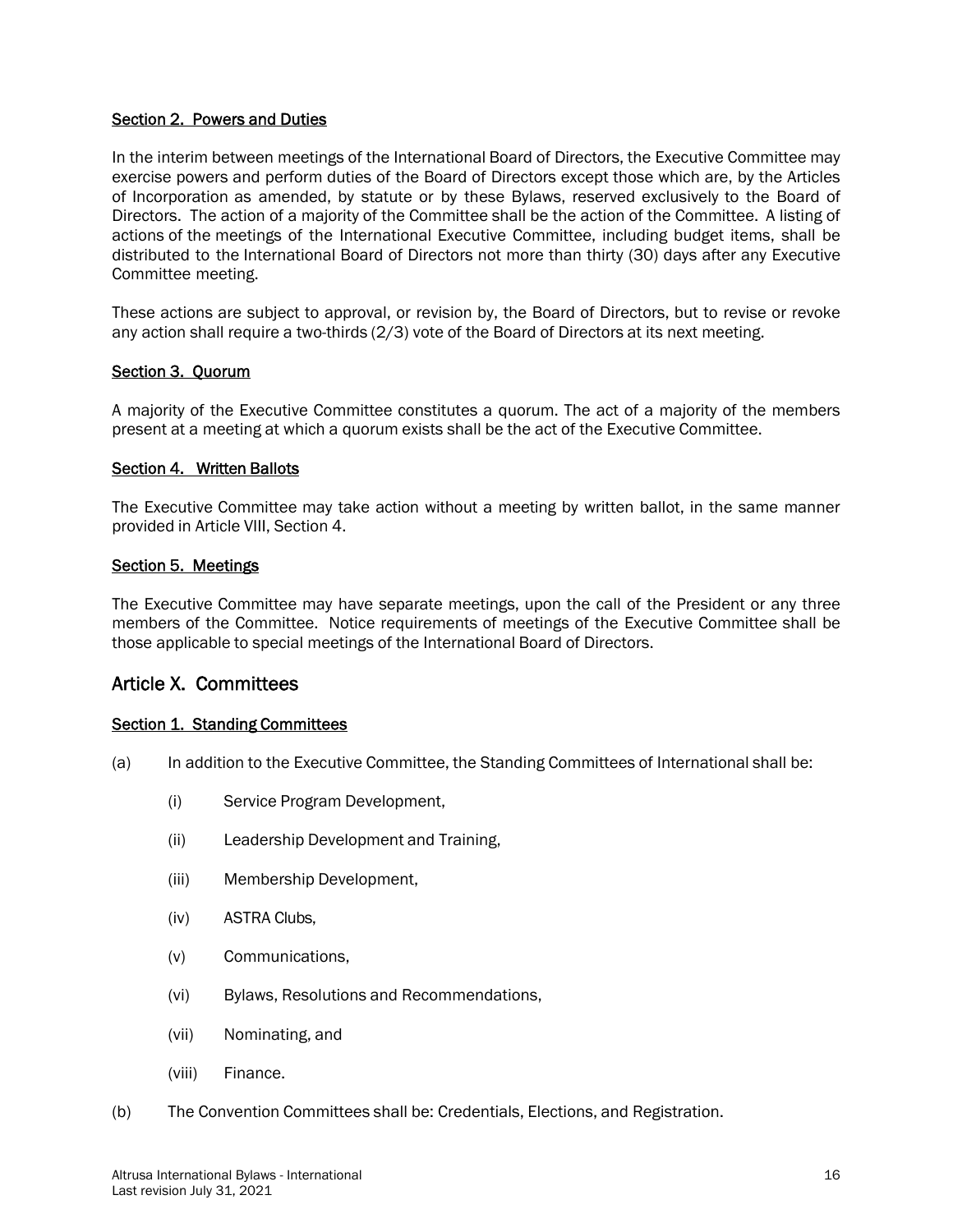- (c) In addition, there may be such other committees as the International Board of Directors establishes.
- (d) Appointments of all committee chairs, other than for the Executive Committee, Nominating Committee, and Finance Committee, are made by the President and approved by the International Board of Directors. Appointments of the members of those committees, except the Executive Committee, Nominating Committee, and Finance Committee, shall be made by the President in consultation with the applicable Committee chair. Chairs and/or members of those committees may be removed from office in accordance with the provisions of Article XIII, Section 1.

## Section 2. Duties of the Committees

The duties of all committees shall be those specified in these Bylaws and Policies and in the job descriptions approved by the International Board of Directors.

## Section 3. Composition

- (a) The Finance Committee shall be composed of the Treasurer, who shall serve as chairman, the President-Elect, and three (3) other members appointed by the International Board of Directors. One (1) member may be from the membership at large and one (1) member of this committee shall have served on the previous committee. The Executive Director of the Association shall serve as an ex-officio member without vote.
- (b) The Nominating Committee is composed of five (5) members elected by the members entitled to vote at Convention from a slate consisting of one (1) nominee from each District.
	- (i) The candidate receiving the highest number of votes cast serves as chairman. The candidate receiving the second highest number of votes cast serves as vice chairman. No district may be represented on two (2) consecutive Nominating Committees. Committee members serve for a two-year term beginning with the close of the Convention at which they were elected. Vacancies are filled by the International Board of Directors.
	- (ii) To be eligible for election to the Nominating Committee, a member must:
		- (aa) be an Active member, other Bylaws notwithstanding and
		- (bb) must have served a term as president of a Club.
	- (iii) No member of the Nominating Committee is eligible to be slated for International office while serving as a member of the Nominating Committee.
	- (iv) The Nominating Committee prepares a slate of candidates for office.

## Section 4. Duties of the Finance Committee

The Finance Committee shall report to the members annually by providing a financial statement composed of a balance sheet and profit and loss statement, plus an end of the year comparison of actual expenditures for the current year and the immediate prior mid-year actual expenditures versus current budget figures. These reports are to be received by the local Clubs prior to the end of the quarter following the close of the fiscal year.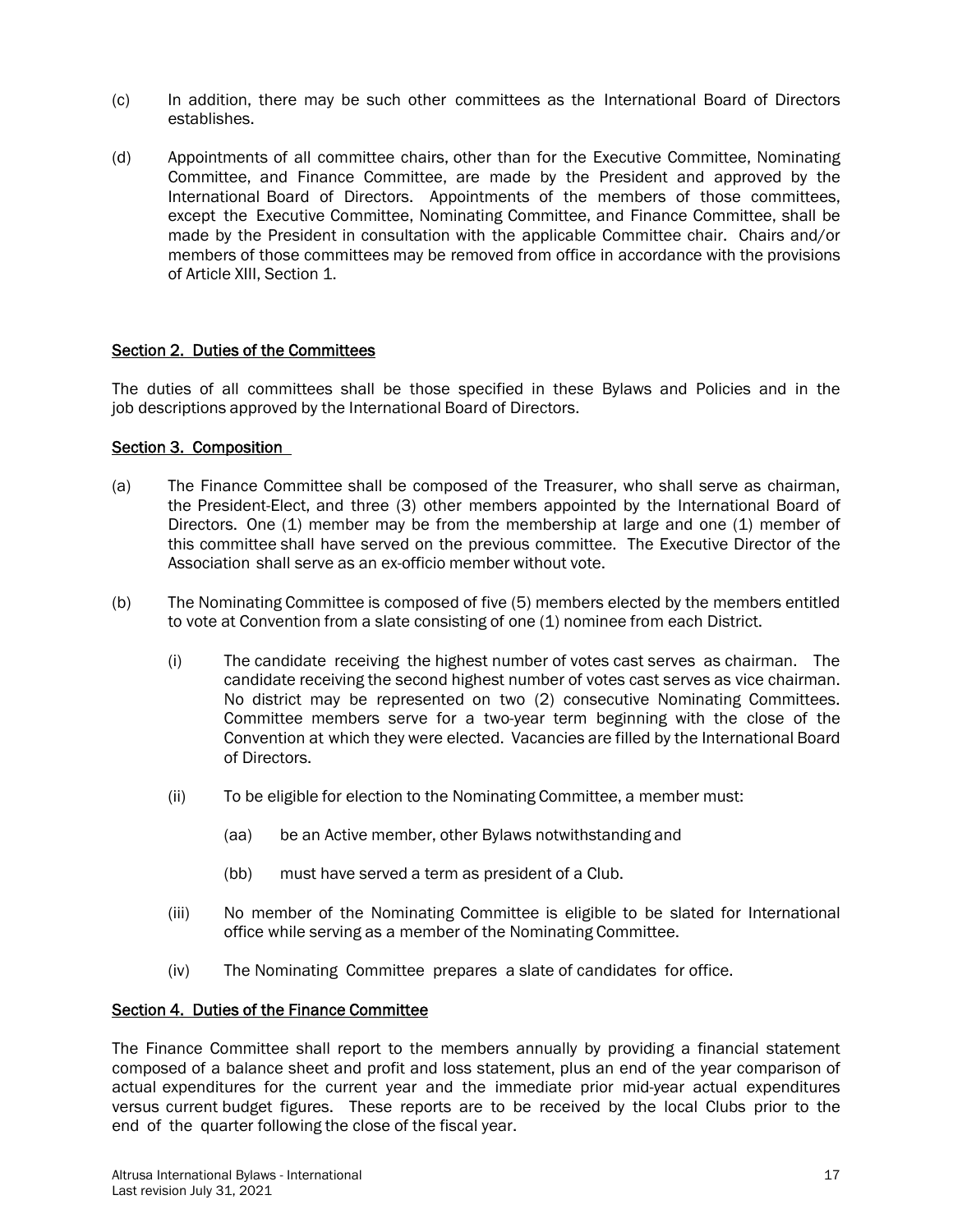# Article XI. Officers and Directors

#### Section 1. Elected Officers and Directors

- (a) The elected Officers of International shall be a President, President-Elect, Vice President and Treasurer. In addition, there shall be four (4) Directors elected as provided in these Bylaws.
- (b) The term of office of each elected Officer and Director shall be two (2) years or until their successors have been elected and installed and shall commence:
	- (i) Immediately upon installation, which shall be at the close of the regular Convention, or
	- (ii) In the event the International Board of Directors shall determine that a national or international condition of emergency exists which makes the holding of the Convention impractical, commencing immediately upon election.
- (c) The President-Elect shall assume the office of President at the close of the Convention next following election or immediately upon the election of the President-Elect's successor in the event the International Board of Directors shall determine that a national or international condition of emergency exists which makes the holding of such Convention impractical.
- (d) The President shall assume the title of Past President at the close of the Convention next following assumption of the office of President or when the President's successor assumes the office of President.
- (e) No person shall be elected to the office of President, President-Elect, Vice President, Treasurer or Director for two successive terms.
- (f) In order to be eligible for election to the Board of Directors, members must be, at the time of nomination and election:
	- (i) Active members in good standing and
	- (ii) A Past District Governor, who has completed serving a full term as District Governor (more than one half  $(1/2)$  of a two-year term).
- (g) The International Board of Directors shall remove from the slate the name of any candidate not meeting the eligibility requirements and shall direct the Nominating Committee to replace immediately such individual with that of a willing and eligible candidate.
- (h) "In good standing" means all applicable dues, fees and late charges, if any, owed by a member to International, to the member's District, and to the member's Club, if any, must be paid in full.
- (i) Board Members must remain in good standing throughout their term of office.
- (j) In the event of a vacancy in the office of President, the President-Elect shall complete the unexpired term and may also serve an additional two-year term as President. If the President- Elect, after completing the term of the previous President, chooses not to serve for the biennium for which elected, the person who filled the vacancy in the office of President-Elect shall be installed as President at the close of the Convention held at the end of the unexpired term.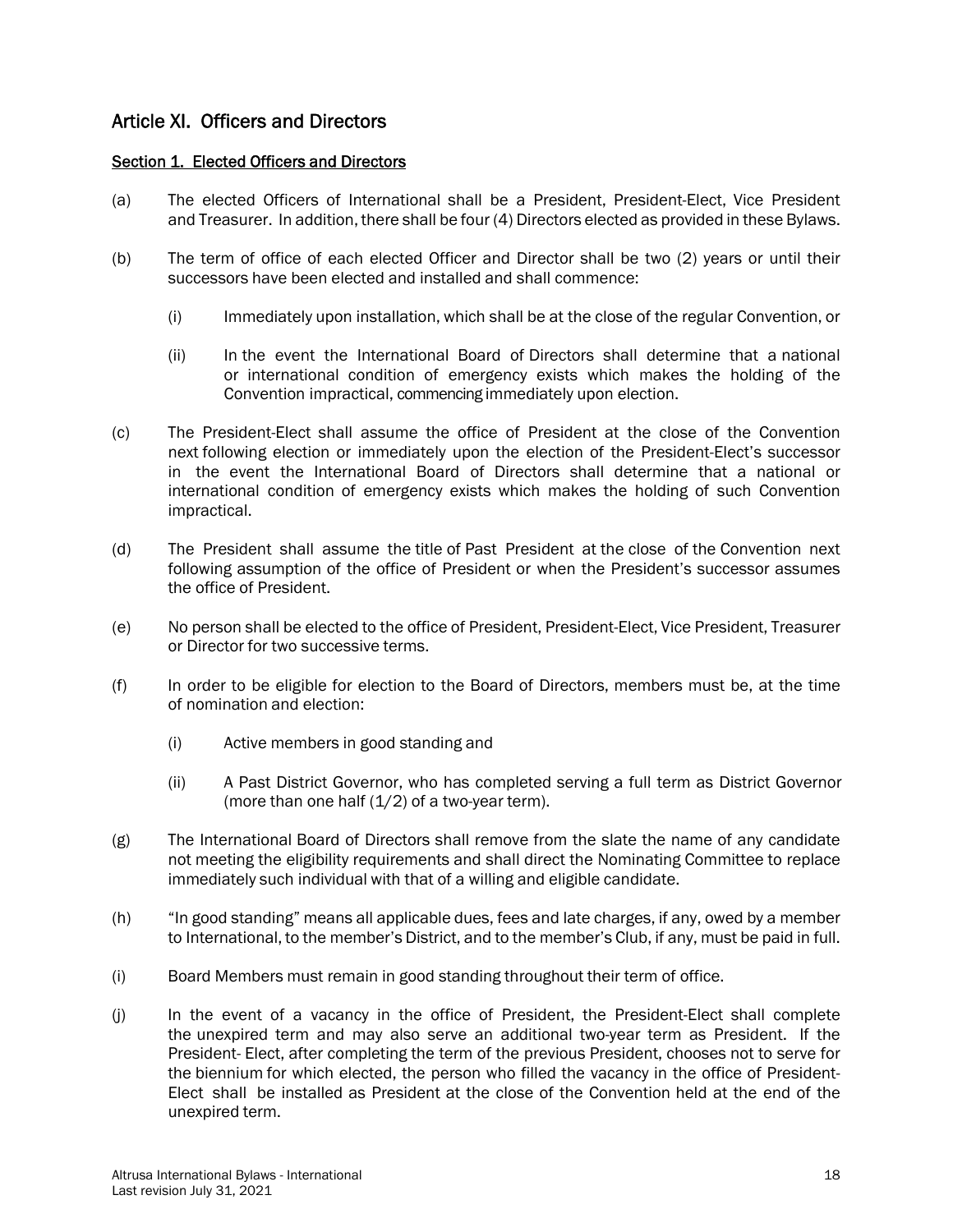- (k) A vacancy in the office of the President-Elect shall be filled by the Vice President. A vacancy in the offices of Vice President and Treasurer will be filled by the Board of Directors; such replacement to be selected from a list of Past District Governors eligible to serve as a member of the Board of Directors.
- (l) No more than two (2) members of the Board of Directors may be from the same District during any term. They may not be from the same club.

#### Section 2. Election of Officers and Directors

- (a) The President-Elect, Vice President, Treasurer and Directors shall be elected by ballot at the Convention except as provided in subsection (b) and (c) following. Any member who shall receive a majority of all valid votes cast shall be declared elected. In the event there shall be more than two (2) candidates for any one office, and no candidate shall receive a majority of all valid votes cast on the second ballot, the candidate receiving the least number of votes shall be eliminated from each of the succeeding ballots.
- (b) In the event the International Board of Directors shall determine that a national or international condition of emergency exists which makes the holding of the Convention impractical, balloting may be by electronic means, in which event the procedure shall be prescribed by the Board of Directors. In the event of electronic balloting, votes may be cast for persons other than the nominees listed on the ballot by writing in the name of the person and the office to which the individual is sought to be elected.
- (c) In the event there is only one candidate for a position, the Presiding Officer may declare that candidate elected, if there is no objection by the delegates, by unanimous consent.

#### Section 3. Appointed Officers

The International Board of Directors shall appoint all other officers including the Executive Director and the Secretary and fill any vacancies which may occur in any of such offices. The offices of Executive Director and Secretary may be vested in one person. The duties of each appointed officer and the compensation payable shall be established by the International Board of Directors.

# Article XII. Duties of Officers and Directors

#### Section 1. General

The duties of the Officers and Directors shall be such as are specified in these Bylaws and Policies, in the job descriptions approved by the International Board of Directors, and by *Roberts Rules of Order, Newly Revised*.

#### Section 2. President

The President shall:

- (a) Be Chairman of the International Board of Directors and an ex-officio member of all committees, except the Nominating Committee.
- (b) Approve the date for each District Conference.

#### Section 3. President-Elect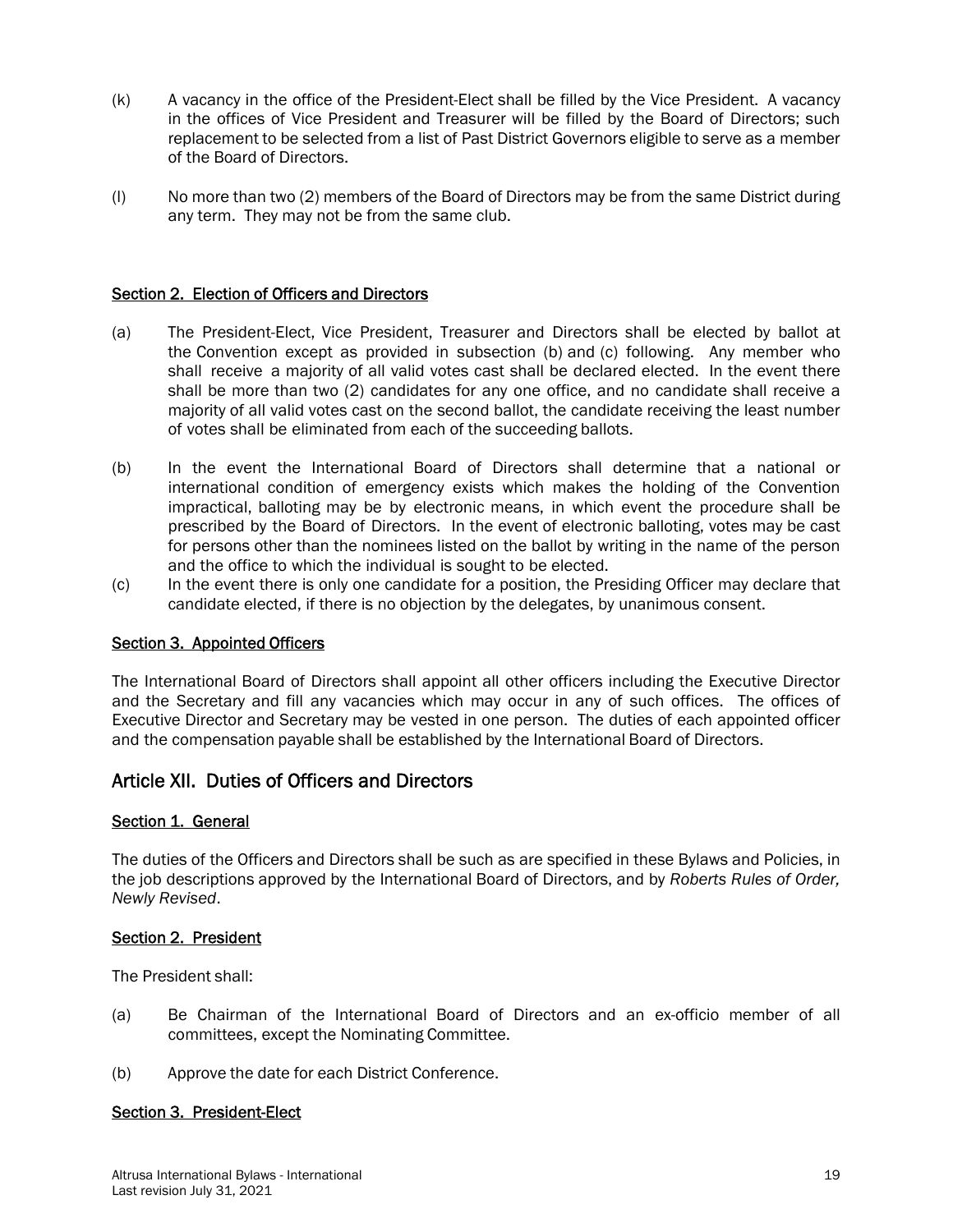The President-Elect shall:

- (a) Attend all International Conventions and meetings of the International Board of Directors and acquaint herself with the duties of the presidency.
- (b) Assume the presidency at the expiration of the term of the President, and shall act for the President in an absence or in the event of the President's inability to act.

#### Section 4. Vice President

- (a) The Vice President shall act for the President-Elect in an absence or in the event of the President- Elect's inability to act.
- (b) The Vice President shall have such powers and perform such duties as the International Board of Directors may prescribe.

#### Section 5. Directors

The Directors shall have such powers and perform such duties as the International Board of Directors may prescribe.

#### Section 6. Other Board Positions

Each appointed Officer shall perform such duties as the Board of Directors prescribes.

# Article XIII. Removal from the International Board and Bond

#### Section 1. Removal from International Board

- (a) An International elected or appointed Officer or International Director may be removed from office for cause. "Cause" shall include, without limitation, failure to perform the duties of office, failure without excuse to attend meetings of International, the International Board of Directors or the Executive Committee, or acting in such a way as to injure Altrusa's reputation or hamper its work.
- (b) Any member of the International Board of Directors may file written charges against an elected or appointed International Officer or Director with the Executive Committee, specifying the grounds for removal from office. The Executive Committee shall hold a hearing about the charges. The Executive Committee shall give thirty (30) days' written notice, delivered in person or sent by certified or registered mail, to such Officer or Director, specifying the time and place of the hearing and the charges. The Officer or Director is entitled to be present at the hearing, to be represented by counsel (who may or may not be a member) and to present a defense. The Officer or Director is not entitled to be present during the Executive Committee's deliberations or to vote. If the Executive Committee determines, by two-thirds (2/3) vote of those present that cause for removal exists, the Officer or Director shall be removed from office effective immediately upon notice to the Officer or Director.
- (c) The Officer or Director or the persons bringing charges may appeal the determination of the Executive Committee to the entire International Board of Directors within fifteen (15) days of the decision of the Executive Committee. The International Board of Directors shall hold an appeal hearing concerning the charges. The Board of Directors and the Officer or Director shall be given thirty (30) days' notice by certified or registered mail of the appeal hearing, specifying the time and place of the hearing and the matter which is the subject of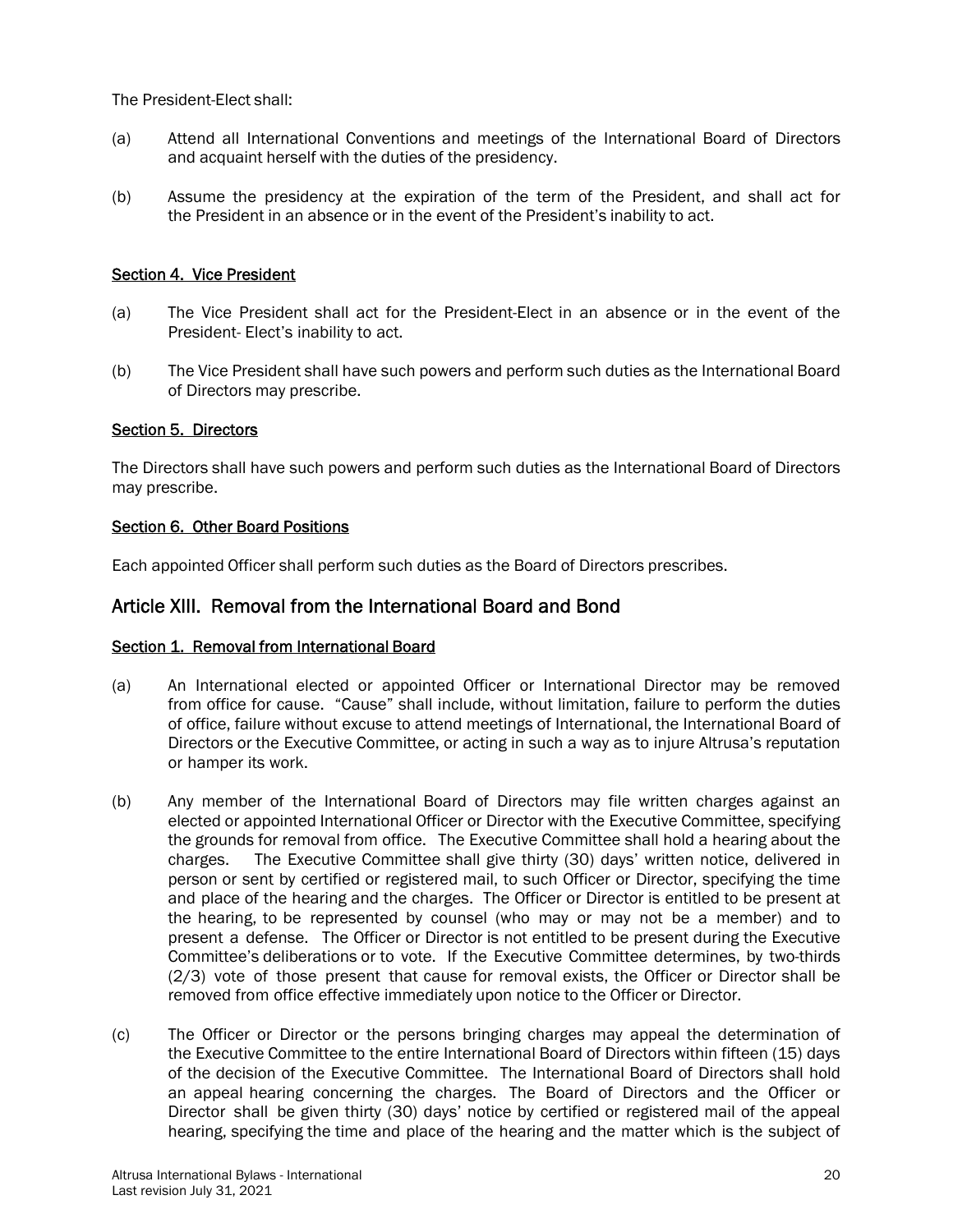the appeal. The Officer or Director is entitled to be present, to be represented by counsel, and to present a defense. The International Board of Directors shall determine, by a twothirds (2/3) vote of those present, whether the determination of the Executive Committee should be overturned or affirmed. Its decision shall be final and shall be effective immediately. The Officer or Director is not entitled to be present during the Board's deliberations or to vote.

## Section 2. Bond

At the direction of the International Board of Directors, any Officer, Director or employee must furnish, at the expense of International, a fidelity bond in the amount prescribed by the Board.

# Article XIV. Legal Advisor

The Legal Advisor is an Active member appointed by the President, with the approval of the International Board of Directors. The Legal Advisor must be a licensed, practicing attorney and advises and counsels the International Board of Directors on all matters of law affecting International and performs such other duties as specified by the International Board of Directors. When requested to do so, the Legal Advisor assists Districts and Clubs in the resolution of legal problems arising within their geographical areas. The Legal Advisor shall not serve as a member of any committee.

# Article XV. Contracts, Checks, Deposits, Gifts

#### Section 1. Contracts

The International Board of Directors may authorize any Officer or Officers, agent or agents of International to enter into any contract or execute and deliver any instrument in the name of and on behalf of International and such authority may be general or confined to specific circumstances.

#### Section 2. Checks and Drafts

All checks, drafts or other orders for payment of money, notes or other evidences of indebtedness issued in the name of International shall be signed by such Officer, Officers, agent or agents of International and in such manner as shall be determined by resolution of the International Board of Directors.

## Section 3. Deposits

All funds of International must be deposited to the credit of International in such banks, trusts companies or other depositories as the International Board of Directors may select.

# Article XVI. Fiscal Year

The fiscal year of International shall begin on the 1st day of June each year and shall end on the 31st of May the next year.

# Article XVII. Budget

The International Board of Directors shall recommend to the Convention delegates, for their approval, a budget for the next biennium. The biennial budget with rationale shall be delivered to every member through an Association distribution sixty (60) days prior to the Convention.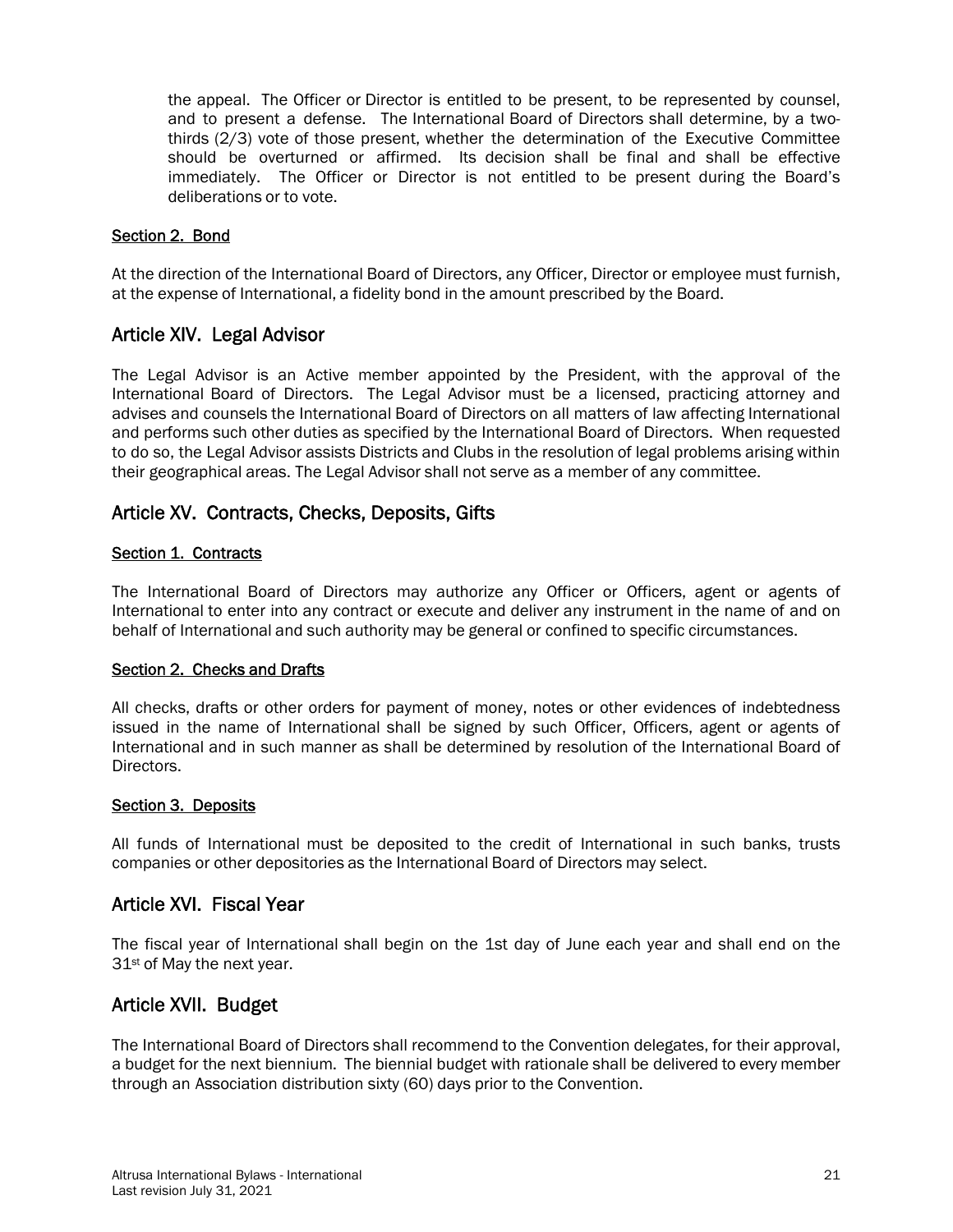# Article XVIII. Dues and Fees

# Section 1. Dues

- (a) Each Active member of a Club and each Affiliate member must pay to International annual dues in U.S. Dollars as established by the International Board of Directors and approved by the delegates at the International Convention, unless the dues amount were to be lowered by approval of the International Board of Directors as part of a membership incentive program.
- (b) Dues and fees for members from Clubs-At-Large shall be paid at one-half  $(1/2)$  per year rate in U.S. dollars.

# Section 2. Procedure for Payment

Payment for dues shall be made according to the Policies. The Policies may provide a penalty for late payment. Members whose International or District dues have not been received by the International Office or the District Treasurer, respectively, by the date specified in the Policies will be dropped from membership.

# Section 3. Fees

- (a) Each Club shall pay to International a new member processing fee, in the amount established by the International Board of Directors, for each person accepted into membership.
- (b) Each Club, except a Club organized after January 1 of a Convention year must pay to International an annual Convention fee, in the amount set by the International Board of Directors.
- (c) The International Board of Directors may establish other fees.

# Article XIX. Altrusa Clubs and Districts

#### Section 1. Organization of New Clubs and Districts

Clubs and Districts shall be organized and the boundaries thereof established or changed as authorized by the International Board of Directors. The International Board of Directors must approve the creation of the District or the change in its boundaries by two-thirds (2/3) vote. A notice of a proposed change in boundaries must be sent to every Club within the District at least ninety (90) days before the effective date of any change. Clubs outside the geographic boundaries of the approved Districts will be designated Clubs-At-Large and assigned to the Chair of the International Membership Development Committee as the liaison between the Club and the International Board of Directors. They shall be organized within the Altrusa International organization.

#### Section 2. Clubs in Good Standing

Clubs in good standing are those that have paid all District and International dues and fees and whose members have paid in full all District and International dues.

#### Section 3. Forfeiture and Reinstatement

The International Board of Directors shall determine procedures for forfeiture of Club charters and reinstatement of Clubs whose charters have been withdrawn and shall specify the procedure for voluntary termination and withdrawal.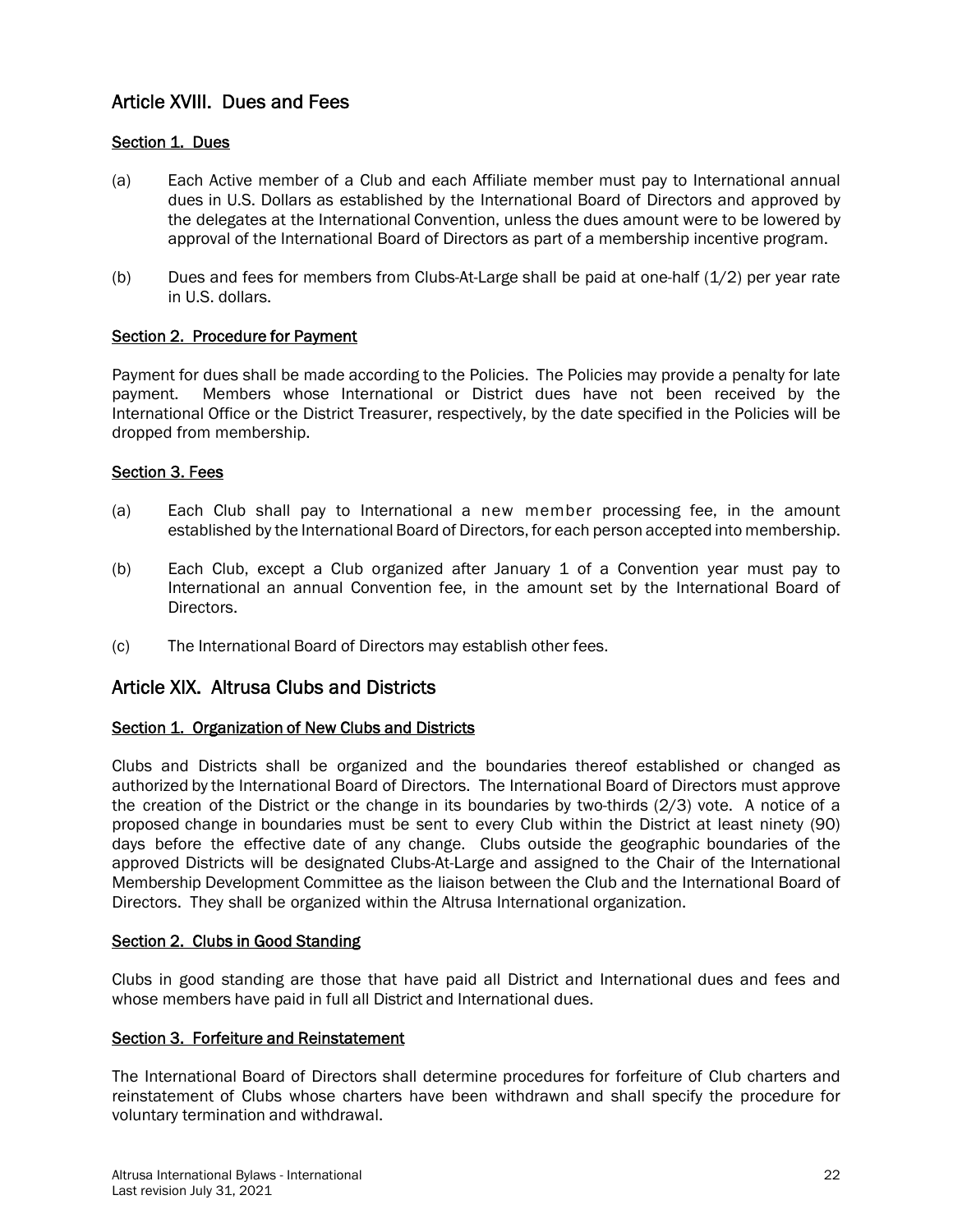#### Section 4. Assets, Debts and Liabilities

- (a) International shall not be responsible or held liable for any debts or obligations incurred by any Club or District.
- (b) International shall not have any interest in or claim to the property or assets of any Club or District.

# Article XX. Parliamentary Authority

*Robert's Rules of Order, Newly Revised* shall govern the proceedings of International and the International Board of Directors unless otherwise provided by statute, the Articles, these Bylaws or the Policies.

# Article XXI. Amendments

#### Section 1. Power to Amend

The power to make, alter, amend or repeal the Bylaws shall be vested in the members entitled to vote at Convention, subject to the laws of the State of Indiana, and to the provisions of the Articles. A twothirds (2/3) vote shall be required to adopt, alter, amend or repeal.

#### Section 2. Notice

At least sixty (60) days prior to the date of such Convention, notice shall be given to membership of any proposed amendments to Bylaws to be placed before the Convention Body.

\* \* \* \* \*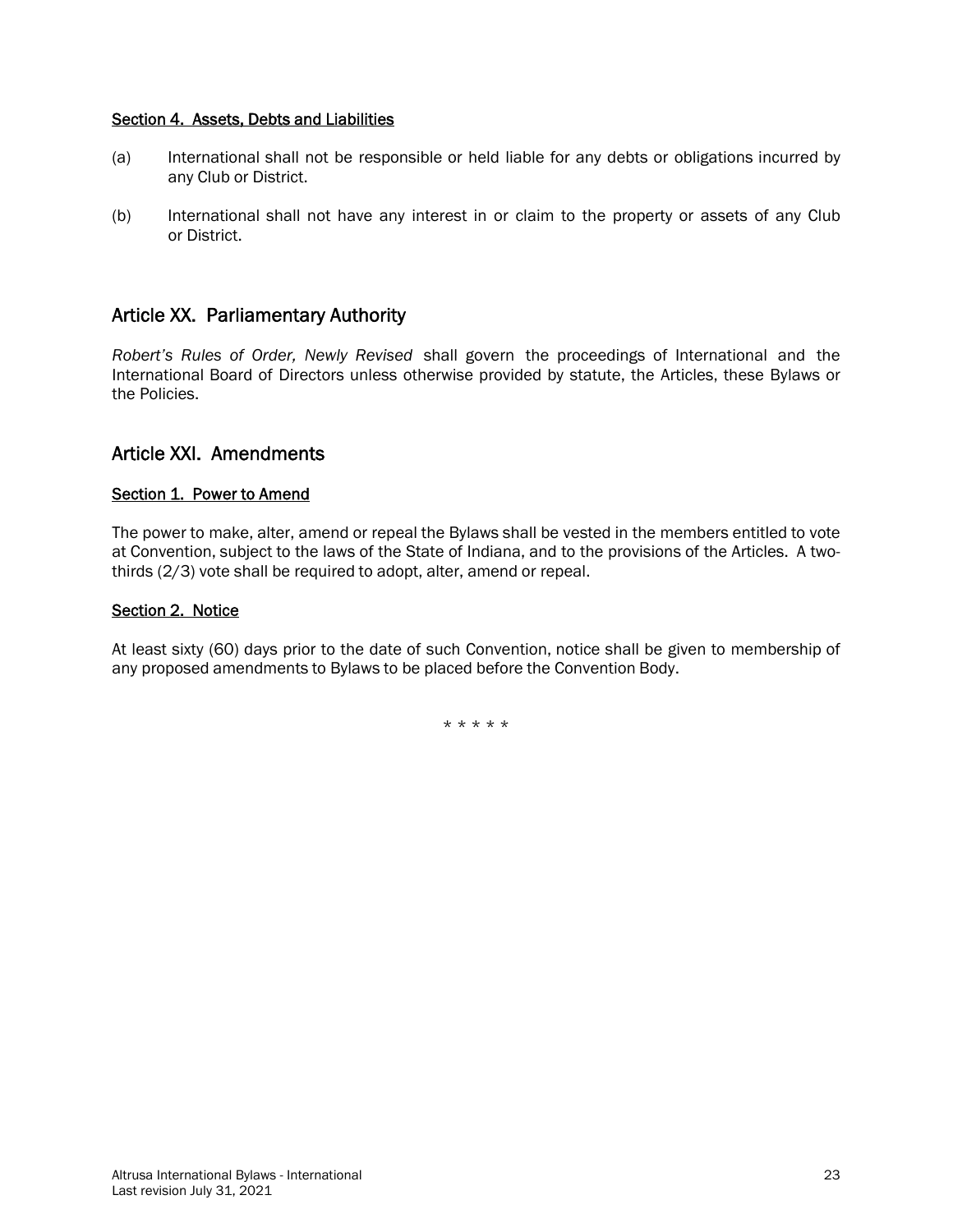# District Bylaws

# Article I. Name and Territorial Limits

# Section 1. Name

The name of the District of Altrusa International, Inc. (hereinafter referred to as "International") shall be Altrusa International District \_\_\_\_\_\_\_\_\_\_\_\_\_\_, (hereinafter referred to as "District").(Use words, not figures, for district name, with the accurate indicia of corporate status, if any, as set forth in Policies). Its name shall so appear whenever used.

## Section 2. Territorial Limits

The territorial limits of this District shall be:

# Article II. Purposes

The purposes of the District shall be:

- (a) To promote cordial relations among the Clubs in the District and between them and International as well as Clubs of other Districts.
- (b) To further the purposes of International.
- (c) To assist in the organization of Clubs within the District.

# Article III. Policy

#### Section 1. Power

The District shall have power to undertake only such work as is connected with the work of International, and shall not undertake any special projects without the approval of International. It shall conform to all Policies of International.

#### Section 2. Affiliation

The District shall not become affiliated with any organization without the approval of the International Board of Directors.

#### Section 3. No Political, Religious or Legislative Matters

The District, as a body, shall at no time endorse or recommend any candidate for public office, nor shall it take any action on partisan or religious questions or on legislative matters without the prior approval of the International Board of Directors.

# Article IV. Members

The membership of the District shall be composed of Active, Emeritus and Honorary members of Clubs in good standing, and Affiliate and Life members within its territorial limits.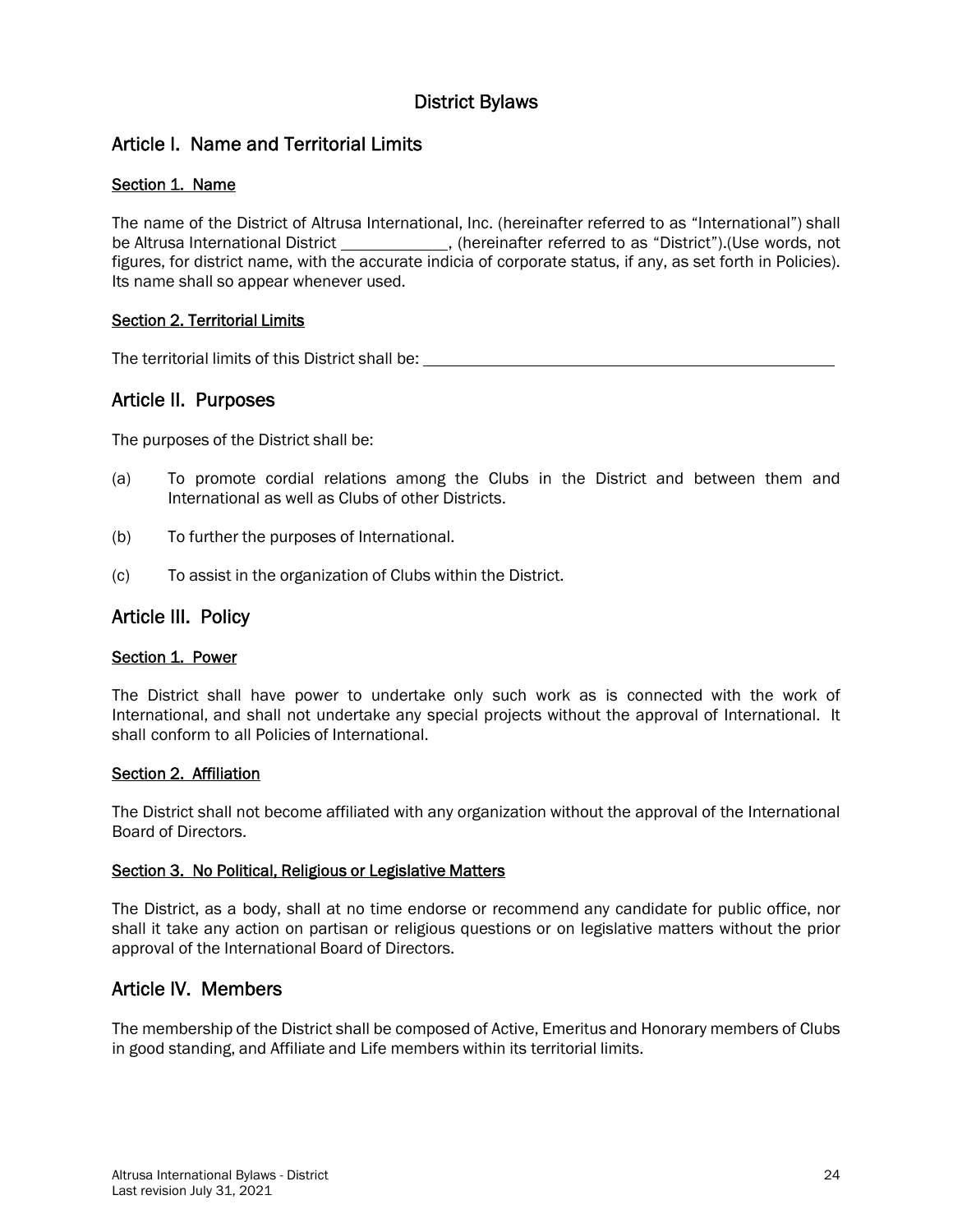# Article V. Delegates to Conference

# Section 1. Number of Delegates Authorized

Each Club in good standing in International that has a total Active membership of fifteen (15) or less for whom dues have been paid to International, and to the District where applicable, shall be entitled to one (1) delegate and one (1) alternate. For each additional fifteen (15) members or portion thereof, a Club shall be entitled to one (1) additional delegate and alternate up to a maximum of five (5) delegates and five (5) alternates.

## Section 2. Basis for Determination

The District Treasurer shall confirm its record of paid memberships of each Club in its District with International's record of paid memberships for each Club. The District Treasurer or its designee shall then notify each Club of the number of delegates and alternates to which it is entitled at least sixty (60) days prior to the scheduled date of the District Conference.

#### Section 3. New Clubs

New Clubs admitted to the District after the date specified in Section 2 of each year shall be permitted to send one delegate and one alternate.

## Section 4. Proxy Voting

No votes by proxy shall be allowed.

# Article VI. Meetings of Members

#### Section 1. Conferences

There shall be an annual Conference held in March, April or May (or such other time period designated by the International Board of Directors) at such specific time and at such place as may be designated by the District Board of Directors, provided that the date for such Conference is approved as provided in the Policies; except when the District Board of Directors shall determine that a regional, national or international condition of emergency exists which makes the holding of Conference impractical. Upon approval from the District Board of Directors a Conference may be held in person, through electronic means or both.

#### Section 2. Notice of Meeting

Thirty (30) days prior to the Conference, the Governor of the District shall notify the International Office and each member of the Clubs within the District of the time and place of the meeting, giving a memorandum of the business to be considered at the Conference.

#### Section 3. Conference Actions

- (a) The Conference body may propose, discuss, and pass resolutions and recommendations which are forwarded to International for action.
- (b) It shall consider subjects submitted to it by the International President or by the International Board of Directors.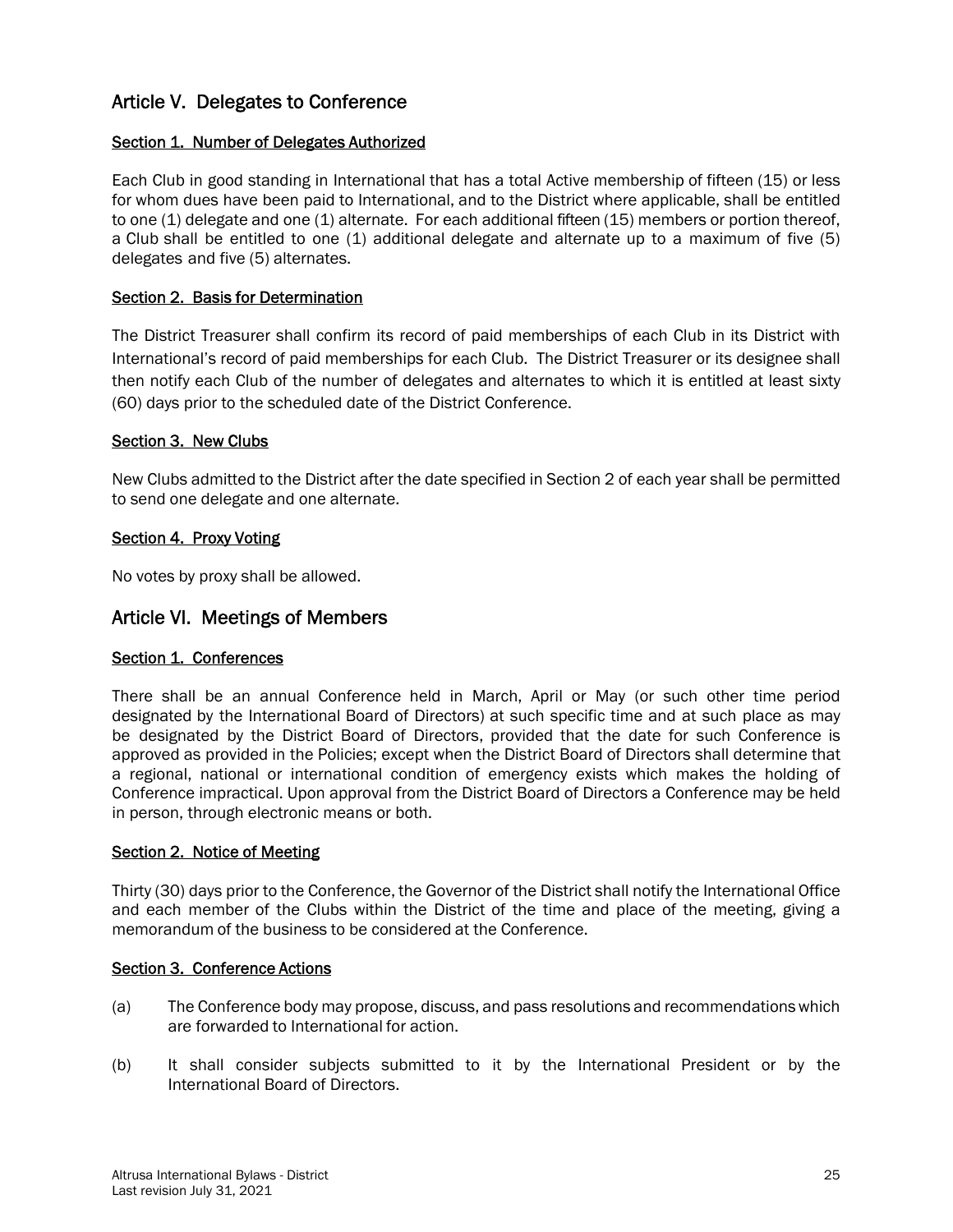## Section 4. Special Meetings

Special meetings may be called by the Governor of the District and shall be called upon written petition signed by not less than two-thirds (2/3) of all members of the District Board of Directors or not less than one-tenth (1/10) of all members authorized by these Bylaws to vote, provided that such request be sent to the International Office and to each member of Clubs within the District at least twenty (20) days prior to the date of the meeting, stating the item or items of business to be transacted at the Conference.

#### Section 5. Conference Rules

Conference rules shall be established by the District Board of Directors and shall be presented at the first business session of the Conference for ratification.

#### Section 6. Quorum

A majority of the members registered at a Conference who are entitled to vote shall constitute a quorum. The majority vote of the members at a meeting at which a quorum is present shall be the act of the members of the District, except as to amendments of these Bylaws, which are governed by Article XVII, Section 1.

## Section 7. Members Entitled to Vote

Members of International who are members of the District Board of Directors or who are regularly accredited delegates from Clubs within the District, and Past Governors who are Active, or Affiliate members shall have one vote on each question to come before the Conference.

If the District Board of Directors provides an electronic means of attending and participating in Conference, as per Article VI, Section 1, an electronic vote may be held on each question submitted.

A member may participate in any meeting by or through the use of any means of communication by which all members participating may simultaneously hear each other during the meeting. A member participating in a meeting by this means is considered to be present in person at the meeting.

All votes shall be cast in person or by electronic means. No person is entitled to more than one vote.

# Article VII. Board of Directors

#### Section 1. Composition

The District Board of Directors is composed of those persons who hold the offices of Governor, Governor-Elect, First Vice Governor, Second Vice Governor (optional), Director(s) (optional), Immediate Past Governor, Treasurer, and Secretary. No person shall be a member of the Board of Directors who is not an Active member in good standing of an Altrusa Club in the District.

#### Section 2. Tenure

Each Officer and Director shall serve for the term to which elected or until such term is complete not to exceed two (2) years and until the successor is elected and qualified.

## Section 3. Vacancies

Vacancies occurring in the District Board of Directors will be filled in accordance with the provisions of these Bylaws applicable to vacancies in the particular office.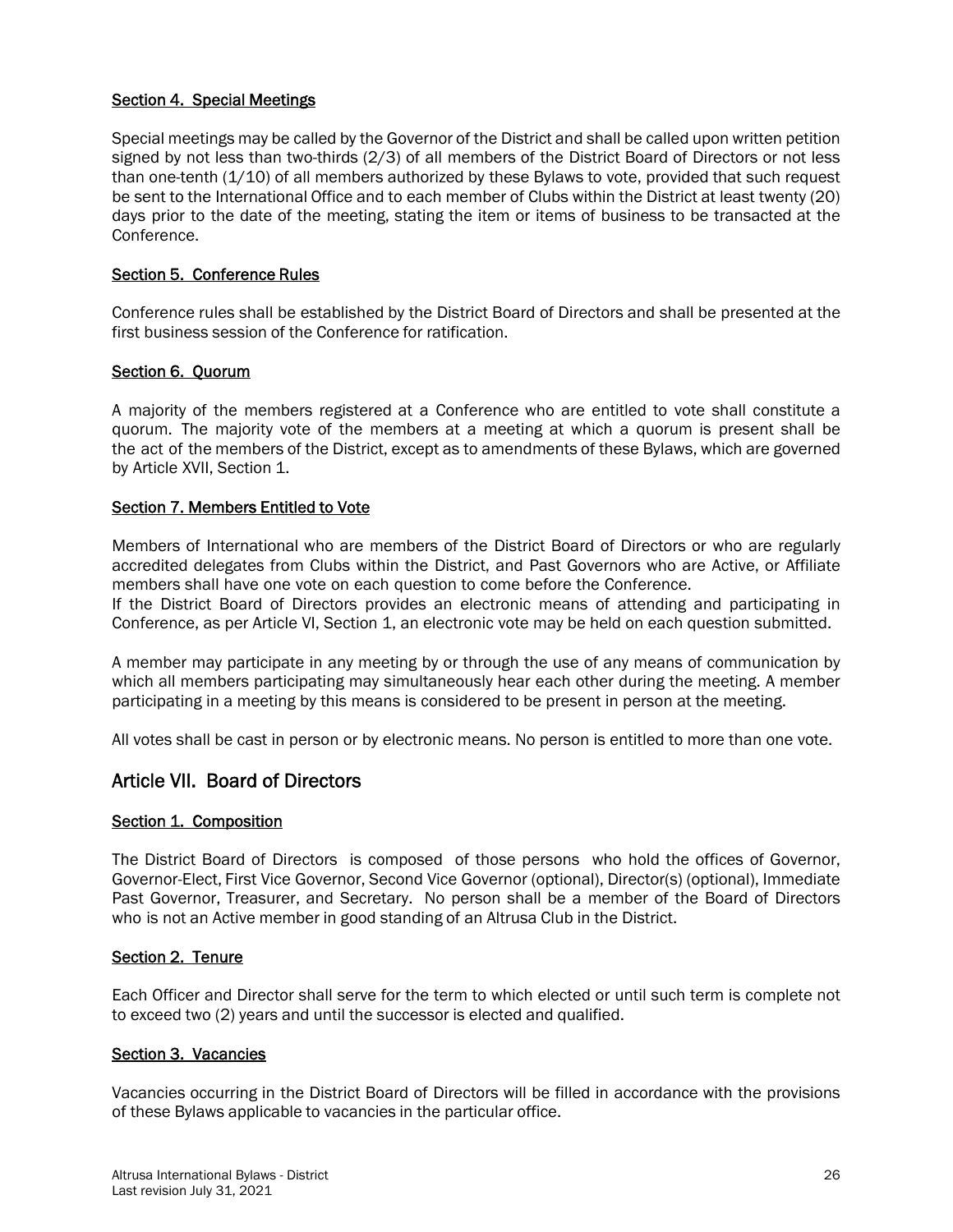# Section 4. Removal from Office

Members of the District Board of Directors may be removed from membership on the District Board in accordance with the provisions of District Bylaws, Article XII, Section 7, applicable to the removal of District Officers.

# Article VIII. Meetings of the Board of Directors

#### Section 1. Regular Meetings

Regular meetings of the District Board of Directors shall be held immediately preceding and immediately following each Conference, and may be held at such other times as the District Board of Directors may specify. Any additional meeting may, by decision of the District Board of Directors requiring three-fourths (3/4) vote, be held by electronic means. A member of the Board of Directors can participate in any meeting by or through the use of any means of communication by which all members participating can simultaneously hear each other during the meeting. A member of the Board of Directors participating in a meeting by this means is considered to be present in person at the meeting.

#### Section 2. Special Meetings

Special meetings of the District Board of Directors may be called by the Governor or by any three members of the District Board upon twenty (20) days' notice for a face-to-face meeting or fourteen (14) days' notice for an electronic meeting, stating the item or items of business to be transacted.

#### Section 3. Quorum

A majority of the District Board of Directors constitutes a quorum. The act of a majority of the members present at a meeting at which a quorum exists shall be the act of the District Board of Directors.

#### Section 4. Written Ballots

The District Board of Directors may take action by written ballot, providing ballots together with a brief description and rationale of the matter to be voted on are mailed to each voting member of the Board. For purposes of this Section, "mail" or "mailed" shall include electronic mail or facsimile. Ballots not returned within the period provided in the notice accompanying such ballots shall not be counted. The number of votes cast by ballot must equal or exceed the quorum required to be present at a meeting authorizing the action.

If required by the law of the state in which the Governor resides, if the District is not incorporated, or by the law of the state in which the District is incorporated, if the District is incorporated, a unanimous vote of the members of the Board, voting affirmatively, shall be required to approve the measure. Otherwise, a majority of the votes so cast shall decide the issue, unless these Bylaws, state law, or Policy requires a higher threshold, in which case the higher threshold shall be required.

# Article IX. Committees

#### Section 1. Standing Committees

- (a) The Standing Committees of the District shall be:
	- (i) Service Program Development,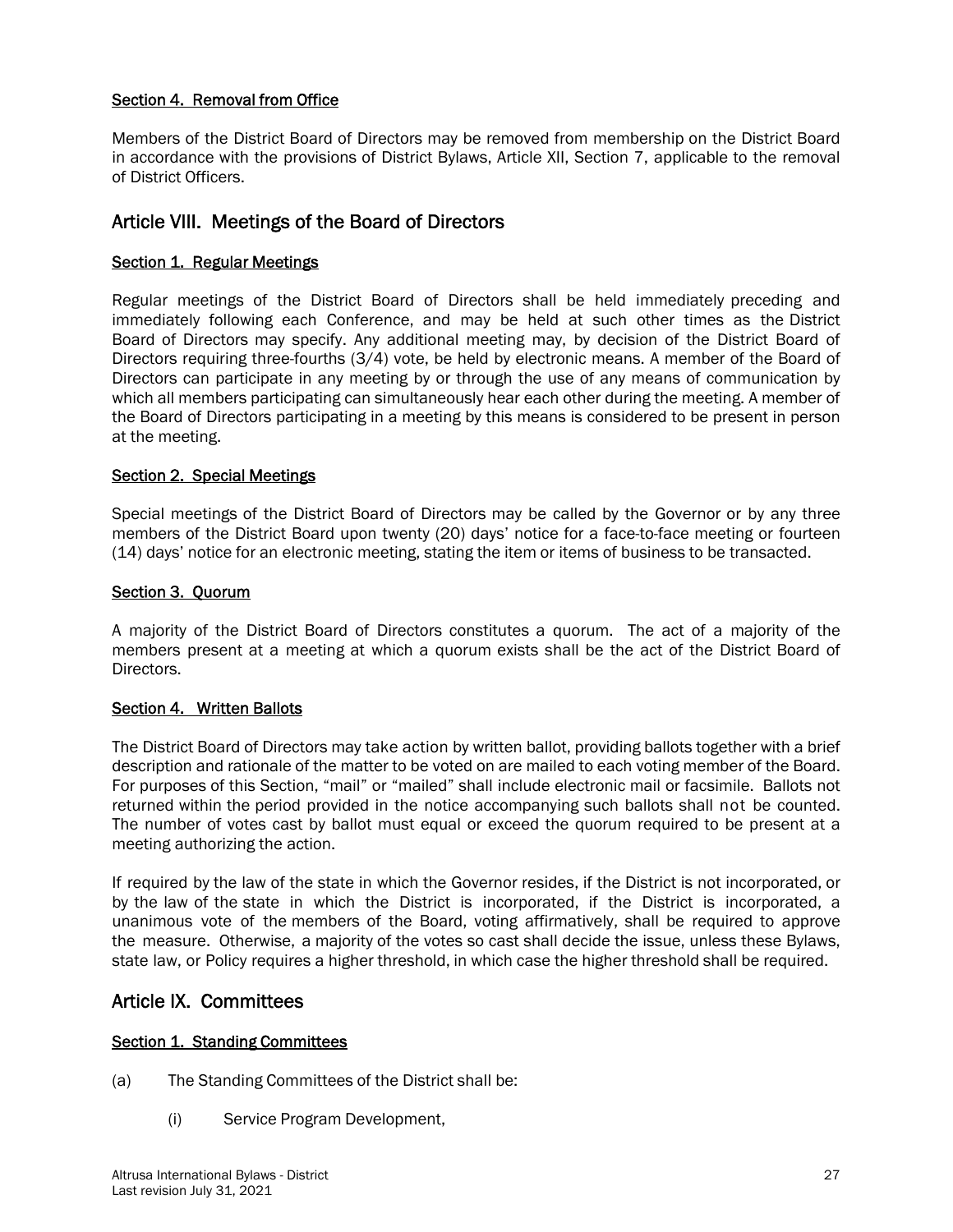- (ii) Membership Development,
- (iii) Leadership Training,
- (iv) Communications,
- (v) New Club Building, and
- (vi) ASTRA Clubs.
- (b) Other Standing Committees of the District shall be:
	- (i) Bylaws, Resolutions and Recommendations,
	- (ii) Nominating, and
	- (iii) Finance.
- (c) There shall also be the following Conference Committees: Credentials, Elections and other committees established by the District Board of Directors.

#### Section 2. Duties

The duties of the Standing and Conference Committees shall be correlated with their International counterparts, where applicable.

#### Section 3. Composition

All committees may be composed of a Chairman only except:

- (a) The Bylaws, Resolutions and Recommendations Committee shall be composed of the Chair appointed by the Governor and two (2) Active members selected by the Governor in consultation with the Chair. The Bylaws, Resolutions and Recommendations Committee shall circulate to all Clubs the resolutions and proposed bylaw amendments to be considered at Conference, and a short rationale prepared by the proponents thereof explaining the purpose behind such resolution or amendment.
- (b) The Finance Committee shall be composed of the Treasurer and two (2) other members.
- (c) The Nominating Committee is composed of three (3) or more members (as determined by the District Board of Directors), elected by the members entitled to vote at Conference in non-election years from a slate consisting of one (1) nominee from each Club.
	- (i) The candidate receiving the highest number of votes cast serves as the chairman. No Club may be represented on two consecutive Nominating Committees. Committee members serve for a two-year term beginning with the close of the Conference at which they were elected. Vacancies are filled by the District Board of Directors.
	- (ii) To be eligible for election to the Nominating Committee, a member must:
		- (aa) Be an Active Member, other Bylaws notwithstanding, and
		- (bb) Must have served a term as President of a Club.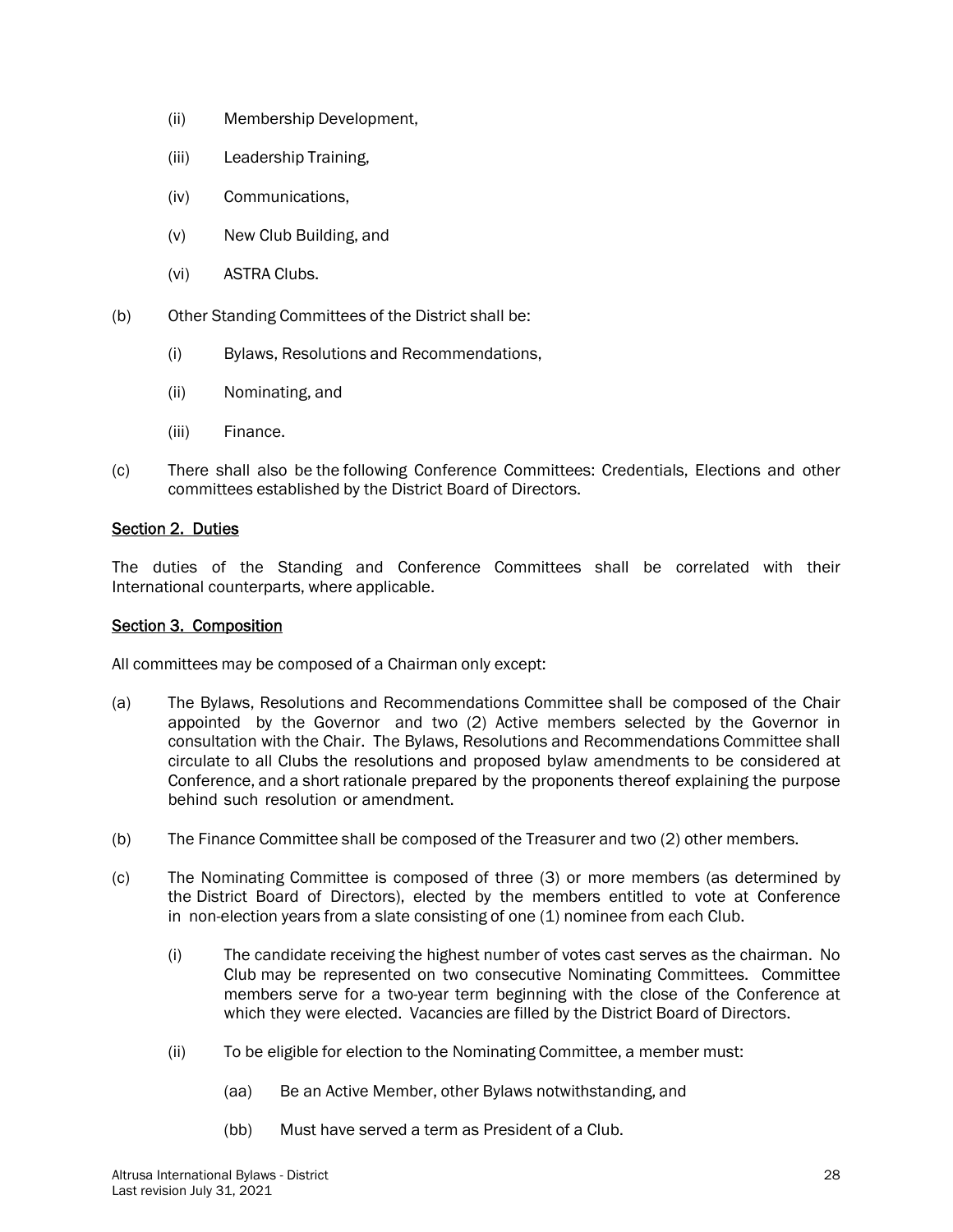- (iii) No member of the Nominating Committee is eligible to be slated for District Office while serving as a member of the Nominating Committee.
- (iv) The Nominating Committee prepares a slate of candidates for office.

# Article X. Duties of the Board of Directors

#### Section 1. Duties

The Board of Directors shall:

- (a) Have general supervision over the affairs of the District and power to transact the necessary business of the District not otherwise provided for.
- (b) Approve the annual budget in which shall be appropriated such sum or sums of money as may be deemed necessary to defray all necessary expenses and liabilities of the District. Such budget shall specify the objects and purposes for which appropriations are made and the amount appropriated for each object or purpose. The budget shall set forth the sources of revenue and the estimated amount from each source. The budget as approved shall be presented to the Conference for adoption.
- (c) Provide for the audit of its accounts.
- (d) Decide upon the time and place of its annual Conference.
- (e) Designate the depositories in which funds of the District shall be deposited.
- (f) Report to the Conference the business transacted by it since the preceding Conference.
- (g) Require a bond of any person holding funds of the District, the premium for which shall be paid by the District.
- (h) Approve appointments of District Secretary, Committee Chairmen and members as appointed by the Governor.

# Article XI. Officers and Directors

#### Section 1. Elected Officers and Directors

- (a) The elected officers of the District shall be Governor, Governor-Elect, First Vice Governor, Second Vice Governor (optional), Treasurer, and Director(s) optional.
- (b) The term of office of each elected Officer and Director shall be two (2) years or until their successors have been elected and installed and shall commence:
	- (i) Immediately upon installation, which shall be at the close of the regular Conference, or
	- (ii) In the event the District Board of Directors shall determine that a regional, national or international condition of emergency exists which makes the holding of the Conference impractical, commencing immediately upon election.
- (c) The Governor-Elect shall assume the office of Governor at the close of the second regular annual Conference following election or immediately upon the election of the Governor-Elect's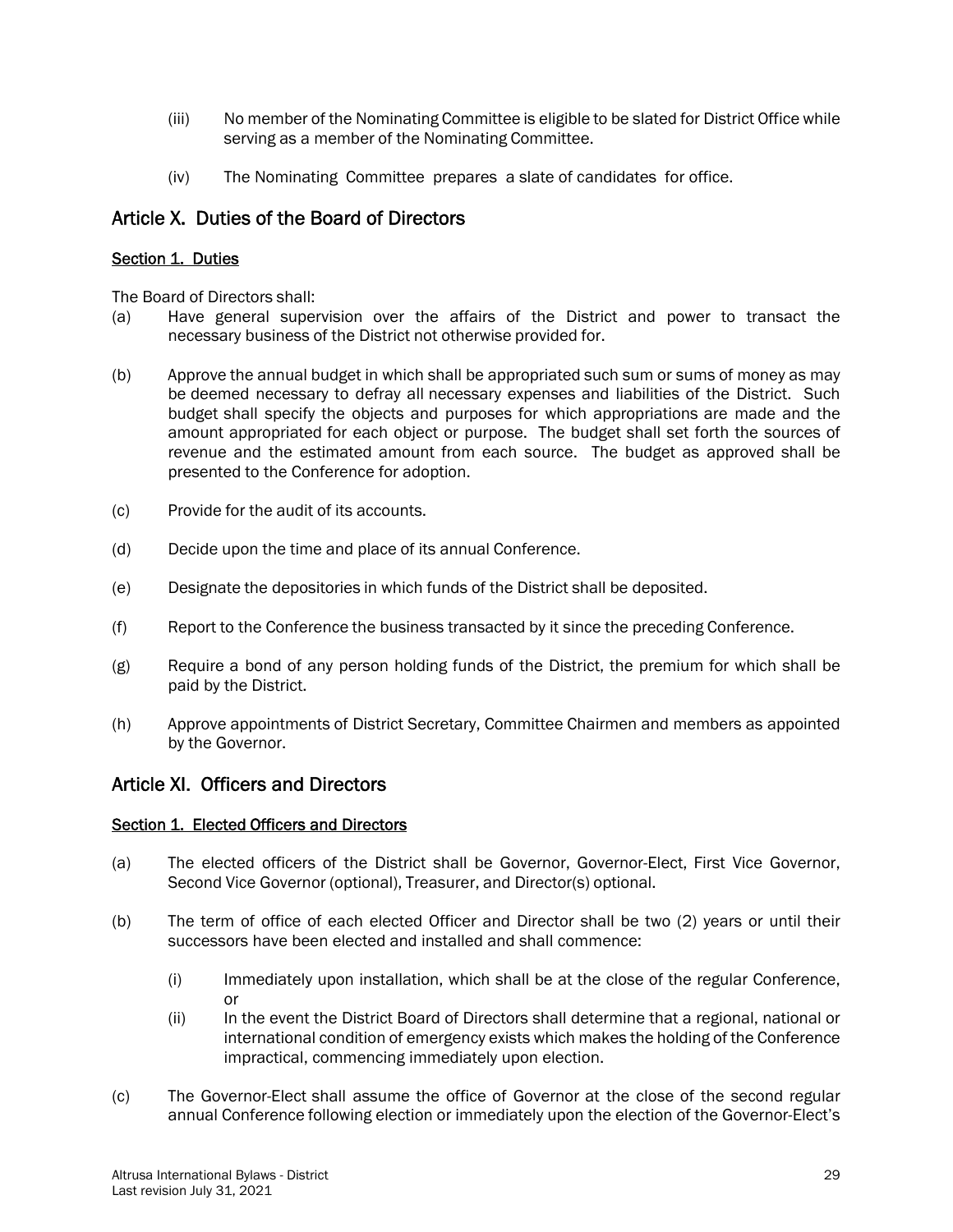successor in the event the District Board of Directors shall determine that a regional, national or international condition of emergency exits which makes the holding of such Conference impractical.

- (d) No person shall be elected to the same office for two successive terms.
- (e) No more than two (2) elected officers shall be from the same Club during any term.
- (f) In the event of a vacancy in the office of Governor, the Governor-Elect shall complete the unexpired term and may also serve an additional two-year term as Governor.
- (g) If the Governor-Elect, after completing the term of the previous Governor, chooses not to serve for the biennium for which the Governor was elected, the person who filled the vacancy in the office of Governor-Elect shall be installed as Governor at the close of the Conference held at the end of the unexpired term. In the event of a vacancy in any office other than that of Governor, such vacancy will be filled by the District Board of Directors with qualified Altrusan(s).
- (h) The term of office of each elected officer shall be two years and until such officer's successor has been elected and installed.
- (i) The Governor shall assume the office of Immediate Past Governor at the close of the Conference at which a successor is installed.
- (j) To be eligible for election for any District Office, members must be, at the time of nomination and election, an Active member in good standing.
	- (i) To be eligible for election to the office of Governor-Elect, the candidate shall have previously served a full term (more than half of a two-year term) as a member of the District Board.
	- (ii) To be eligible for election to any District Office other than Treasurer, a person must have completed a full term as Club President or be serving as Club President at the time of the election. To be eligible for election as District Treasurer, a person must have completed a full term as Club President or Club Treasurer or be serving as the same at the time of the election and also must have general accounting knowledge or experience. These requirements shall not apply to such officers in a newly organized District until expiration of six (6) years next following its creation.
- (k) The District Board of Directors may remove from any slate of candidates proposed by the Nominating Committee, the name of any person found to be ineligible and select a qualified candidate to replace that person on the ballot of election.
- (l) "In good standing" means all applicable dues, fees and late charges, if any, owed by a member to International, to the member's District, if any, and to the member's Club must be paid in full. Officers must remain in good standing throughout their term of office.

#### Section 2. Elections of Officers and Directors

(a) All elected officers shall be elected by ballot at the Conference in the odd-numbered calendar year except as provided in subsections (b) and (c) following. Any candidate who shall receive a majority of all valid votes cast shall be declared elected. In the event there shall be more than two (2) candidates for any one office, and no candidate shall receive the majority of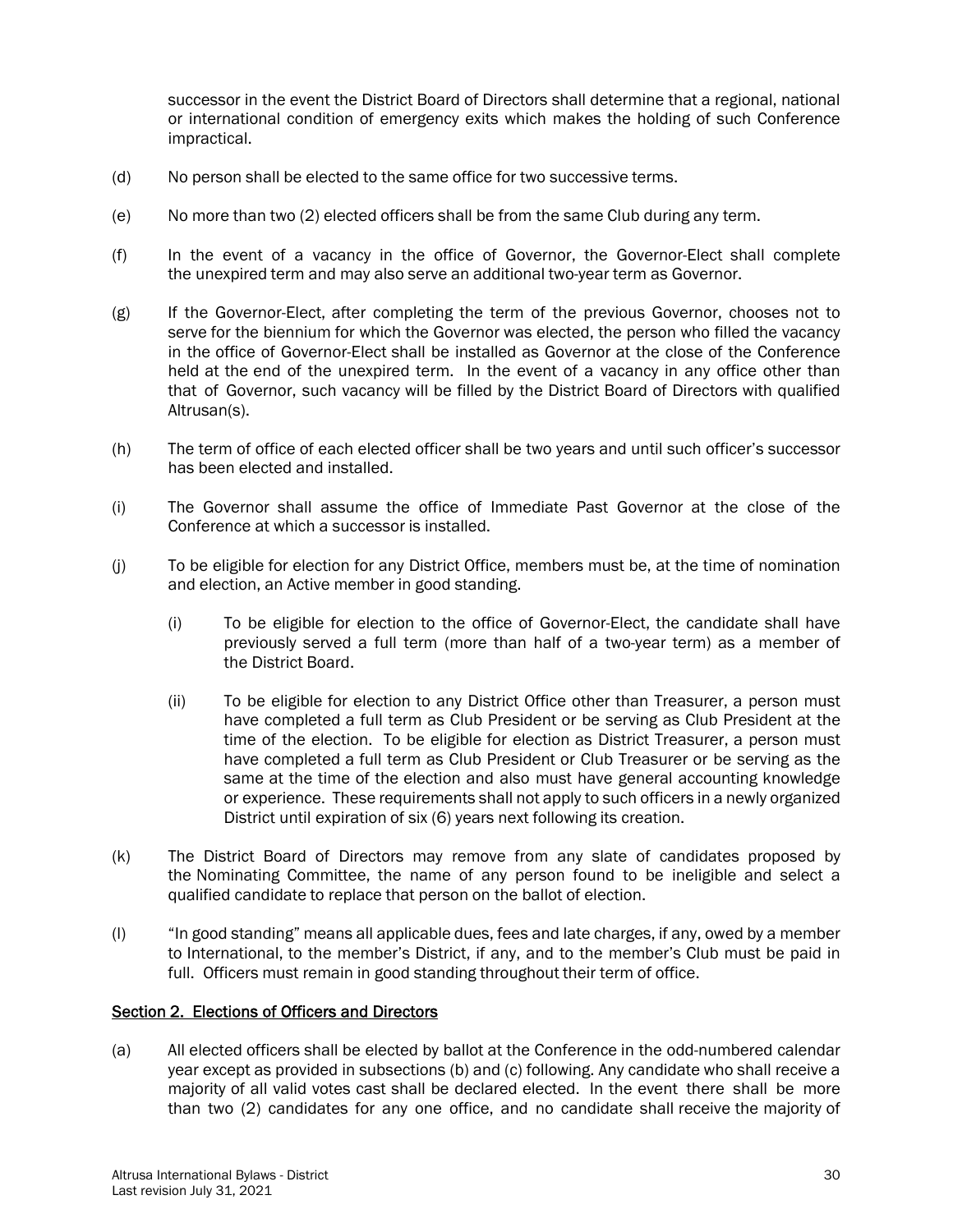all valid votes cast on the second ballot, the candidate receiving the least number of votes shall be eliminated from each succeeding ballot.

- (b) In the event the District Board of Directors shall determine that a regional, national or international condition of emergency exists which makes the holding of the Conference impractical, balloting shall be by electronic means in which event procedure shall be prescribed by the District Board of Directors. In the event of electronic balloting, votes may be cast for persons other than the nominees listed on the ballot by writing in the name of the person and the office to which the individual is sought to be elected.
- (c) In the event there is only one nominee for a position, the Presiding Officer may declare that nominee elected, if there is no objection by the delegates.

#### Section 3. Appointed Officers

The Governor shall appoint the District Secretary, who shall not have a vote on the Board, such appointment to be approved by the District Board of Directors.

# Article XII. Duties of Officers

#### Section 1. General

The duties of the officers shall be such as are specified by these Bylaws and Policies and by *Robert's Rules of Order, Newly Revised.*

#### Section 2. Governor

The Governor shall:

- (a) Preside at Conferences and at all meetings of the District Board of Directors.
- (b) Appoint the District Secretary, such special committees deemed necessary and all Standing and Conference Committees, except the Nominating Committee.
- (c) Be an ex-officio member of all committees except the Nominating Committee.
- (d) Under the general supervision of the International Officers, endeavor to further the purposes of International.
- (e) Strive to promote cordial relations among the Clubs within the District and between them and International.
- (f) Issue and cause to be mailed official calls and notices of Conferences.
- (g) Send all communications to Clubs within the District to their Presidents.
- (h) Prepare and be responsible for Conference programs.
- (i) Approve the plans of the special Conference committees.

#### Section 3. Governor-Elect

The Governor-Elect shall attend all Conferences and meetings of the District Board of Directors and become acquainted with the duties of the Governor. The Governor-Elect shall assist the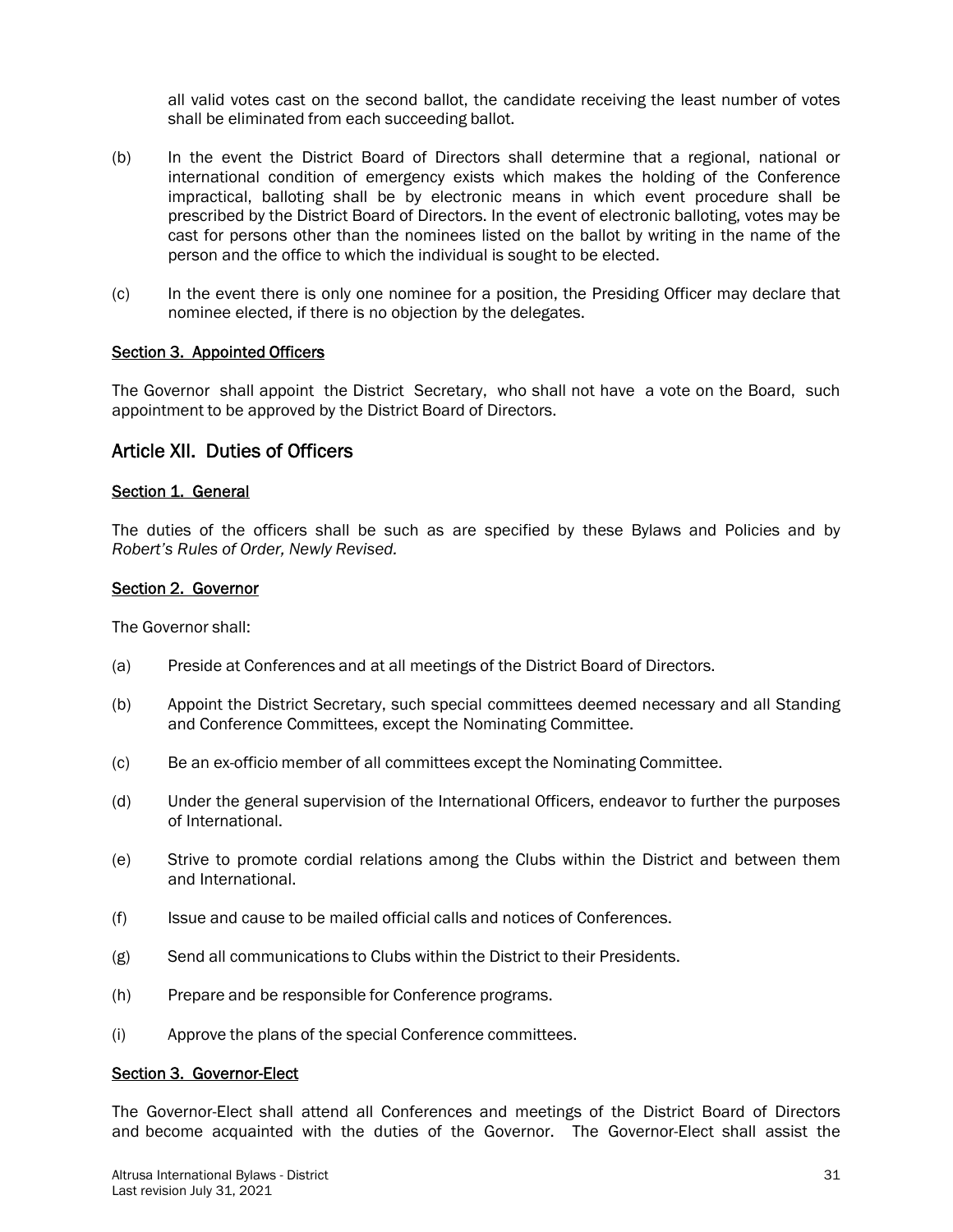Governor in working with new Clubs in the District and cooperate in organizing new Clubs. The Governor-Elect shall assume the office of Governor at the expiration of the term of the incumbent, or upon the inability of the incumbent to complete the term.

## Section 4. Vice Governor(s) and Director(s)

Vice Governor(s) and Director(s) shall assist the Governor in work with Clubs in the District and cooperate in organizing new Clubs. Vice Governor(s), in the order of their succession, shall act for the Governor- Elect in an absence or in the event of the inability to act. The Vice Governor(s) and Director(s) shall assume such responsibilities as directed by the District Board of Directors.

#### Section 5. District Secretary

The District Secretary shall:

- (a) Prepare and send such reports, notices and correspondence as the Governor may request.
- (b) Record the proceedings of the Conference and meetings of the District Board of Directors.
- (c) Keep a file of members of Clubs within the District, arranged by Clubs, and a record of Officers and Committee Chairmen in each Club.
- (d) Furnish the Credentials Committee with a certified list of certified delegates and alternates, Officers and Past Governors authorized to vote at Conference at least fifteen (15) days prior to the annual Conference.
- (e) Furnish the Elections Committee with a certified list of nominations for District Officers fifteen (15) days prior to the annual Conference.
- (f) Within ten (10) days after election of District Officers, the retiring District Secretary shall send to the International Office on forms provided and to each Club in the District, the names of the newly elected Officers.

#### Section 6. District Treasurer

The Treasurer shall:

- (a) Collect all dues from Clubs for members in the District.
- (b) Keep an accurate record of receipts and expenditures.
- (c) Deposit all money received, in the name of the District, in a depository approved by the District Board of Directors.
- (d) Submit for audit the books in which records of receipts and expenditures have been kept within twenty (20) days of the end of the fiscal year.
- (e) Submit an annual financial report to Conference.
- (f) Chair the Finance Committee.
- (g) Transfer District financial records to the incoming Treasurer at the close of Conference at which the successor is installed or within forty-five (45) days of the end of the fiscal year.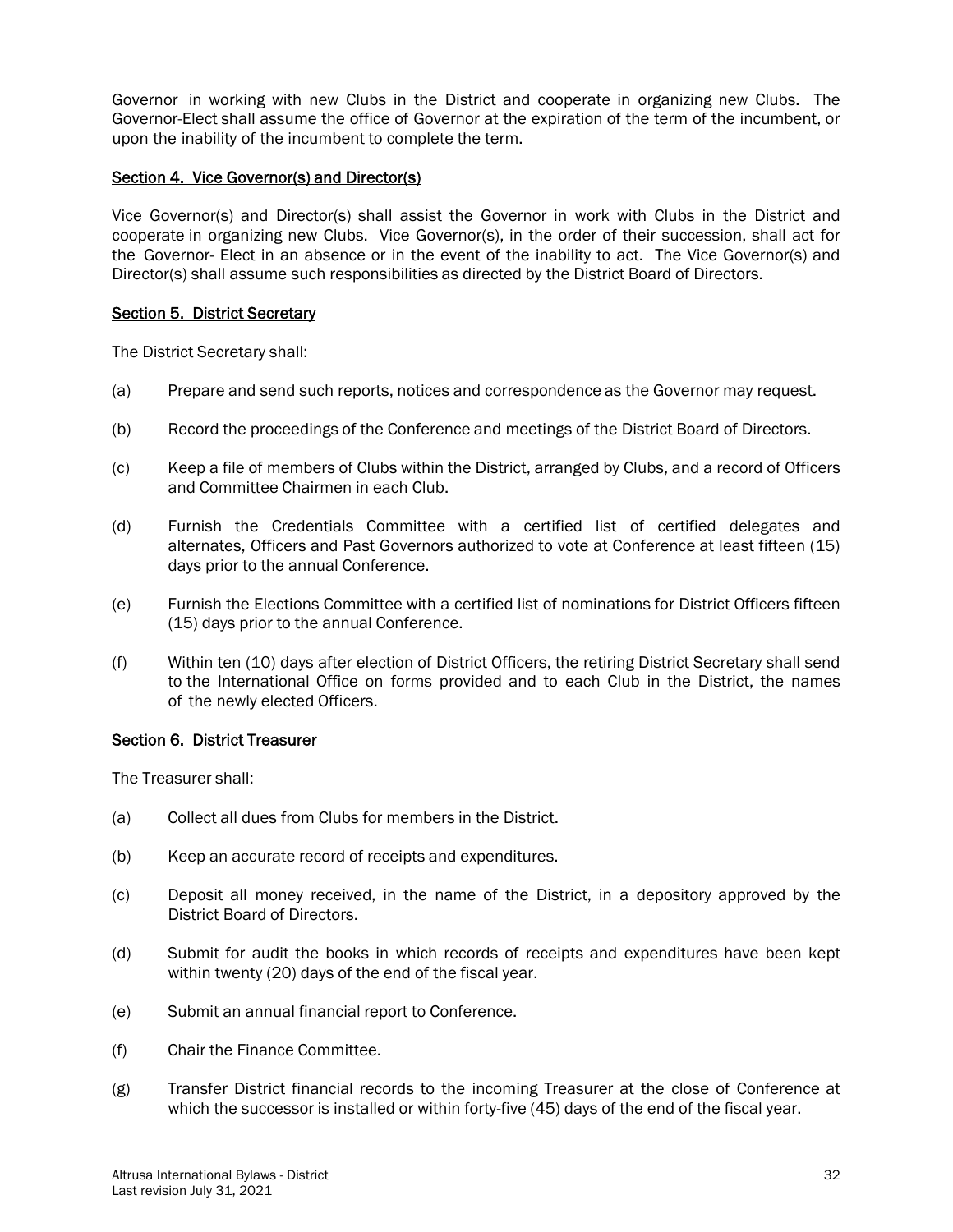#### Section 7. Removal from District Board of Directors

- (a) A member of the District Board of Directors may be removed from office for cause. "Cause" shall include, without limitation, failure to perform the duties of office, failure without excuse to attend meetings of the District Board of Directors, Conferences, or acting in such a way as to injure Altrusa's reputation or hamper its work.
- (b) Any member of the District Board of Directors may file written charges against a member of the District Board of Directors, specifying the grounds for removal from office. The District Board shall hold a hearing about the charges. The District Board shall give thirty (30) days' written notice, delivered in person or sent by certified or registered mail, to such member of the District Board of Directors, specifying the time and place of the hearing and the charges. The member of the District Board of Directors is entitled to be present at the hearing, to be represented by counsel (who may or may not be a member) and to present a defense. The member of the District Board of Directors is not entitled to be present during the District Board's deliberation or to vote. If the District Board of Directors determines, by two-thirds (2/3) vote of those present that cause for removal exists, the member of the District Board of Directors shall be removed from the office, effective immediately upon notice to the member of the District Board of Directors. The decision shall be final.

## Section 8. Bond

At the direction of the District Board of Directors, any officer or employee must furnish, at the expense of District, a fidelity bond in the amount prescribed by the Board.

# Article XIII. Fiscal Year

.

The fiscal year of the District shall be from the first day of \_\_\_\_\_\_\_ each year to and including the

# Article XIV. Contracts, Checks, Deposits, Gifts

#### Section 1. Contracts

The District Board of Directors may authorize any Officer or Officers, agent or agents of the District to enter into any contract or execute and deliver any instrument in the name of and on behalf of the District and such authority may be general or confined to specific circumstances.

#### Section 2. Checks and Drafts

All checks, drafts, or other orders for the payment of money, notes or other evidences of indebtedness issued in the name of the District shall be signed by such Officers, agent or agents of the District and in such manner as shall be determined by resolution of the District Board of Directors.

#### Section 3. Deposits

All funds of District must be deposited to the credit of District in such banks, trust companies, or other depositories as the District Board of Directors may select.

# Article XV. Dues and Fees

#### Section 1. Dues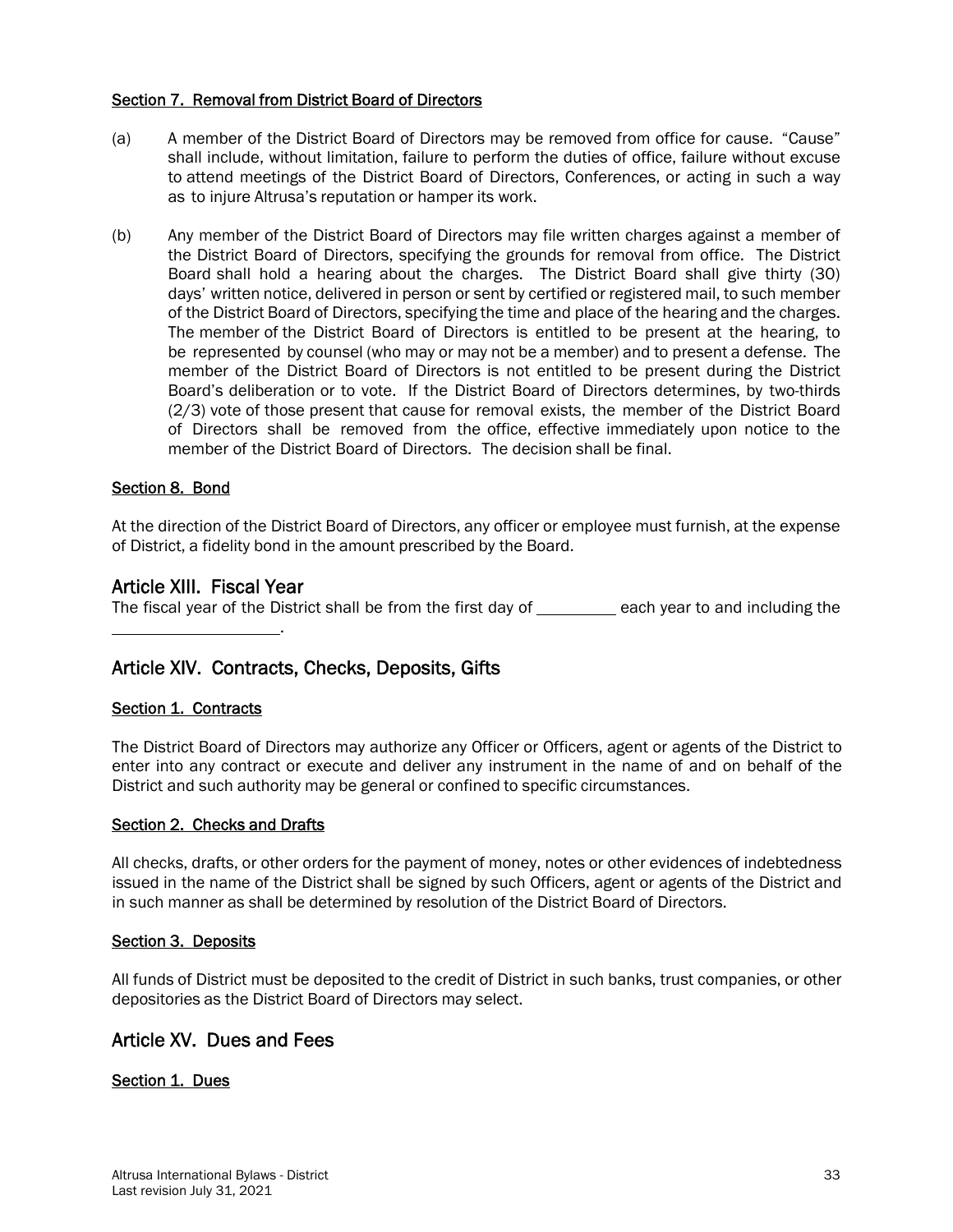Each Club shall transmit to the District Treasurer the dues as established by the District Board of Directors for each of its Active members. Each Affiliate member will transmit to the District Treasurer District dues as established by the District Board of Directors.

#### Section 2. Procedure for Payment

- (a) The Club shall forward to the District Treasurer its remittance of dues by the date established by the District Board of Directors.
- (b) Dues which have not been received by the District Treasurer on the date established are past due and the Club, in making remittance thereof, shall add a late charge as set out in District Policies.
- (c) Members whose dues and late charges have not been received by the District Treasurer by the date established shall be deleted from the membership records.
- (d) The Club shall update membership information in the International electronic membership database and forward District dues to the District Treasurer promptly when paid.

#### Section 3. International Currencies

The District Board of Directors may designate the currency for payment of District dues and fees for Clubs organized outside the United States of America.

#### Section 4. Fees

The District Board of Directors may establish other fees.

# Article XVI. Parliamentary Authority

*Robert's Rules of Order, Newly Revised* shall govern the proceedings of the District and the District Board of Directors, unless otherwise provided by statute, the Articles, these Bylaws or the Policies.

# Article XVII. Amendments

#### Section 1. Power to Amend

The power to make, alter, amend or repeal the Bylaws shall be vested in the members entitled to vote at Conference. A two-thirds (2/3) vote shall be required to adopt, alter, amend or repeal.

#### Section 2. Notice

At least sixty (60) days prior to the date of such Conference, notice shall be given of any proposed amendments to the District Bylaws to be placed before the Conference.

#### Section 3. Automatic Amendment

- (a) These Bylaws shall be deemed to be amended automatically according to and to conform with amendments made to the International Bylaws.
- (b) All amendments shall be subject to the laws of the State of Indiana, to the provisions of the Articles of Incorporation and Bylaws of International and no amendment inconsistent therewith shall be adopted.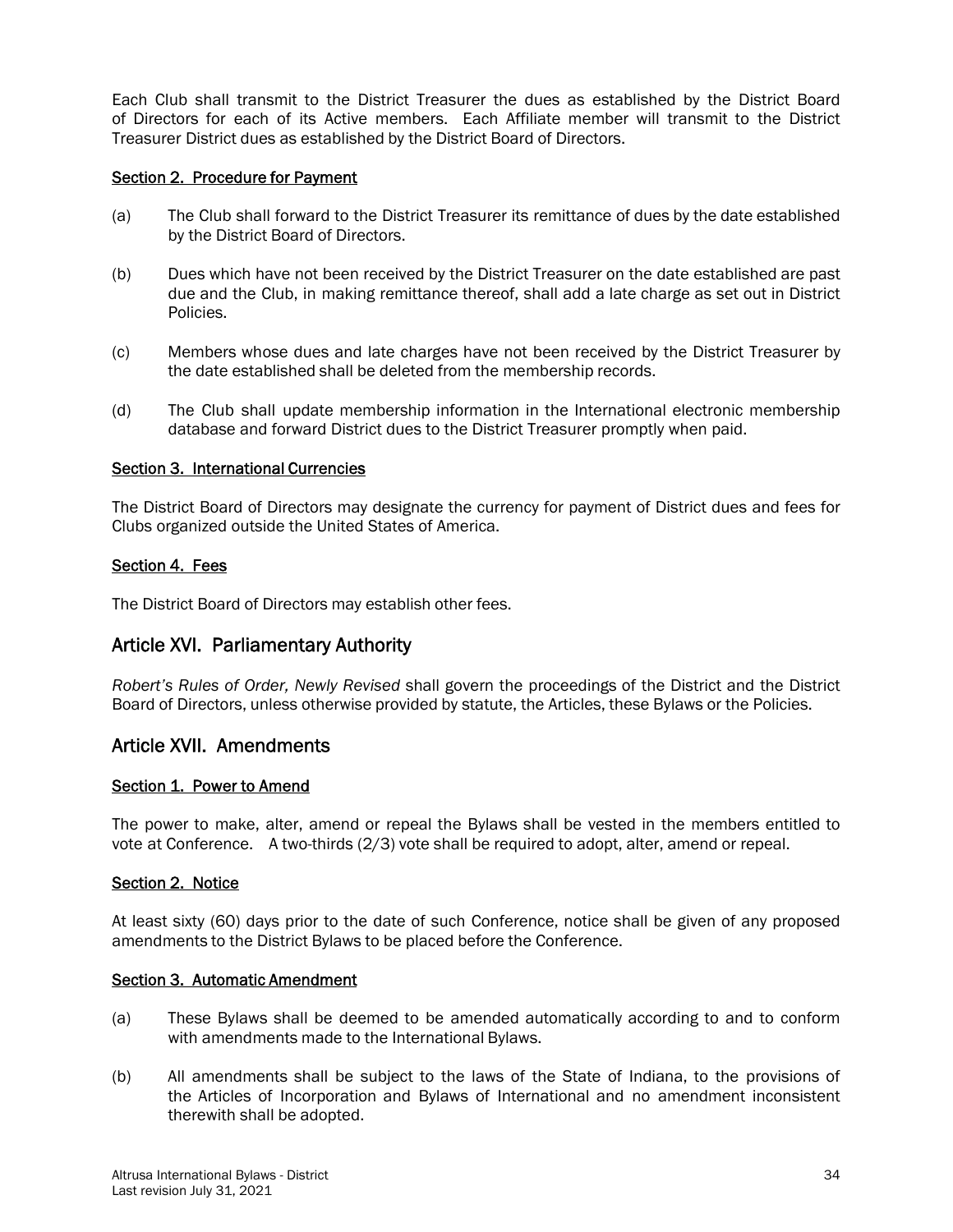# Section 4. Approval

No amendment adopted by a District Conference shall be effective until it is approved by the International Bylaws, Resolutions and Recommendations Committee.

\* \* \* \* \*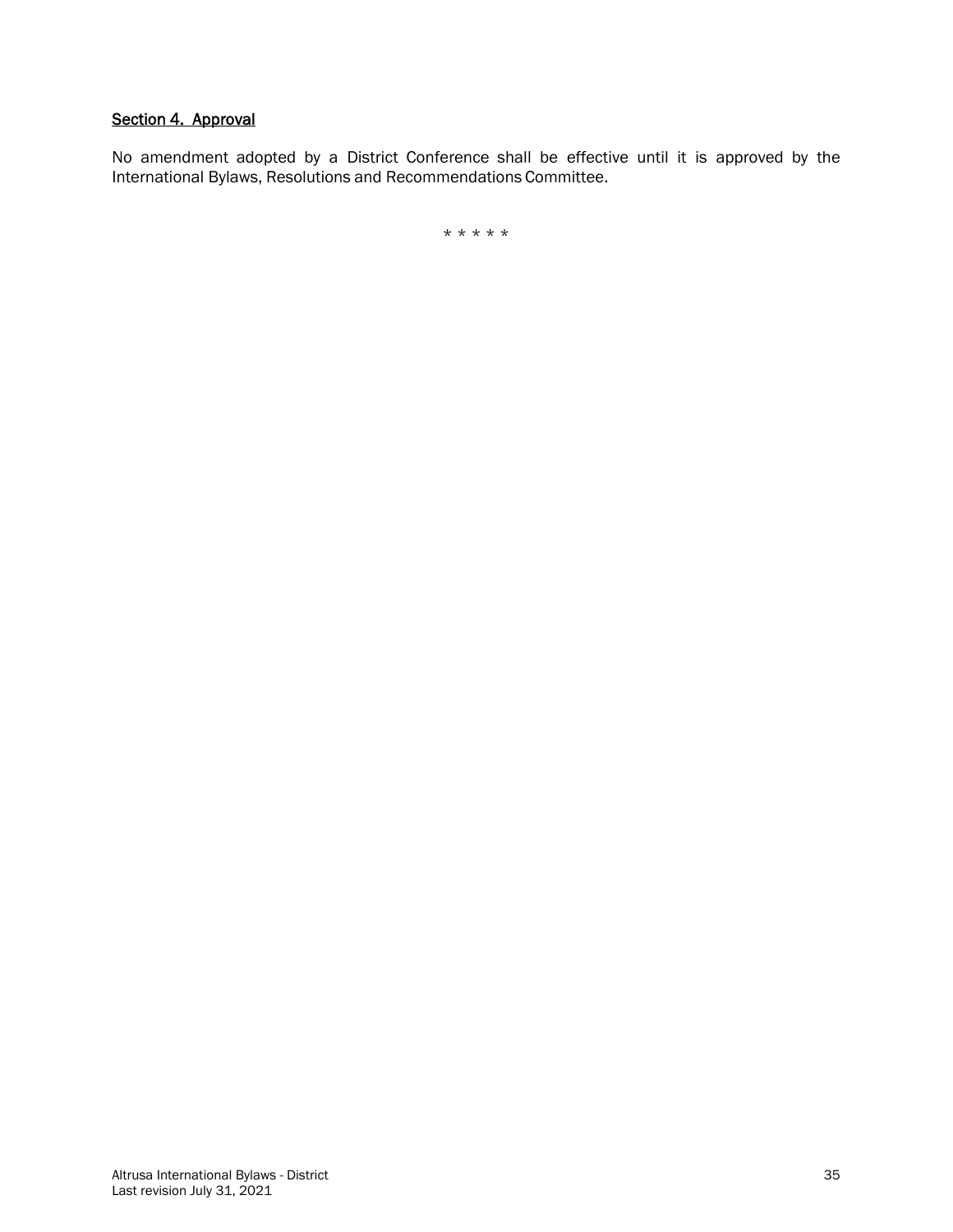# Club Bylaws

# Article I. Name

# Section 1. Name

The name of this Club of Altrusa International, Inc., (hereinafter referred to as "International") shall be Altrusa International of \_\_\_\_\_\_\_\_\_\_\_\_\_\_,(hereinafter referred to as "Club"), (Name of City/County/Region), with the accurate indicia of corporate status, if any, as set forth in Policies. Its name shall so appear whenever used.

# Section 2. Virtual Clubs

(a) A Virtual Club refers to a group of individuals who work together from different locations and interact using technology or other methods of electronic communication and are committed to the principles and purposes of Altrusa. By its very nature, members of Virtual Club communicate electronically through regularly scheduled meetings and may never have a face to face communication.

(b) For purposes of these bylaws for Virtual Clubs, the words "written or writing," "notice," "mail or mailed," "meet or meeting," "hearing," "minutes," "record or file," "report or book," shall include actions taken by electronic means.

# Article II. Purposes

The purposes of the Club shall be:

- (a) To conduct activities promoting better communities through service and addressing the unique needs of the locale.
- (b) To cultivate friendly relationships, provide leadership development opportunities, and foster the solidarity of people committed to the purposes of International.
- (c) To encourage high ethical standards of conduct.
- (d) To encourage participation in community and public affairs on a nonpartisan basis.
- (e) To do any and all things conducive to service, betterment and the ultimate welfare of all.
- (f) To be informed on international affairs and to promote mutual understanding between people of all nations.

# Article III. Policy

# Section 1. Policies of International

The Club shall conform to all Policies of International.

# Section 2. Affiliation

The Club shall not become affiliated with any organization without the approval of International.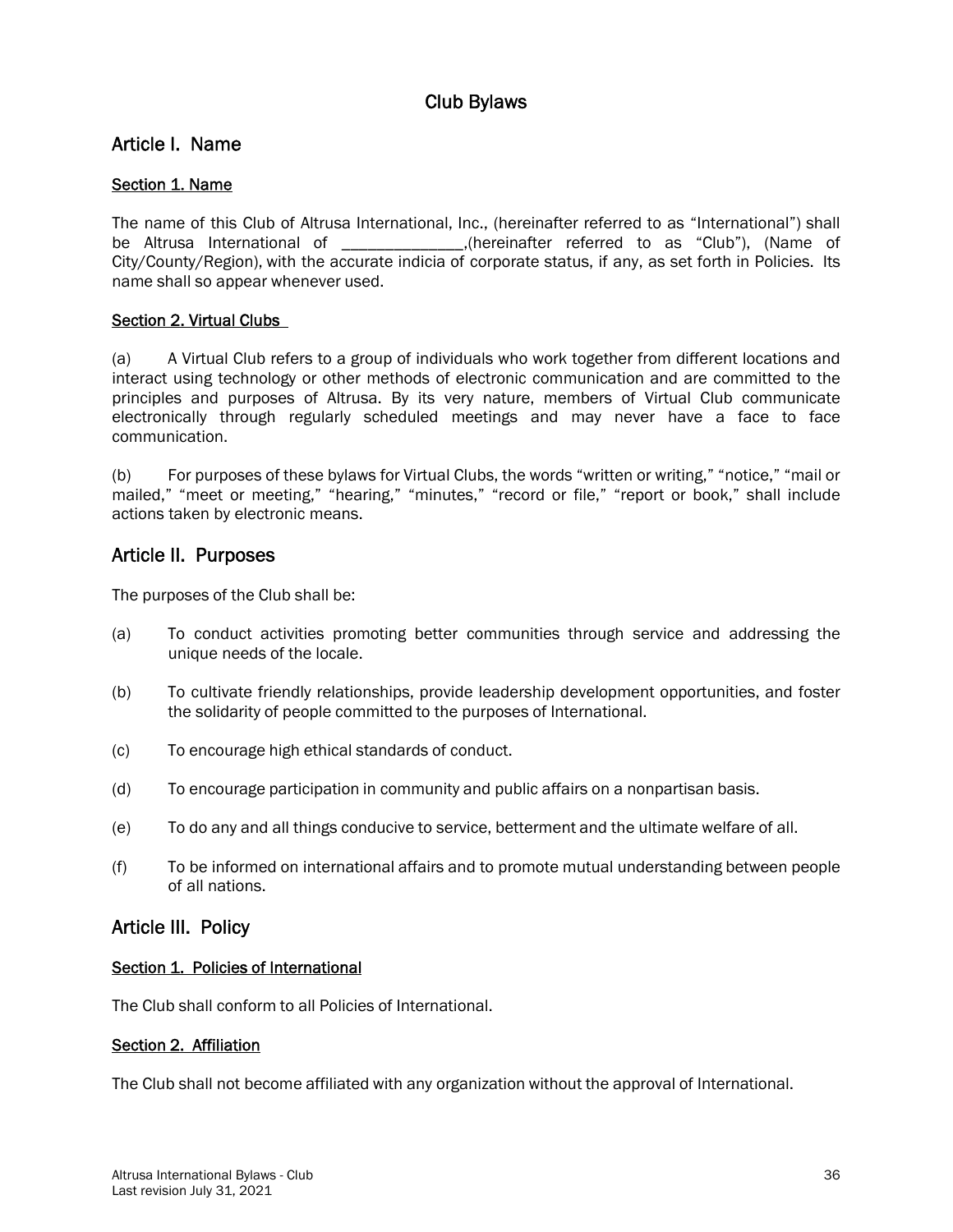#### Section 3. No Political, Religious or Legislative Matters

The Club as a body shall at no time endorse or recommend any candidate for public office, nor shall it take any action on partisan or religious questions or on legislative matters without the prior approval of the International Board of Directors.

# Article IV. Members

#### Section 1. Members

The members shall include persons who are Active, Emeritus, Honorary and Life members.

#### Section 2. Active Members

Except as herein provided, community members who are of good character and who subscribe to the principles and purposes of Altrusa International, Inc. may be invited to become Active members of the Club.

#### Section 3. Emeritus Members

- (a) Emeritus members are those Active members who are no longer able to actively contribute to the Club because of health or other restrictions which limit their activity, provided:
	- (i) The Board of Directors of the Club and the District Board of Directors approve such change in status; and
	- (ii) They have been members of International for ten (10) years; and
	- (iii) They are, through great service to Altrusa and devotion to its Principles, deserving of the honor.
- (b) Emeritus members are not eligible to vote, hold office, or serve on a committee, and have no interest in the property or funds of the Club or District. They are entitled to wear the insignia of International and to attend all meetings. They shall not be required to pay District and International dues. The Club may waive club dues. An Emeritus member will only receive services purchased by the Club.
- (c) An Emeritus member who again is able to participate as an Active member may return to Active status.

#### Section 4. Honorary Members

- (a) The Club may confer honorary membership upon any individual who has achieved distinction through some notable service.
- (b) Honorary members shall be exempt from all fees and dues, shall not be eligible to vote, hold office, or serve on a committee and shall have no interest in the property or funds of the Club. They shall be entitled to attend all meetings of the Club.
- (c) Honorary members shall not be members or former members of Altrusa.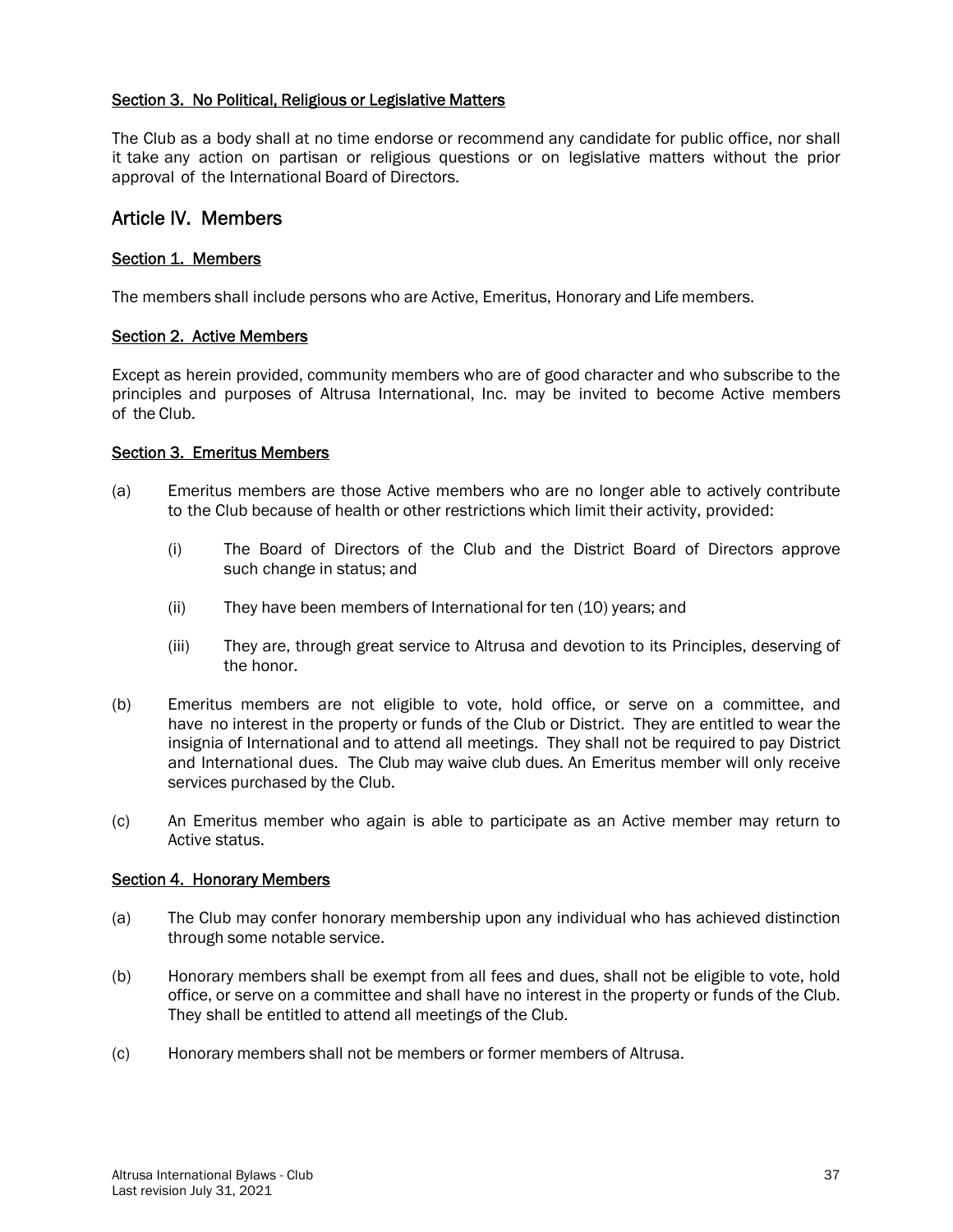# Article V. Invitation of Members

Membership shall be extended by invitation from the Club.

# Article VI. Duration of Membership

#### Section 1. Duration

All classes of membership shall endure for life except as herein provided.

#### Section 2. Resignation and Transfer

- (a) A member may voluntarily resign in writing to the Club Board of Directors. Voluntary resignations are effective upon fulfillment of all obligations through the date of resignation.
- (b) Except as herein provided, membership is not transferable or assignable.
- (c) An Active or Affiliate member may become a member of another Club, upon payment of such dues and fees as may be specified in the Policies.

#### Section 3. Removal of Club Members

- (a) Any member may be terminated from membership if the member has acted or is acting in a way to injure Altrusa's reputation or to hamper its work.
- (b) (i) Any member may file written charges against an Active, Emeritus, or Honorary member with the Club Board of Directors, specifying the grounds for termination. The Club Board of Directors shall hold a hearing on the charges. The Club Board of Directors shall give thirty (30) days' written notice, delivered in person or sent by certified or registered mail, to such member, specifying the time and place of the hearing, and the charges. The member is entitled to be present at the hearing, to be represented by counsel (who may or may not be a member), and to present a defense. The member is not entitled to be present during the Board's deliberations or to vote. If the Board determines, by two-thirds (2/3) vote of those present, that cause for termination exists, the member shall be terminated from membership, effective immediately upon notice to the member.
	- (ii) The member or the persons bringing charges may appeal the determination of the Club Board of Directors to the entire Club membership, within fifteen (15) days of the Board's determination. The Club shall hold an appeal hearing concerning the charges. All members shall be given thirty (30) days' written notice by certified or registered mail of the appeal hearing, specifying the time and place of the hearing and the matter which is the subject of the appeal. The member against whom charges have been filed is entitled to be present, to be represented by counsel and to present a defense. The member is not entitled to be present during the Club's deliberations or to vote. The Club membership shall determine, by a two-thirds (2/3) vote of those present, whether the determination of the Club Board of Directors should be overturned or affirmed. Its decision shall be final and shall be effective immediately.
- (c) Active membership shall be forfeited when a member fails to pay annual dues and late charges as established by the International Board of Directors, the District Board of Directors and/or the Club from time to time.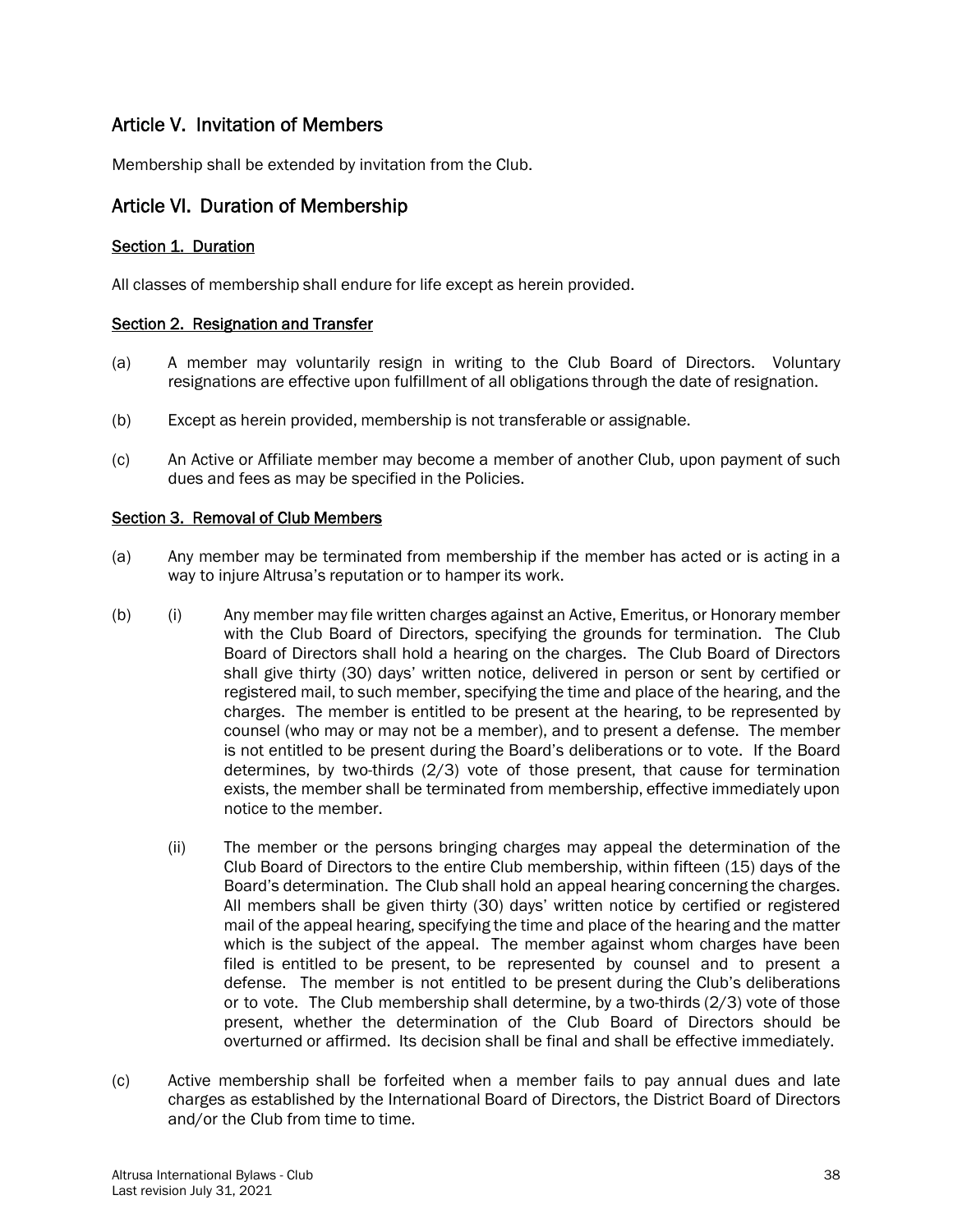# Section 4. Effects of Termination

Any member whose membership is terminated in any manner shall forfeit all interest, if any, in the funds and property of the Club, shall not be entitled to any refund of dues and ceases to be entitled to wear or display the International insignia or emblem.

#### Section 5. Leaves of Absence

Up to one-year leaves of absence may be granted to any member who has been excused by the Board of Directors of the Club from attendance at Club meetings, but such member shall not be exempt from payment of regular dues during such leave of absence.

# Article VII. Meetings of Members

#### Section 1. Regular

The Club shall meet at least once a month and may meet more frequently. Regular meetings shall be held on the (specify day of the week) of each month at such time and place as may be designated by the Club Board of Directors, and should any such meeting date fall on a holiday, the Club Board of Directors shall fix a new date for such meeting and advise the members thereof. In the event the Club Board of Directors shall determine a local, national or international condition of emergency exists which makes the holding of regular meetings impractical, regular meetings may be held in person, through electronic means or both, upon approval of the Club Board of Directors.

## Section 2. Special

Special meetings may be called by the Club President, by three (3) members of the Club Board of Directors or upon the request of five (5) members. The notice stating the place, date, hour and purpose for which the meeting is called must be made by mail or telephone to each member entitled to vote at the meeting seven (7) days before the date of the meeting.

#### Section 3. Annual

The annual meeting shall be designated by the Board of Directors and shall be one of the regular meetings in June of each year.

- $(a)$  One-third  $(1/3)$  of the membership shall constitute a quorum at regular meetings. The majority vote of the members at a meeting at which a quorum is present shall be the act of the members of the Club, except as to amendments of these Bylaws, which are governed by Article XIX, Section 1.
- (b) A majority of the membership shall constitute a quorum at a special meeting. The majority vote of the members at a meeting at which a quorum is present shall be the act of the members of the Club, except as to amendments of these Bylaws which are governed by Article XIX, Section 1.

#### Section 4. Members Entitled to Vote

All Active and Life Members of the Club shall have one vote on each question to come before the membership.

If the Club Board of Directors provides an electronic means of attending and participating in club meetings as per Article VII, Section 1, an electronic vote may be held on each question submitted.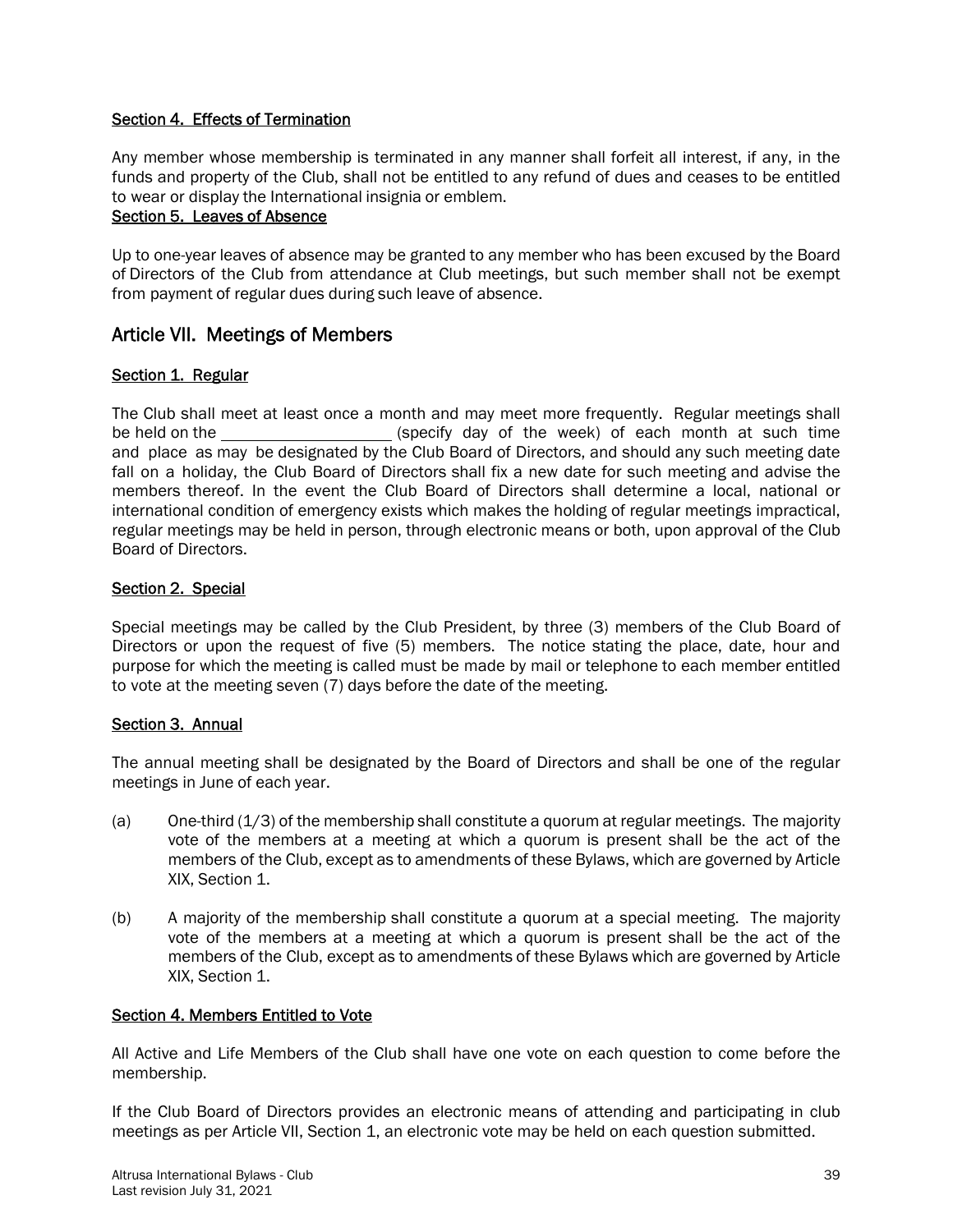A member may participate in any meeting in person or through the use of any means of communication by which all members participating may hear each other during the meeting. A member participating in a meeting by this means is considered to be present in person at the meeting.

All votes shall be cast in person or by electronic means. No person is entitled to more than one vote.

## Section V. Proxy Voting

No votes by proxy shall be allowed.

# Article VIII. Board of Directors

## Section 1. Composition

The Board of Directors shall consist of the Officers and \_ Director(s).

## Section 2. Tenure

The term of office of the Directors shall be either one or two years each. In the case of two-year terms, Directors shall be elected in the even-numbered year, and shall be elected in the odd-numbered year. A Director shall not be elected for more than two consecutive terms. Any part of a term equaling or exceeding one-half (1/2) of the regular term shall be considered a term in deciding eligibility for reelection.

## Section 3. Vacancies

- (a) A vacancy in the office of the President shall be filled by the President-Elect if there be one, or by the Vice Presidents, in order of succession, if there is no President-Elect. A vacancy in the office of President-Elect shall be filled by the Vice Presidents, in order of succession.
- (b) If the officers include both a First and Second Vice President, in the event of a vacancy in the office of the First Vice President, the Second Vice President shall serve as First Vice President for the remainder of the term.
- (c) Any other vacancy in the Board of Directors, except that of the Immediate Past President, shall be filled by the remaining members of the Board of Directors voting therein by ballot.

# Article IX. Powers of the Board of Directors

#### Section 1. Powers

- (a) The Board of Directors shall have general control of the Club, of all Officers and committees and may, for good cause, declare any office vacant or any membership terminated.
- (b) It shall have power to transact all business of the Club not otherwise provided for; to fill vacancies as provided in Article VIII, Section 3 of these Bylaws; to act upon all recommendations for membership in the Club; to designate a place for deposit for funds of the Club; to provide for auditing the Club's accounts; and to bond any person holding funds of the Club.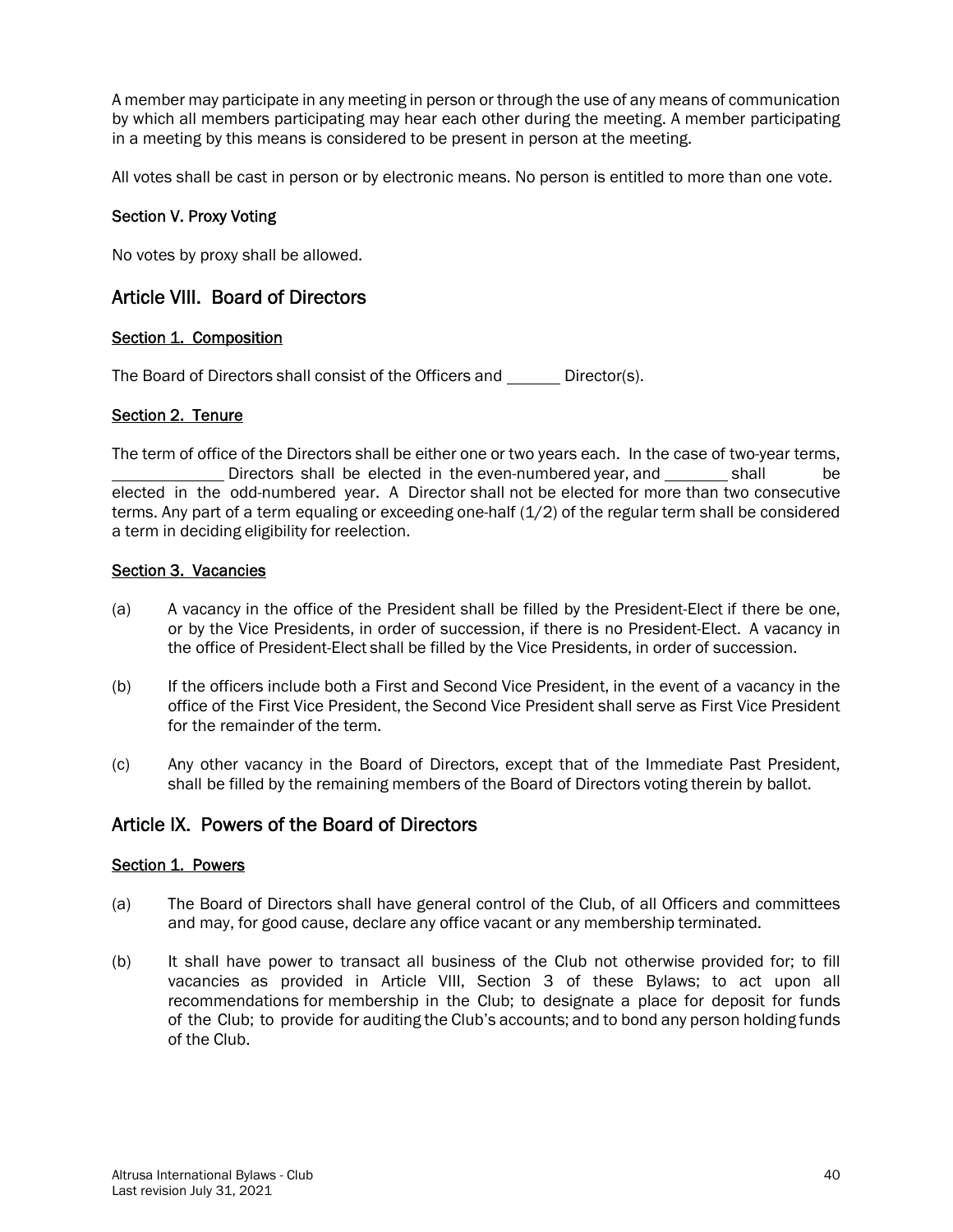# Article X. Meetings of the Board of Directors

# Section 1. Regular

Regular meetings of the Club Board of Directors shall be held each month on a day and at such time and place as the Club Board may designate. A member of the Board of Directors can participate in any meeting by or through the use of any means of communication by which all members participating can simultaneously hear each other during the meeting. A member of the Board of Directors participating in a meeting by this means is considered to be present at the meeting.

## Section 2. Special Meetings

Special meetings of the Board of Directors may be called by the President or three (3) members of the Club Board of Directors. The notice stating the place, day, hour and purpose for which the meeting is called must be made by mail or telephone to each member entitled to vote at the meeting seven (7) days before the date of the meeting.

A majority of the Club Board of Directors shall constitute a quorum at a meeting. The act of the majority of the members at a meeting at which a quorum is present shall be the act of the Club Board of Directors.

## Section 3. Quorum

A majority of the Club Board of Directors shall constitute a quorum at a meeting. The act of the majority of the members at a meeting at which a quorum is present shall be the act of the Club Board of Directors.

#### Section 4. Written Ballots

If permitted by applicable state law, the Club Board of Directors may act by written ballot, providing ballots, together with a brief description and rationale of the matter to be voted on, are mailed to each voting member of the Board. For purposes of this Section, "mail" or "mailed" shall include electronic mail or facsimile. Ballots not returned within the period provided in the notice accompanying such ballots shall not be counted. The number of votes cast by ballot must equal or exceed the quorum required to be present at a meeting authorizing the action. If required by the law of the state in which the Club is located, or incorporated, if the Club is incorporated, a unanimous vote of the voting members of the Board, voting affirmatively, shall be required to approve the measure. Otherwise, a majority of the votes so cast shall decide the issue, unless these Bylaws, state law or Policy require a higher threshold, in which case the higher threshold shall be required.

# Article XI. Officers

#### Section 1. Officers

The Officers of the Club shall be a President, at least one (1) Vice President but not more than two (2) Vice Presidents, a Secretary, a Treasurer, the Immediate Past President and, at the Club's option, a President-Elect.

#### Section 2. Tenure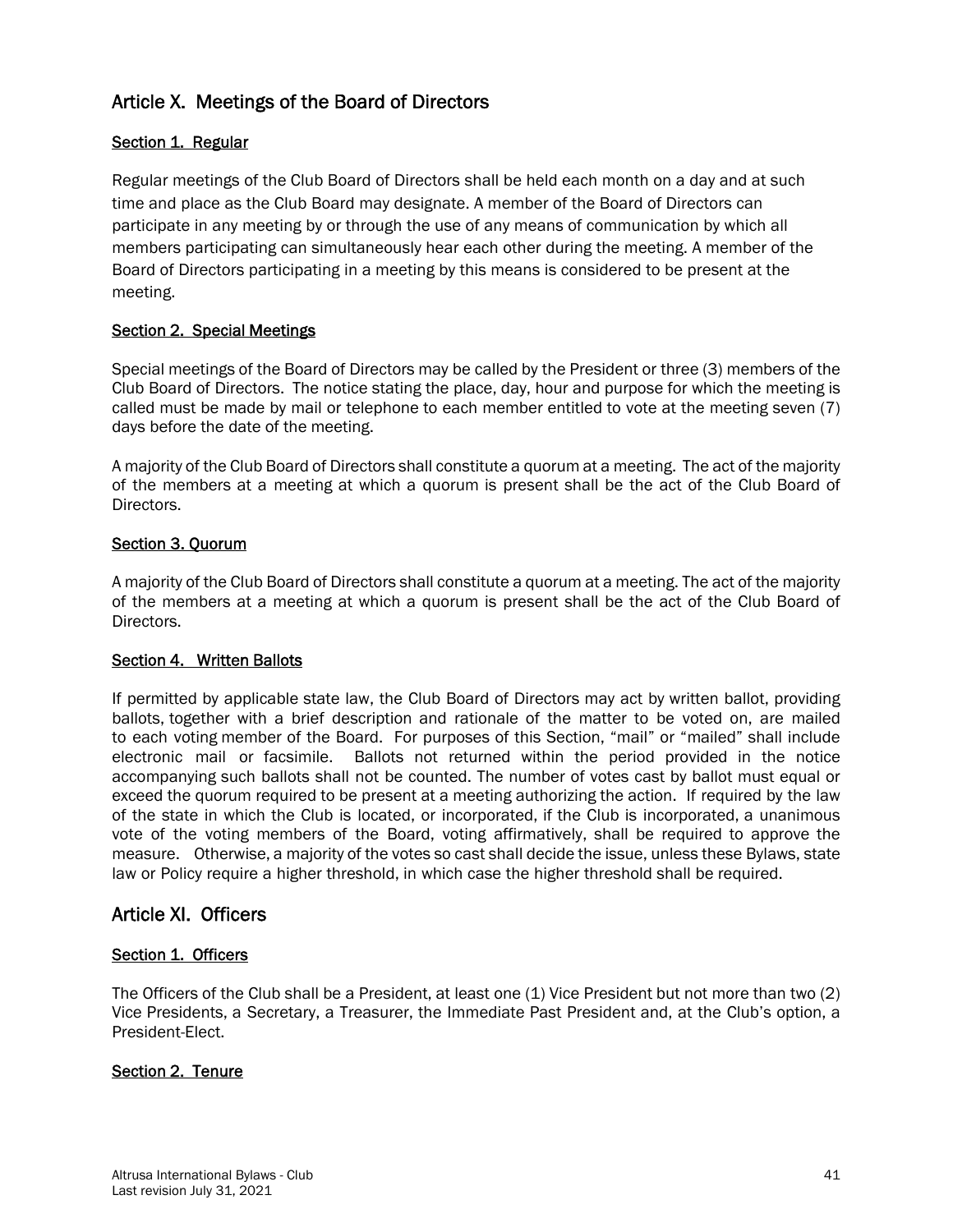Each Officer shall be elected to either a one (1) year or two (2) year term. No Officer shall hold the same office for more than two (2) consecutive terms. Any part of a term equaling or exceeding onehalf (1/2) of the regular term shall be considered a term in deciding eligibility for reelection.

# Section 3. Qualifications

- (a) To be eligible for election for any Club Office, members must be, at the time of nomination and election an Active member in good standing. No person shall be elected to the office of President who has not served at least one (1) year on the Board of Directors within the past five (5) years.
- (b) "In good standing" means all applicable dues, fees and late charges, if any, owed by a member to International, to the member's District, if any, and to the member's Club must be paid in full.
- (c) Officers must remain in good standing throughout their term of office.

# Article XII. Duties of Officers

#### Section 1. Duties

The duties of the Officers shall be such as are specified in these Bylaws and by *Robert's Rules of Order, Newly Revised.*

#### Section 2. President

The President shall:

- (a) Be chairman of the Board of Directors and an ex-officio member of all committees, except the Nominating Committee.
- (b) Appoint such special committees as may be deemed necessary and all standing committees, except the Nominating Committee. The President's appointments shall be subject to the approval of the Board of Directors.

#### Section 3. President-Elect

The President-Elect attends all meetings of the Club Board, becomes acquainted and assists with the duties of President, and assumes the office of President at the expiration of the term of the incumbent, or upon the inability of the incumbent to complete the term. The President-Elect shall act for the President in an absence or the inability to act.

#### Section 4. Vice President(s) and Director(s)

The Vice President(s) and Director(s) shall assist the President in the President's work. The Vice President(s), in the order of their succession, shall act for the President-Elect in an absence or in the event of the inability to act. The Vice President(s) and Director(s) shall assume such other responsibilities as directed by the Club Board of Directors.

#### Section 5. Secretary

The Secretary shall keep a record of attendance at all meetings; keep the minutes of each meeting; keep a permanent file of all important papers; notify all members of the time and place of Club meetings; and perform such other duties as may be assigned by the Club Board of Directors.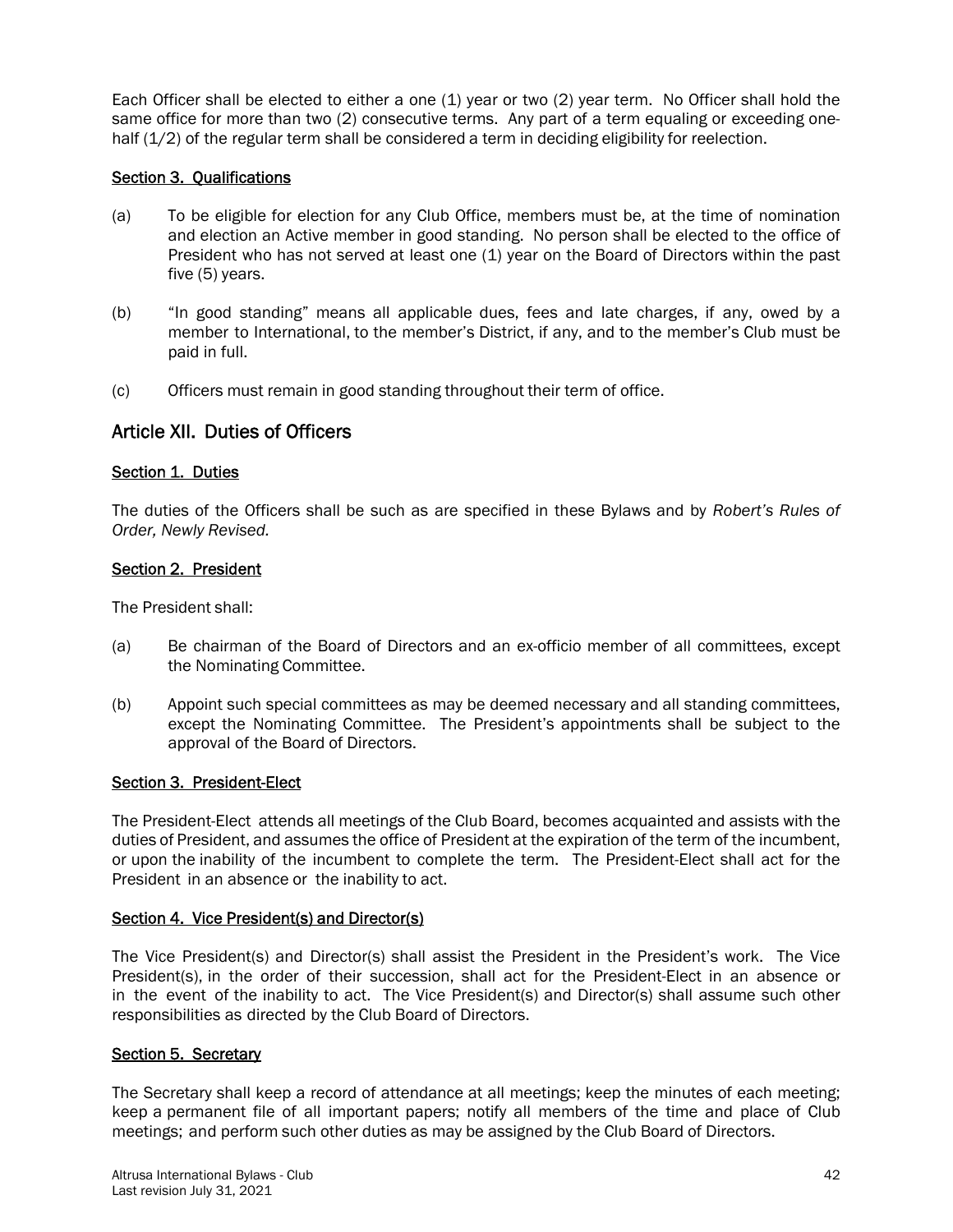## Section 6. Treasurer

The Treasurer shall:

- (a) Collect all money due the Club, keep an accurate record thereof, deposit the same in a depository in the name of the Club, pay bills authorized by the Club Board of Directors, and present a full report at each regular meeting of the Board and to the Club at its annual meeting, or at any time upon request.
- (b) Submit the book in which the record of receipts and disbursements for the year has been kept and the annual report for audit.
- (c) Notify Active members of any failure to pay dues, or late charges required by these Bylaws.
- (d) Keep an accurate roster of the entire membership.
- (e) Maintain an accurate list of membership by updating the club member data in the International electronic membership database. Remit the annual per capita dues required by International and District respectively on or before the date established by the International Board of Directors each year.
- (f) Send to the International Office during June of each year the convention fee as established by the International Board of Directors.
- (g) Serve as a member of the Finance Committee.

## Section 7. Removal from Board of Directors

- (a) A member of the Club's Board of Directors may be removed from office for cause. "Cause" shall include, without limitation, failure to perform the duties of the office, failure without excuse to attend meetings of the Club, the Club Board of Directors, or acting in such a way as to injure Altrusa's reputation or hamper its work.
- (b) Any member of the Club Board of Directors may file written charges against a member of the Club's Board of Directors, specifying the grounds for removal from office. The Club Board of Directors shall hold a hearing about the charges. The Club Board of Directors shall give thirty (30) days' written notice, delivered in person or sent by certified or registered mail, to such member of the Club's Board of Directors, specifying the time and place of the hearing and the charges. The member of the Club's Board of Directors is entitled to be present at the hearing, to be represented by counsel (who may or may not be a member) and to present a defense. The member of the Club's Board of Directors is not entitled to be present during the Club Board of Directors' deliberations or to vote. If the Club Board of Directors determines, by two-thirds (2/3) vote of those present that cause for removal exists, the Officer shall be removed from office, effective immediately upon notice to the member of the Club's Board of Directors.
- (c) The member of the Club's Board of Directors or the persons bringing charges may appeal the determination of the Club Board of Directors to the entire Club membership, within fifteen (15) days of the decision of the Club Board of Directors. The Club membership shall hold an appeal hearing concerning the charges. The Club Board of Directors and the member of the Club's Board of Directors shall be given thirty (30) days' notice by certified or registered mail of the appeal hearing, specifying the time and place of the hearing and the matter which is the subject of the appeal. The member of the Club's Board of Directors is entitled to be present, to be represented by counsel, and to present a defense. The member of the Club's Board of Directors is not entitled to be present during the membership's deliberations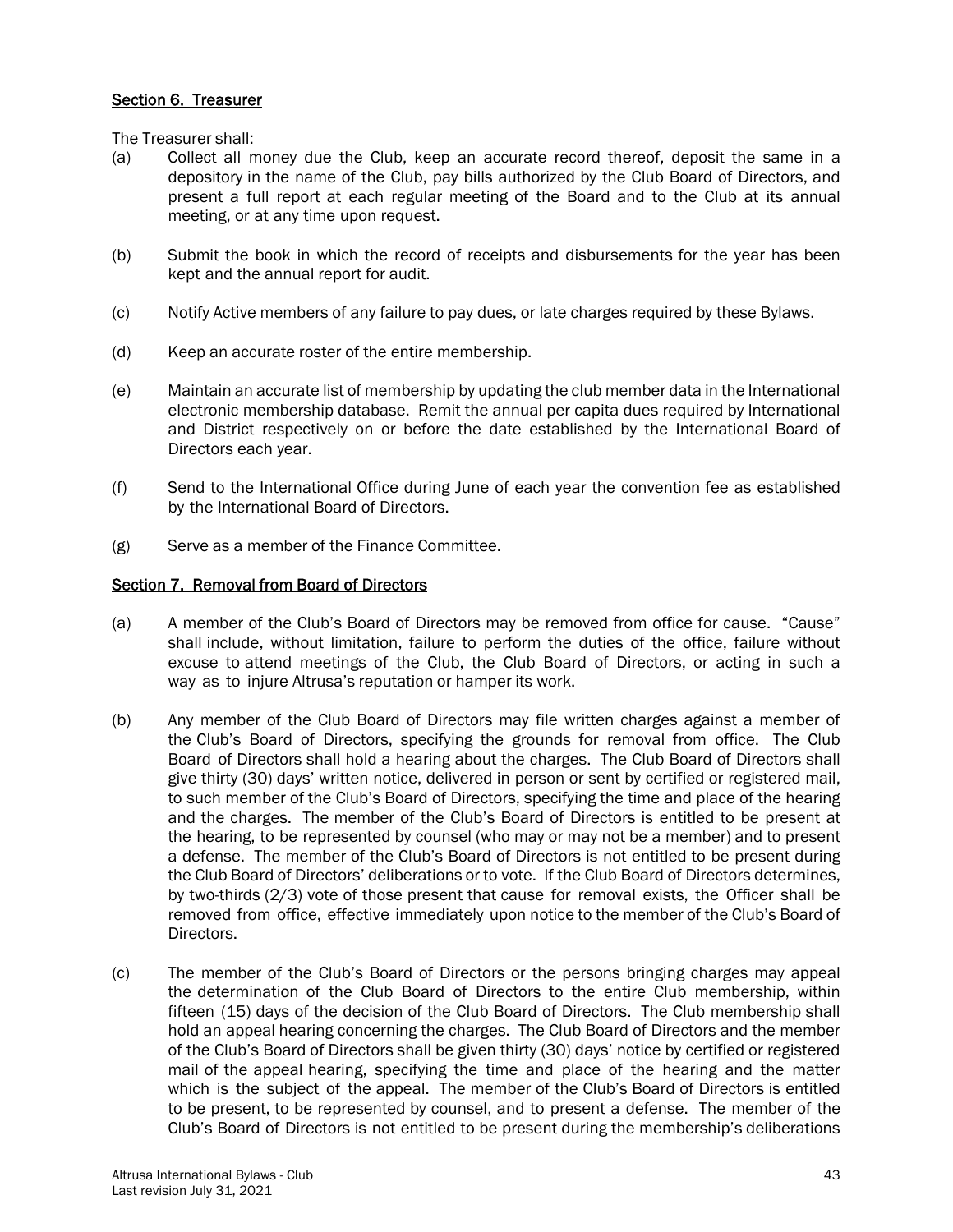or to vote. The Club Membership shall determine, by a two-thirds (2/3) vote of those present, whether the determination of the Club's Board of Directors should be overturned or affirmed. Its decision shall be final and shall be effective immediately.

# Article XIII. Election of Officers and Directors

# Section 1. Election

- (a) All Officers and Directors, except the Immediate Past President, shall be elected by ballot at a regular business meeting in March and shall be installed so as to take office on June 1, and shall serve for the term to which they were elected or until their successors are elected and installed. In the event there is only one nominee for a position, the Presiding Officer may declare that nominee elected by unanimous consent, if there is no objection from the membership.
- ( b ) Officers and Directors of a newly organized Club shall serve until the 31st day of May following such organization, except that Officers and Directors of Clubs organized after January 1 and before June 1 may serve until one year from the next June 1.
- (c) The Board of Directors of a Virtual Club shall develop a process whereby the election of Officers and Directors can be completed anonymously by its members.
- (d) In the event the Club Board of Directors shall determine that a local, national or international condition of emergency exists which makes the holding of the club elections impractical, balloting may be by electronic means in which event the procedure shall be prescribed by the Board of Directors. In the event of electronic balloting, votes may be cast for persons other than the nominees listed on the ballot by writing in the name of the person and the office to which the individual is sought to be elected.

# Section 2. Incoming Board of Directors

Officers and Directors may meet at any time after their election, at the call of the incoming President, for the purpose of organization and to ratify committee appointments.

# Article XIV. Committees

# Section 1. Standing Committees

- (a) The Standing Committees of the Club shall be:
	- (i) Service
	- (ii) Membership Development
	- (iii) Communications, and
	- (iv) Finance
- (b) Other standing committees may from time to time be created by approval of the membership.

#### Section 2. Nominating Committee

The Nominating Committee is composed of not less than three (3) members elected by the membership at least sixty (60) days prior to elections to be held at a regular business meeting in March. The individual receiving the largest number of votes will serve as chairman.

# Section 3. Duties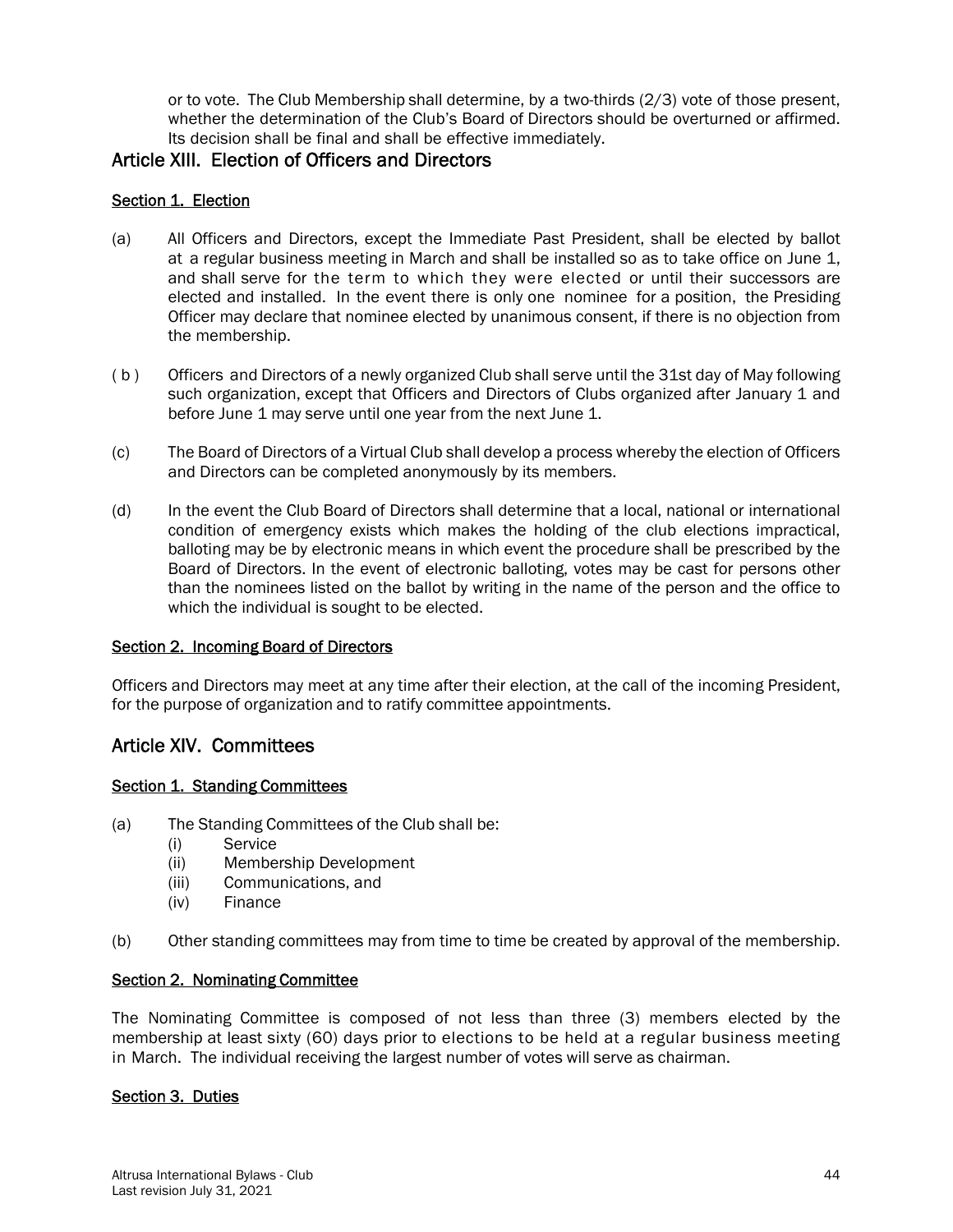The duties of the Committees shall be consistent with those of corresponding committees in International and any District of which the Club is a part. Specifically, they shall include any duties specified by International or by the Club's Board of Directors.

# Article XV. Election of Delegates to International Convention and District Conference

## Section 1. Convention

At least sixty (60) days before the International Convention, the number of delegates and alternates to which the Club is entitled by the International Bylaws shall be elected by the Club at a regular meeting, and shall be certified immediately to the International Executive Director.

## Section 2. Conference

At least thirty (30) days before the District Conference, the number of delegates and alternates to which the Club is entitled by the provision of the District Bylaws, shall be elected by the Club at a regular meeting. The names of the delegates and alternates elected by the Club shall be certified immediately to the District Secretary.

# Article XVI. Fiscal Year

The fiscal year of the Club shall be from the first day of June of each year to and including the thirtyfirst day of May next succeeding.

# Article XVII. Members' Dues and Fees

#### Section 1. Dues

- (a) Each Active member shall pay to the Club Treasurer annual dues of such amount as the Club may authorize, which dues shall be payable on June 1 of each year and shall include District and International dues.
- (b) Dues and fees for members from Clubs-At-Large shall be paid at one-half (1/2) per year rate in U.S. dollars.

#### Section 2. Procedures for Payment

- (a) Each person becoming a member pays dues in accordance with the Policies.
- (b) The Club shall forward dues to the International Office and District Treasurer promptly when paid, and shall maintain the membership information in the International electronic membership database.

#### Section 3. Fees

An International Membership Processing Fee, as established by the International Board of Directors together with a Club affiliation fee of such amount as the Club may authorize, shall be payable upon acceptance of an invitation to membership.